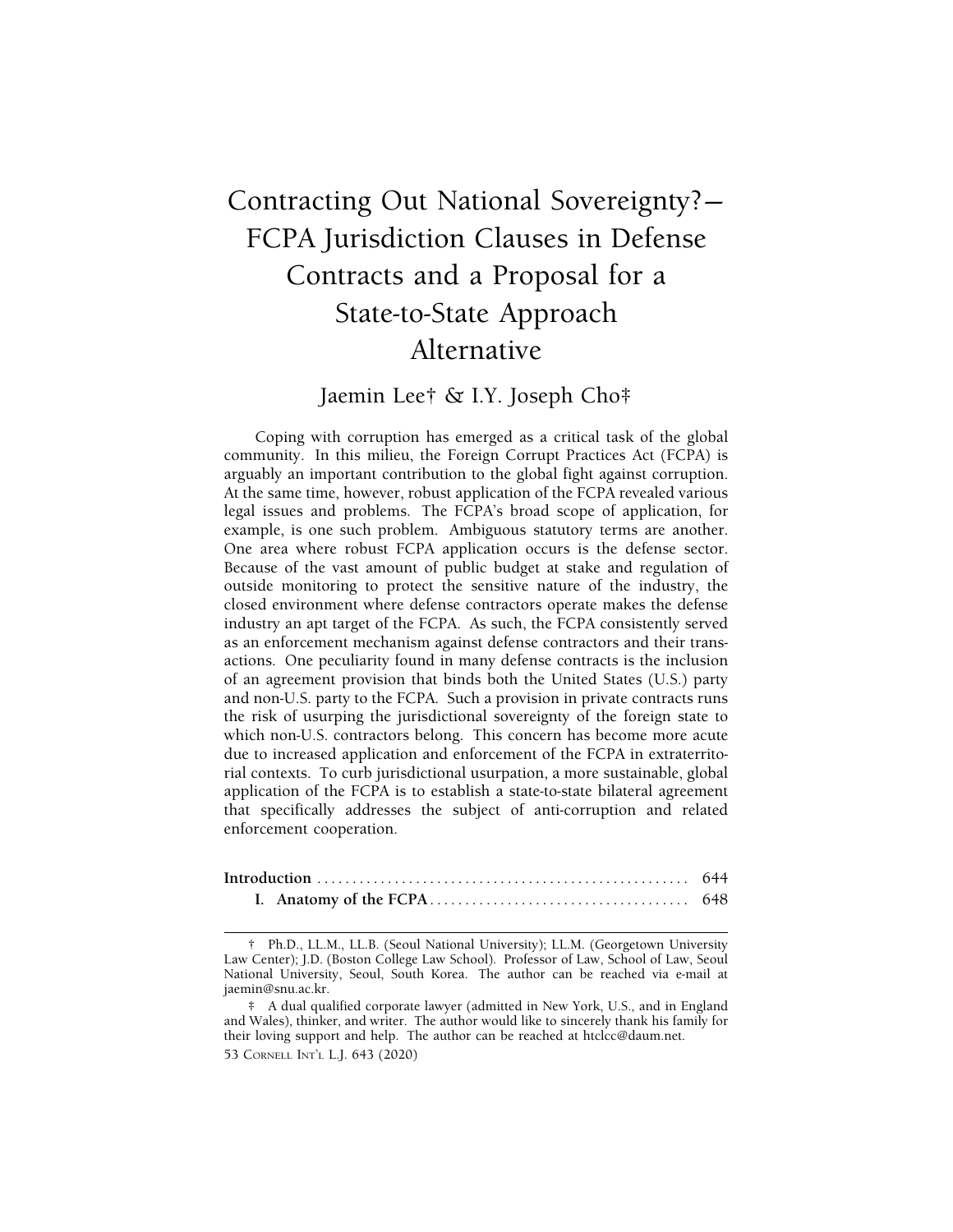|    | A.            | Recent Trend of FCPA Enforcement: Increasing Strong-      |     |
|----|---------------|-----------------------------------------------------------|-----|
|    |               |                                                           | 649 |
|    | Β.            | Extraterritorial Application of the FCPA                  | 651 |
|    |               | Various Tools of Extraterritorial Application<br>$1_{-}$  | 652 |
|    |               | Conflicting Views on Extraterritorial Application<br>2.   | 655 |
|    |               | a.                                                        | 655 |
|    |               | Proponents' View<br>b.                                    | 657 |
|    | $\mathcal{C}$ | FCPA Enforcement Action Involving a Defense               |     |
|    |               |                                                           | 659 |
|    |               | Latest FCPA Enforcement Involving a Defense<br>$1_{-}$    |     |
|    |               |                                                           | 661 |
|    |               | $a_{-}$                                                   | 661 |
|    | D.            |                                                           | 662 |
|    | Е.            | Application of FCPA by Contract                           | 663 |
|    | F.            |                                                           | 665 |
| П. |               |                                                           | 665 |
|    | А.            | Concept of Jurisdiction and Conflict of Laws              | 665 |
|    | <b>B.</b>     | Rationale Behind the Extraterritorial Application of      |     |
|    |               |                                                           | 669 |
|    | C.            | Principles of International Law on National Jurisdiction  |     |
|    |               |                                                           | 670 |
|    | D.            | "Contracting Out" National Jurisdiction by Individual     |     |
|    |               |                                                           | 671 |
|    |               | The Problem with Contracting Out National<br>$1_{\cdot}$  |     |
|    |               | Jurisdiction                                              | 673 |
|    |               | Assessment Under Sovereignty Rules of International<br>2. |     |
|    |               |                                                           | 675 |
|    |               | III. Suggestions for Sustainable, Long-Term Solutions     | 675 |
|    |               | A. Concluding Multilateral Conventions or Bilateral       |     |
|    |               |                                                           | 675 |
|    |               |                                                           | 681 |

# **Introduction**

Identifying corruption as a primary threat to national security may seem unrelated at first glance. In the United States (U.S.) today, however, corruption is viewed as "a growing threat to the national security" of the country.1 During the announcement of the U.S. Global Anticorruption Agenda in 2014, President Barack Obama's administration elaborated that "pervasive corruption siphons revenue away from the public budget and undermines the rule of law and the confidence of citizens in their governments, facilitates human rights abuses and organized crime, empowers

<sup>1.</sup> Press Release, Office of the Press Secretary, Fact Sheet: The U.S. Global Anticorruption Agenda (Sept. 24, 2014) (on file at <https://obamawhitehouse.archives.gov/the>press-office/2014/09/24/fact-sheet-us-global-anticorruption-agenda [\[https://perma.cc](https://perma.cc)/ 92SH-8JJ6]).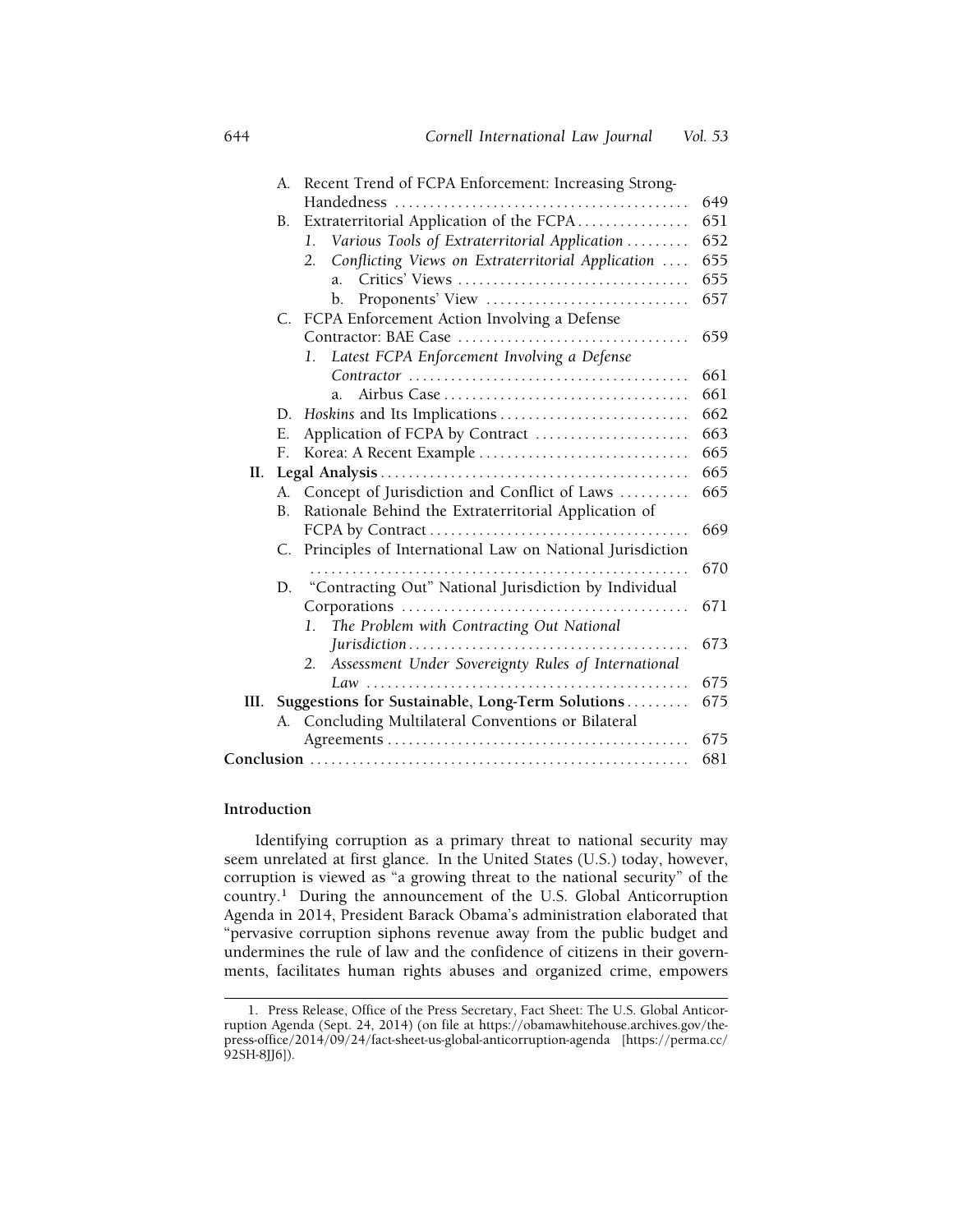authoritarian rulers, and can threaten the stability of entire regions."2 In the National Security Strategy issued in 2017, the President Donald Trump's administration noted that "[t]errorists and criminals thrive *where*  governments are weak, *corruption is rampant*, and faith in government institutions is low," thereby acknowledging the causal connection between corruption and national security.3 Evidenced further by the U.S. Department of Justice (DOJ)'s newly announced "China Initiative," it appears that corruption poses national security threats to the U.S. According to the DOJ, the Initiative "reflects the [DOJ's] strategic priority of countering Chinese national security threats and reinforces the President's overall national security strategy."4 Against this backdrop, the Initiative lists a total of ten goals, including "[identification of] Foreign Corrupt Practices Act (FCPA) cases involving Chinese companies that compete with American businesses."5 The U.S. government's support for the Initiative and FCPA enforcement affirms its belief that corruption undermines national security by weakening government institutions and private sectors, thereby enabling terrorism and other criminal activities to proliferate.<sup>6</sup> Coincidentally, the U.S. government has directed its focus on corruption within the concept of national security in other contexts, most notably in the field of trade measures.7 This new trend emerging in international trade reveals yet another inseparable link between corruption and national security, opening debates about the proper perspective needed to respond to the evolving trend.

5. U.S. DEP'T JUST., *supra* note 4. According to Stanford Law School's FCPA Clearinghouse, China was accountable for the most improper payments between 2010 and 2019, with a total of fifty such payments. *Location of Improper Payments, 2012- 2021\**, STAN. L. SCH. (Mar. 31, 2021), <http://fcpa.stanford.edu>/ [\[https://perma.cc](https://perma.cc)/ ZW9J-MFPA].

6. U.S. DEP'T JUST., *supra* note 4.

7. *See generally* U.S. TRADE REPRESENTATIVE, FINDINGS OF THE INVESTIGATION INTO CHINA'S ACTS, POLICIES, AND PRACTICES RELATED TO TECHNOLOGY TRANSFER, INTELLECTUAL PROPERTY, AND INNOVATION UNDER SECTION 301 OF THE TRADE ACT OF 1974 (2018), <https://ustr.gov/issue-areas/enforcement/section-301-investigations> [\[https://perma.cc](https://perma.cc)/ B5CL-2ZDQ].

<sup>2.</sup> *Id.* 

<sup>3.</sup> Anthony Cordesman, *Giving the New National Security Strategy the Attention It Deserves*, CTR. STRATEGIC & INT'L STUD. (Dec. 21, 2007) (emphasis added), https:// <www.csis.org/analysis/giving-new-national-security-strategy-attention-it-deserves> [<https://perma.cc/3NXP-LJLK>].

<sup>4.</sup> *Information About the Department of Justice's China Initiative and a Compilation of China-Related Prosecutions Since 2018*, U.S. DEP'T JUST., (Oct. 20, 2020), https:// <www.justice.gov/opa/page/file/1223496/download>[<https://perma.cc/7FE2-ZUD2>] [hereinafter U.S. DEP'T JUST.]. Detailing the link between Chinese government activities and U.S. national security, Federal Bureau of Investigations Director Christopher Wray noted that "[t]he Chinese government is determined to acquire American technology, and they[ are] willing to use a variety of means to do that— from foreign investments, corporate acquisitions and cyberintrusions to obtaining the services of current or former company employees to get inside information." Alan Rappeport, *Justice Department Charges Chinese Company with Espionage*, N.Y. TIMES (Nov. 1, 2018), https:// <www.nytimes.com/2018/11/01/us/politics/chinese-company-espionage-charges.html> [[https://perma.cc/CJ7K-2P8V\]](https://perma.cc/CJ7K-2P8V).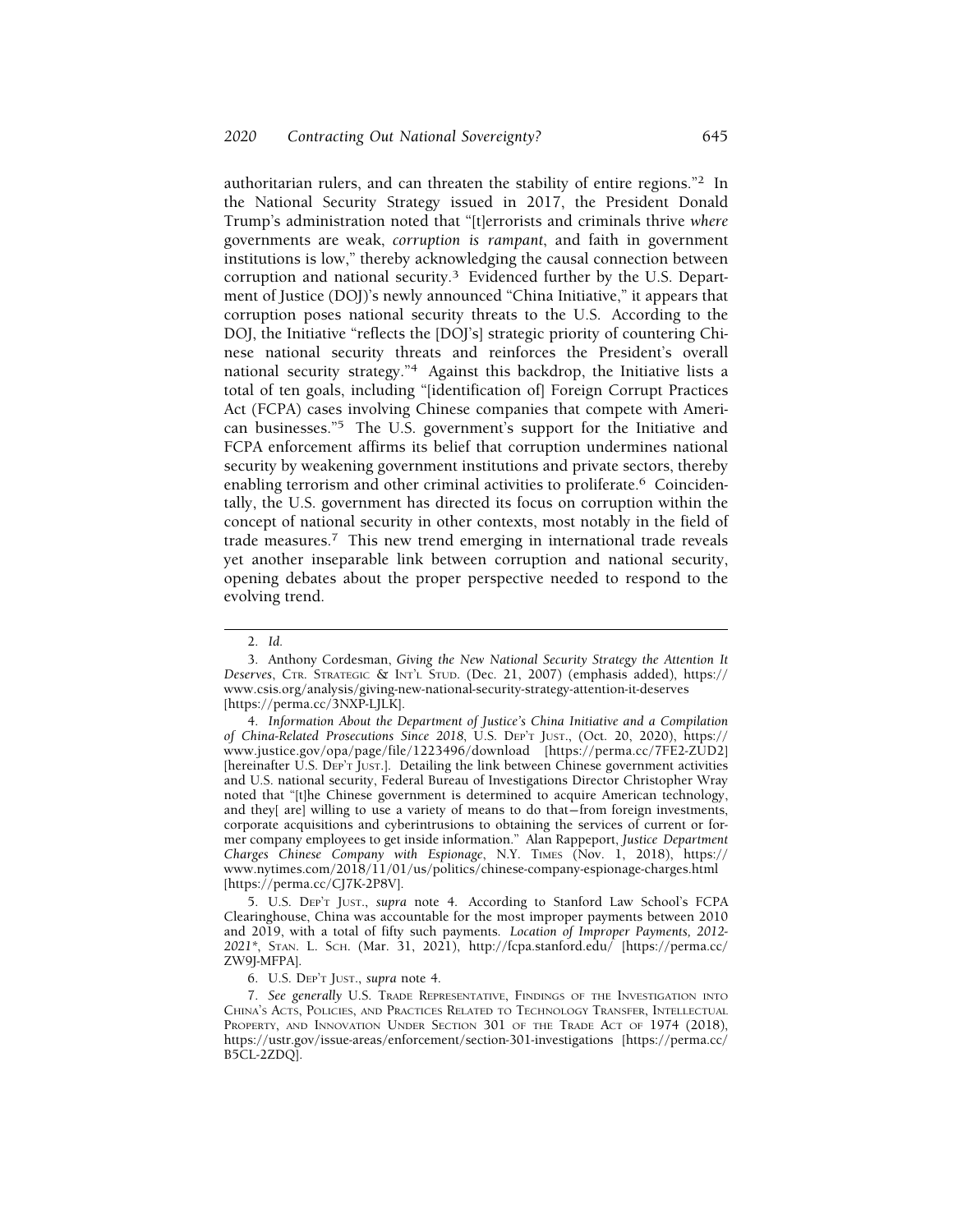In the U.S., one legislative tool that has been arguably effective in the fight against corruption is the Foreign Corrupt Practices Act (FCPA). Steven R. Peikin, Co-Director at the Division of Enforcement of the Securities Exchange Commission (SEC), once noted that "[t]he FCPA has been and remains an increasingly important tool in the ongoing fight against corruption worldwide."8 Dubbed as "the most widely enforced anti-corruption law in the world,"9 the FCPA was enacted in 1977 in response to the concern that "major American corporations were engaging in systematic bribery of foreign government officials."10 Enactment of the FCPA was the first of its kind to prohibit U.S. businesses from bribing foreign public [officials.](https://officials.11)11 Recognizing the FCPA's utility in furtherance of anti-corruption initiatives and robust enforcement, federal agencies, including the DOJ and the SEC, have induced U.S. industries and key corporate players to implement stringent intra-company measures to ensure anti-corruption compliance.

The private defense industry, which comprises "an integral part of U.S. national defense" and security, is not exempt from regulatory scrutiny.12 For example, Boeing and Lockheed Martin, the two U.S.-based defense contractors with largest annual revenues,<sup>13</sup> have company-wide anti-corruption programs in [place.](https://place.14)<sup>14</sup> These compliance programs' objective is to enable the businesses to compete "globally with honesty, integrity and in full compliance with all applicable laws and regulations," including the FCPA.15 Such voluntary corporate compliance is premised on the

15. BOEING, *supra* note 14.

<sup>8.</sup> Steven Pelkin, Co-Director, Enf't Div., U.S. Sec. & Exch. Comm'n, Reflections on the Past, Present, and Future of the SEC's Enforcement of the Foreign Corrupt Practices Act, Speech Before the New York University School of Law (Nov. 9, 2017) (transcript available at <https://www.sec.gov/news/speech/speech-peikin-2017-11-09>[https:// perma.cc/MMK5-PNSP]).

<sup>9.</sup> Ronald Douglas Johnson, Ambassador, U.S. Embassy in San Salvador, Remarks to the American Chamber of Commerce, San Salvador (Dec. 3, 2019) (transcript available at <https://sv.usembassy.gov/remarks-to-the-american-chamber-of-commerce-san-sal>vador/ [\[https://perma.cc/PH5N-3GC3](https://perma.cc/PH5N-3GC3)]).

<sup>10.</sup> O'MELVENY & MYERS LLP, FOREIGN CORRUPT PRACTICES ACT: AN O'MELVENY HAND-BOOK 1 (7th ed. 2013). For the genesis of the FCPA, see *An Overview of the Foreign Corruption Practices Act*, U.S. DEP'T JUST. (Feb. 3, 2017), <https://www.justice.gov/crimi>nal-fraud/foreign-corrupt-practices-act [<https://perma.cc/HG57-YJUT>].

<sup>11.</sup> *See An Overview of the Foreign Corruption Practices Act*, *supra* note 10 (stating that "provisions of the FCPA now also apply to foreign firms and persons who cause . . . an act in furtherance of . . . corrupt payments").

<sup>12.</sup> Charles Mahoney, *Private Defense Companies Are Here to Stay— What Does That Mean for National Security?*, CONVERSATION (May 31, 2017),<http://theconversation.com>/ private-defense-companies-are-here-to-stay-what-does-that-mean-for-national-security-76070 [[https://perma.cc/SH7A-FMR8\]](https://perma.cc/SH7A-FMR8).

<sup>13.</sup> *See Top 100 for 2020*, DEF. NEWS, <http://people.defensenews.com/top-100>/ [[https://perma.cc/V3HL-SF23\]](https://perma.cc/V3HL-SF23) (last visited Mar. 1, 2021).

<sup>14.</sup> For Boeing's programs, see *Ethics and Compliance*, BOEING, http:// <www.boeing.com/principles/ethics-and-compliance.page#globally>[<https://perma.cc>/ 4RGG-CPHG] (last visited Mar. 1, 2021) [hereinafter BOEING]. For Lockheed Martin's programs, see *Anti-Corruption Program and Policies*, LOCKHEED MARTIN, https:// <www.lockheedmartin.com/us/who-we-are/ethics/anti-corruption.html> [https:// perma.cc/GUT9-AZXY] (last visited Mar. 1, 2021).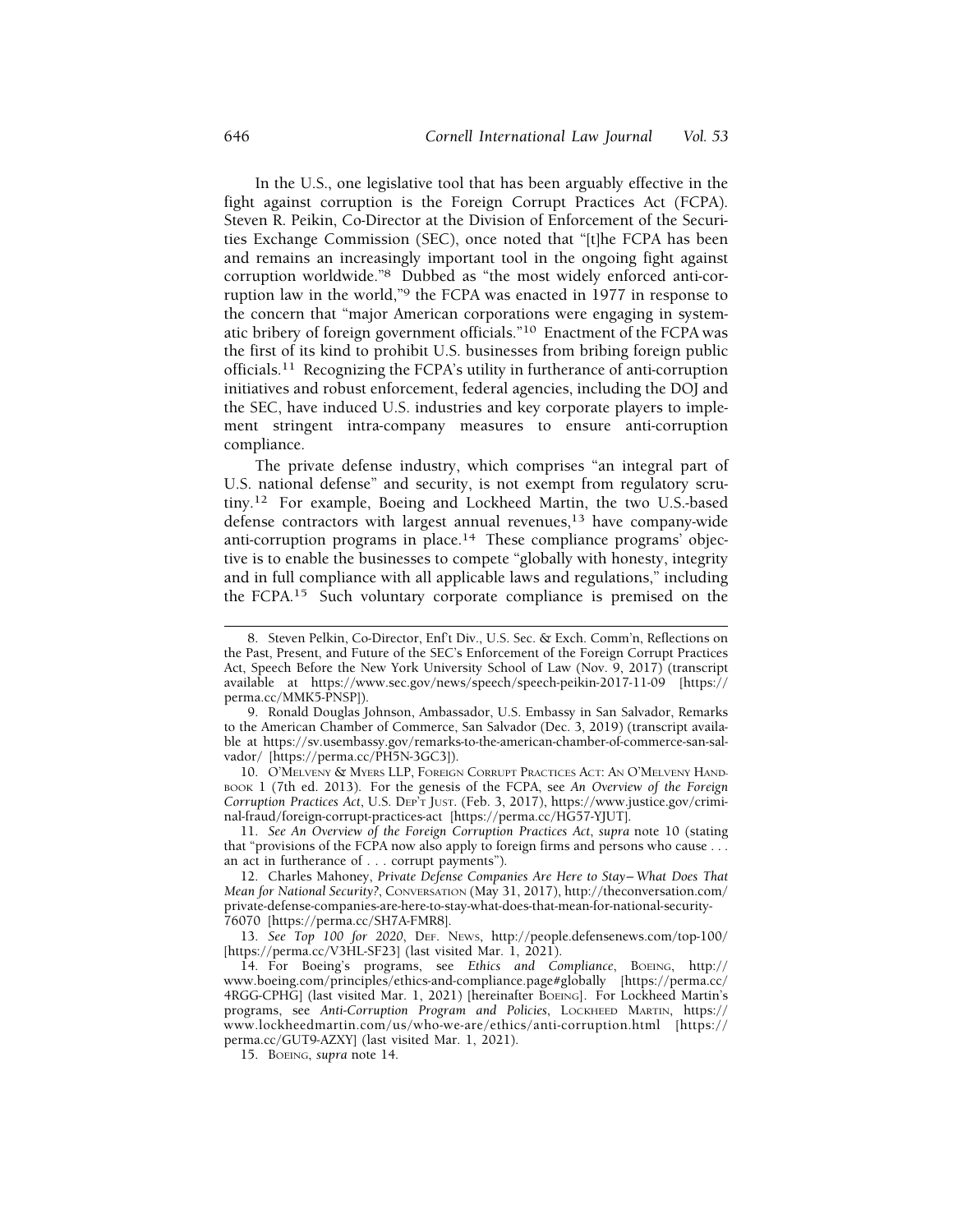observation that "corruption erode[s] citizens' confidence in public institutions and political processes, undermine social trust and the legitimacy of state institutions,*"*16 often harming consumers through inflated prices and lower quality products.<sup>17</sup> Corollary to their in-house anti-corruption program, top U.S. defense contractors generally require FCPA compliance from foreign business partners before engaging both domestic and even wholly foreign defense-related programs.<sup>18</sup> Defense contractors usually enforce FCPA compliance through contractual [obligations.19](https://obligations.19)

Although contractual application of the FCPA may be a necessary component of an efficient anti-corruption campaign to ensure national security in the U.S., it may nevertheless give rise to issues in conflict of laws, and necessarily implicate international law. Such issues and implication are unsurprising as the FCPA is a national enactment lacking the global recognition and jurisdictional scope that a multilateral treaty or agreement entails. Hence, the purpose of this Article is to analyze the issues associated with FCPA application by contract, particularly in the context of offshore defense programs ("Context").

While scholars have extensively analyzed the FCPA's regulated activities and its extraterritorial application to foreign corporations, there is a scarcity in scholarship exploring the increasing trend of U.S. business entities demanding strict enforcement of the FCPA in their contracts against foreign business counterparts. Leveraging their dominance in the defense industry, U.S. entities position themselves to dictate the terms vis- $\dot{a}$ -vis foreign counterparts, virtually rendering the provisions as a fixture in defense-oriented [contracts.20](https://contracts.20) While this practice may allude to vigorous implementation of FCPA obligations and reciprocated compliance by U.S. businesses, foreign entities condemn the practice as contracting out national sovereignty, especially where the basis of the FCPA's extraterritorial jurisdiction is tenuous and the foreign corporations' domestic legislations do not permit such extraterritorial application of an entirely alien statute.

Towards this objective, this Article begins, in Part I, by anatomizing the FCPA through certain examples of the statute's extraterritorial application within the Context. Next, in Part II, the Article briefly explores the effects of applying the FCPA by contract in the Context. The Article then analyzes,

<sup>16.</sup> MARIE CHÊNE, TRANSPARENCY INT'L, THE IMPACT OF CORRUPTION ON GROWTH AND INEQUALITY 8(2014), <https://www.transparency.org/files/content/corruptionqas>/ Impact\_of\_corruption\_on\_growth\_and\_inequality\_2014.pdf [\[https://perma.cc/CQ97-](https://perma.cc/CQ97) Y6PD].

<sup>17.</sup> *See Consequences of Private Sector Corruption*, U.N. OFF. DRUGS & CRIME (Dec. 2019), <https://www.unodc.org/e4j/en/anti-corruption/module-5/key-issues/conse>quences-of-private-sector-corruption.html [<https://perma.cc/Z6EQ-5CJP>].

<sup>18.</sup> *See* Jeffrey R. Boles, *The Contract as Anti-Corruption Platform for the Global Corporate Sector*, 21 U. PA. J. BUS. REV. 807, 810 (2019) ("To address third-party risk more effectively, the tools of contract law offer the private sector a form of protection from potential corrupt and unethical conduct arising from their consultants or other agents.").

<sup>19.</sup> *See id.* at 820.

<sup>20.</sup> For actual examples of this practice, see *infra* Section I.B.2.b.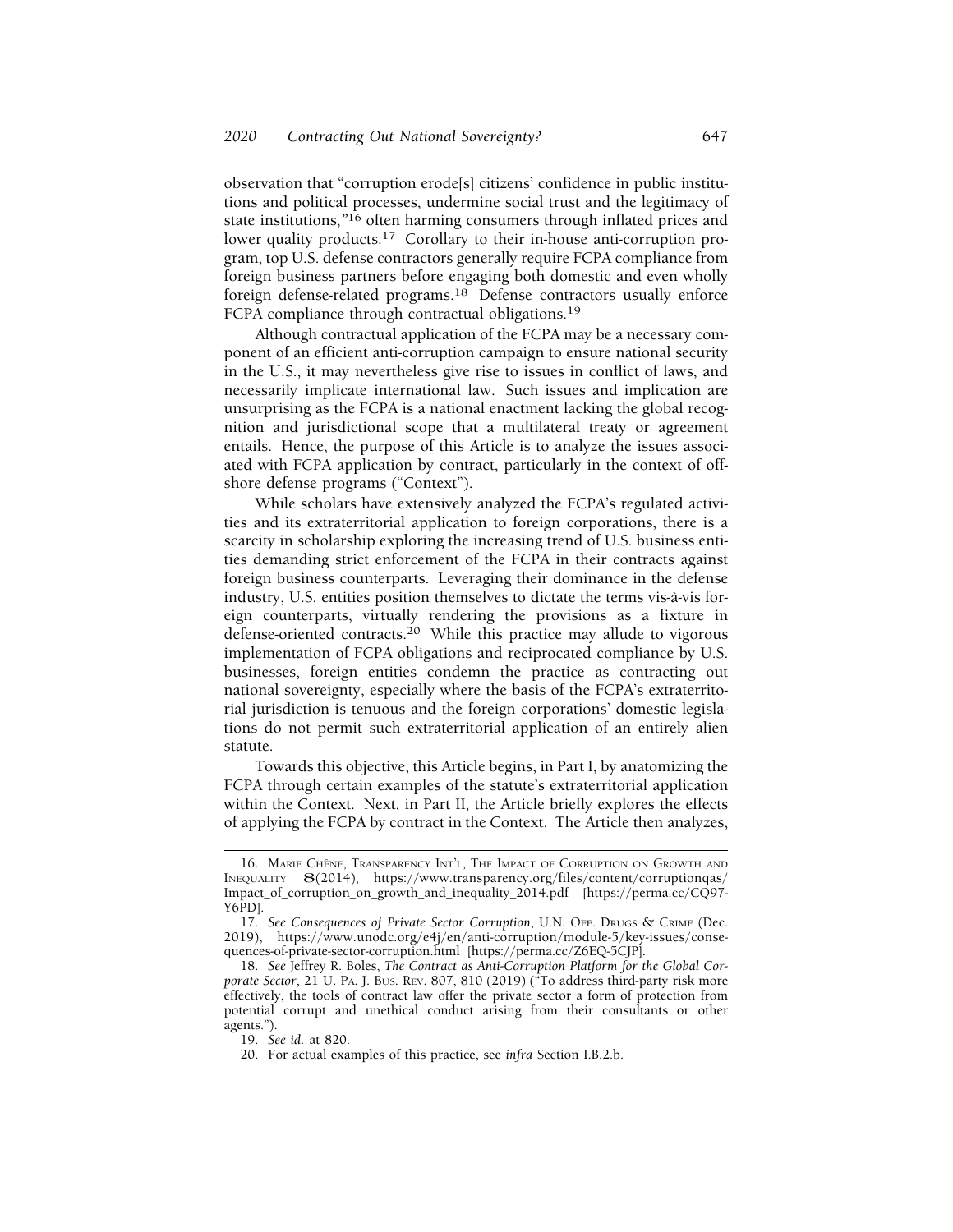in Part III, how FCPA application by contract may generate conflict of laws and raise issues of international law. To demonstrate, the analysis specifically focuses on the Republic of Korea, a major defense partner of the U.S.,<sup>21</sup> and its anti-corruption regime. Building on the analysis, we argue, in Part III, that applying the FCPA in the Context is counter-productive to promoting effective cooperation among enforcement authorities. Moreover, the increasing reliance on FCPA enforcement through private contracts leads to corporations' infringement of their own state's national sovereignty. Based on these consequences, a more prudent application of the FCPA in the Context is establish a state-to-state bilateral agreement that explicitly addresses the subject of anti-corruption and relevant enforcement cooperation.

#### **I. Anatomy of the FCPA**

The FCPA consists of anti-bribery and accounting provisions.<sup>22</sup> Given the subject matter of this Article, the analysis focuses on the anti-bribery provisions. Under the anti-bribery provision of the FCPA, it is illegal for certain individuals and entities to offer, pay, or promise money, gifts or valuable objects to a foreign official with a corrupt purpose that aids or abets the payor in obtaining or retaining business.<sup>23</sup>

Such entities consist of issuers (i.e., issuers of securities registered pursuant to 15 U.S.C. § 78l or required to file reports under § 78(d)) or any officer, director, employee, agent, or stockholder acting on behalf of the issuer, using interstate commerce in connection with the payment of bribes, as well as business entities incorporated in the United States.<sup>24</sup> The FCPA also applies to any other person, including foreign persons or businesses, engaged in acts to further corrupt schemes including payment of bribes, while present in the U.S.<sup>25</sup> For purposes of the FCPA, a foreign official denotes "any officer or employee of a foreign government . . . including any person acting in an official capacity for or on behalf of any such government, department, agency or instrumentality."<sup>26</sup>

As surveyed above, jurisdiction under the FCPA may be conferred on the basis of [nationality.27](https://nationality.27) Hence, the FCPA is applicable to U.S. domestic

23. *Id.* § 78dd(a)(1)-(3).

24. *Id.* §§ 78dd(a)(1), m(b)(2).

25. The relevant portion of the FCPA provides:

<sup>21.</sup> *See* Bureau E. Asian & Pac. Affs., *U.S. Relations with the Republic of Korea*, U.S. DEP'T ST. (Sept. 22, 2020), <https://www.state.gov/r/pa/ei/bgn/2800.htm>[https:// perma.cc/Q7KK-8WM9].

<sup>22.</sup> For the anti-bribery provision, see Foreign Corrupt Practices Act, 15 U.S.C. §§ 78dd(a)(1)– (3) (1977). For the accounting provision, see *id.* § 78m.

It shall be unlawful for any issuer . . . or for any officer, director, employee, or agent of such issuer or any stockholder thereof acting on behalf of such issuer, to make use of the mails or any means or instrumentality of interstate commerce corruptly in furtherance of . . .a bribe to any foreign official in order to assist such issuer in obtaining or retaining business . . . .

*Id.* at § 78dd(a)(1).

<sup>26.</sup> *Id.* § 78(f)(1).

<sup>27.</sup> *See infra* note 168 and accompanying text.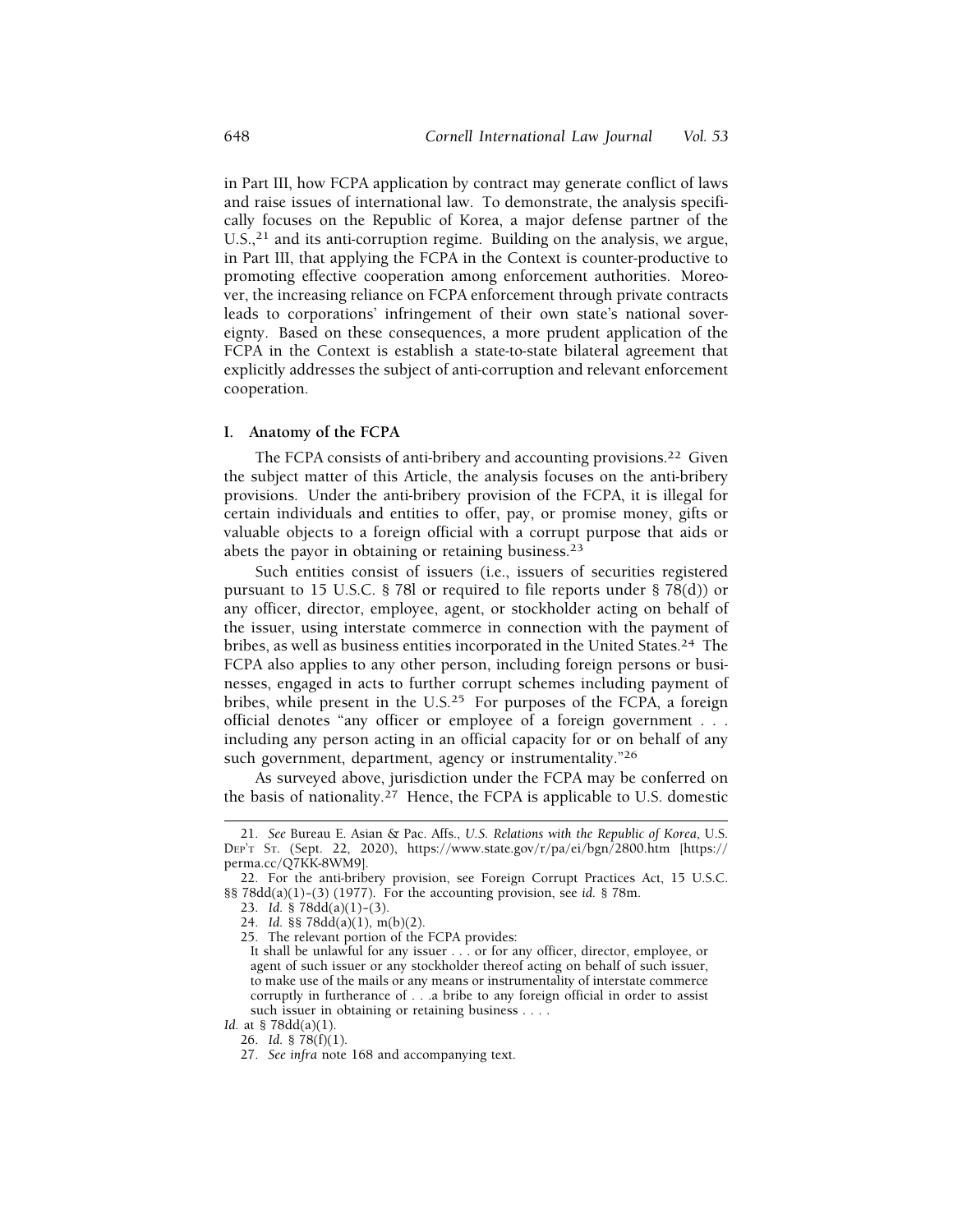concerns, as well as to nationals regardless of their presence in the U.S. Additionally, FCPA jurisdiction may be assumed based on territory when a non-U.S. person or business is physically present in the U.S. to further a corrupt scheme.<sup>28</sup>

### A. Recent Trend of FCPA Enforcement: Increasing Strong-Handedness

Since enacting the FCPA, U.S.' reliance on its enforcement mechanism gradually increased, with a substantial uptick in the past two decades. This marked rise in FCPA enforcement emerged as a trend during President George W. Bush's administration and accelerated during the Obama administration, with more enforcement actions initiated in 2016 than any prior year except 2010.<sup>29</sup> The enforcement rate arguably regressed during the first year of the Trump administration, although thirty-one enforcement actions were still initiated in 2017.30 The number of enforcement actions filed in 2018 and 2019 were twenty-six and thirty-two, respectively.<sup>31</sup> Moreover, increasing severity of penalties have coincided with an uptick in enforcement, with aggregate total sanctions reaching an unprecedented level of \$11 [billion.32](https://billion.32)

Furthermore, the FCPA has gradually developed a noteworthy set of enforcement tools and mechanisms. To elicit cooperation from the target individuals, the DOJ launched an FCPA Pilot Program in April 2016, for the purpose of "promot[ing] greater accountability for individuals and companies that engage in corporate crime by motivating companies to voluntarily self-disclose FCPA-related misconduct, fully cooperate with the Fraud Section, and, where appropriate, remediate flaws in their controls and compliance programs." $33$  Under the Pilot Program, a company may avoid criminal prosecution by the DOJ if it voluntarily discloses FCPArelated misconduct, fully cooperates in the ensuing investigation, and appropriately remediates its misconduct<sup>34</sup>-subject to the caveat that the

30. *See id.* 

31. *See id.* 

<sup>28.</sup> Under 15 U.S.C. § 78dd, a foreign person may be subject to the jurisdiction of the FCPA by having a nexus to the U.S. Nexus may be established when the foreign person is physically present in the territory of the U.S. *See* Daniel C.K. Chow, *China's Anti-Corruption Crackdown and the Foreign Corrupt Practices Act*, 5 TEX. A&M L. REV. 323, 338 (2018).

<sup>29.</sup> *See DOJ and SEC Enforcement Actions per Year*, STAN. L. SCH., http:// [fcpa.stanford.edu/statistics-analytics.html](https://fcpa.stanford.edu/statistics-analytics.html) [<https://perma.cc/NKP9-5E4E>] (last visited Mar. 1, 2020).

<sup>32.</sup> Rebecca L. Perlman & Alan O. Sykes, *The Political Economy of the Foreign Corrupt Practices Act: An Exploratory Analysis*, 9 J. LEGAL ANALYSIS 153, 155 (2017).

<sup>33.</sup> Karen Woody, *Declinations with Disgorgement in FCPA Enforcement*, 51 U. MICH. J.L. REFORM 269, 284 (2018).

<sup>34.</sup> Even if there is no declination of prosecution, companies that self-disclose are eligible for "up to a 50% reduction" from the bottom of the applicable U.S. Sentencing Guidelines fine range, whereas companies that do not self-disclose are capped at a 25% discount. *See* Eric Cottrell & Annette Ebright, *Is Confession Good for the Corporate Soul?: DOJ Announces New Mitigation Credit for Self-Disclosure of FCPA Violations*, J.D. SUPRA (Apr. 11, 2016), <https://www.jdsupra.com/legalnews/is-confession-good-for-the-corpo>rate-50546/ [<https://perma.cc/CB7P-57FD>]; *see also* David A. Silva, *DOJ Adopts New*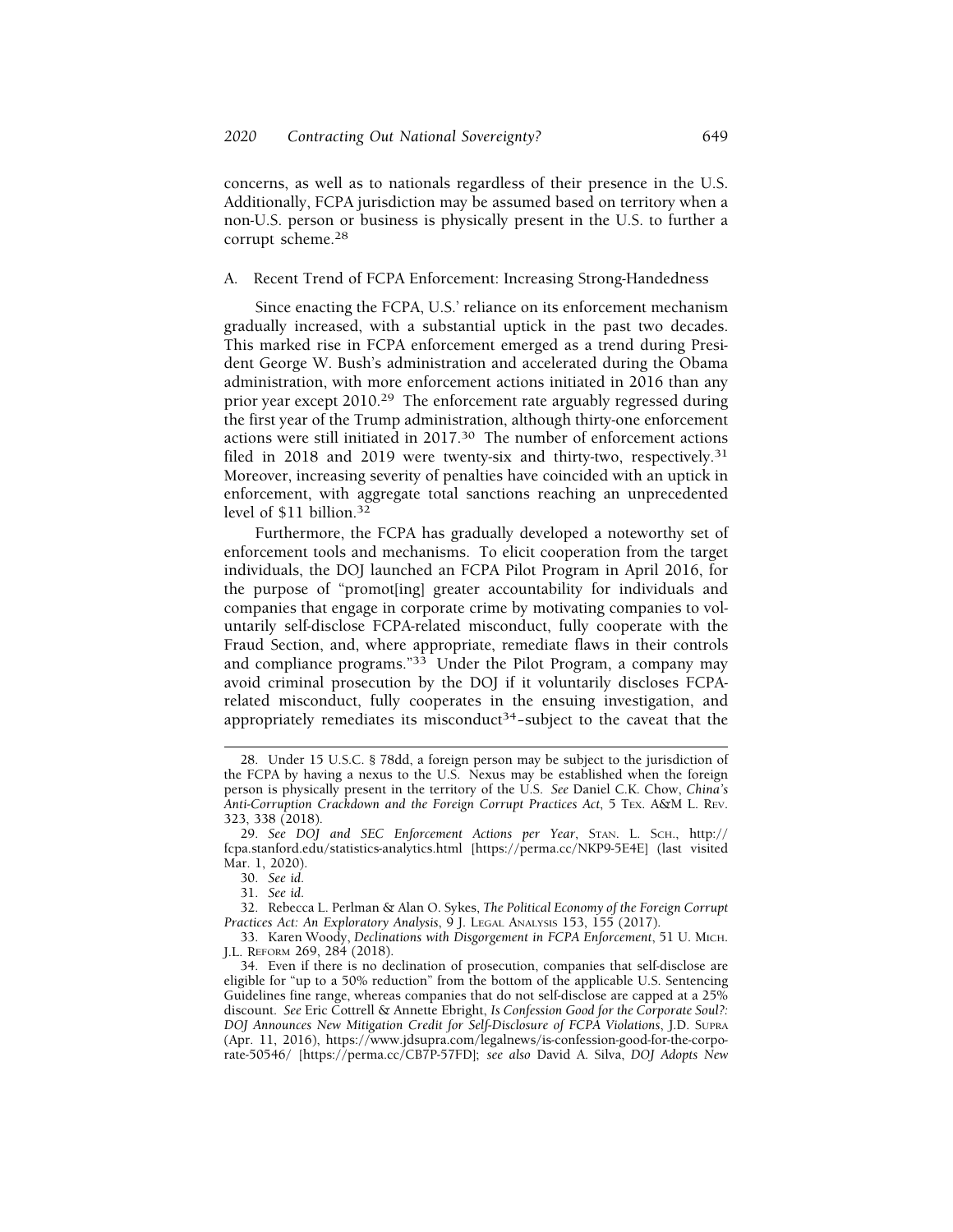SEC may disgorge any profits from the company's [misconduct.](https://misconduct.35)<sup>35</sup>

In December 2016, Congress passed the Global Magnitsky Act,<sup>36</sup> which further expands the already potent jurisdictional reach of the FCPA to encompass activities with questionable nexus to the U.S.37 In November 2017, Deputy Attorney General Rod J. Rosenstein announced the FCPA Corporate Enforcement Policy (CEP).38 Under CEP, a company is presumed to receive declination from prosecution if, absent aggravating circumstances, it voluntarily self-discloses misconduct, fully cooperates, and timely and appropriately remedies the misconduct.<sup>39</sup> To qualify for benefits under the CEP, a company must also pay all disgorgement, forfeiture, and restitution resulting from its [misconduct.](https://misconduct.40)<sup>40</sup> The CEP also emphasizes corporate cooperation to hold responsible individuals accountable.

In May 2018, the DOJ introduced a new policy against "piling on,"41 reflecting the DOJ's internal policy initiative to improve coordination with other enforcement agencies to prevent imposing multiple penalties for the same conduct. One of the policy's goals is to provide "greater transparency

37. *See* Global Magnitsky Human Rights Accountability Act, Pub. L. 114-328, § 3(a), 130 Stat. 2533 (2017) (The act's sanction applies to "any foreign the President determines . . . is a foreign government official . . . responsible for . . . acts of significant corruption").

38. Rod. J. Rosenstein, Deputy Att'y Gen., U.S. Dep't Just., Remarks at the 34th International Conference on the Foreign Corrupt Practices Act (Nov. 29, 2017) (transcript available at <https://www.justice.gov/opa/speech/deputy-attorney-general-rosenstein>delivers-remarks-34th-international-conference-foreign [\[https://perma.cc/X852-UVER](https://perma.cc/X852-UVER)]). The policy, which has been incorporated into the U.S. Attorneys' Manual, is intended to improve upon and make permanent aspects of the FCPA Pilot Program. The new Corporate Enforcement Policy applies only to DOJ criminal prosecutions and affects neither declinations in cases in which there is no basis for prosecution nor SEC investigations. *See 9-47.000 Foreign Corrupt Practices Act of 1977*, U.S. DEP'T JUST., https:// <www.justice.gov/jm/jm-9-47000-foreign-corrupt-practices-act-1977> [<https://perma.cc>/ 9224-ZCQ6] (last visited Mar. 2, 2021).

39. *See 9-47.000 Foreign Corrupt Practices Act of 1977*, *supra* note 38, § 9-47.120.

40. *See id.* § 9-47.120. The Corporate Enforcement Policy goes beyond the Yates Memo, requiring that, to receive full cooperation credit, companies must disclose all facts relating to involvement in the criminal activity by the company's officers, employees or agents, as well as facts relating to potential criminal conduct by third parties and their officers, employees and agents. *See* Cuneyt A. Akay at al., *DOJ Corporate Enforcement Policy Shift— Substantially Better?*, GREENBERG TRAURIG (Dec. 5, 2018), https:// <www.gtlaw.com/en/insights/2018/12/doj-corporate-enforcement-policy-shift-substan>tially-better [[https://perma.cc/EMA9-YR2E\]](https://perma.cc/EMA9-YR2E).

41. Rosenstein, *supra* note 38.

*FCPA Corporate Enforcement Policy*, AM. BAR ASS'N (Mar. 22, 2018), https:// <www.americanbar.org/groups/litigation/committees/professional-liability/practice>/ 2018/doj-adopts-new-fcpa-corporate-enforcement-policy/ [\[https://perma.cc/6MSD-](https://perma.cc/6MSD)NG4W]. To date, thirteen companies have received declinations from the DOJ in conjunction with the Pilot Program. *See Declinations*, U.S. DEP'T JUST. (Aug. 6, 2020), https:/ /<www.justice.gov/criminal-fraud/corporate-enforcement-policy/declinations> [https:// perma.cc/6JH3-Q5GB].

<sup>35.</sup> *See* F. Joseph Warin, *2016 Year-End FCPA Update*, HARV. L. SCH. F. ON CORP. GOVERNANCE (Jan. 19, 2017), <https://corpgov.law.harvard.edu/2017/01/19/2016-year>end-fcpa-update/ [<https://perma.cc/5CWE-P3B7>].

<sup>36.</sup> *The US Global Magnitsky Act*, HUM. RTS. WATCH (Sept. 13, 2017), https:// <www.hrw.org/news/2017/09/13/us-global-magnitsky-act> [\[https://perma.cc/5Y9W-](https://perma.cc/5Y9W)UVA6].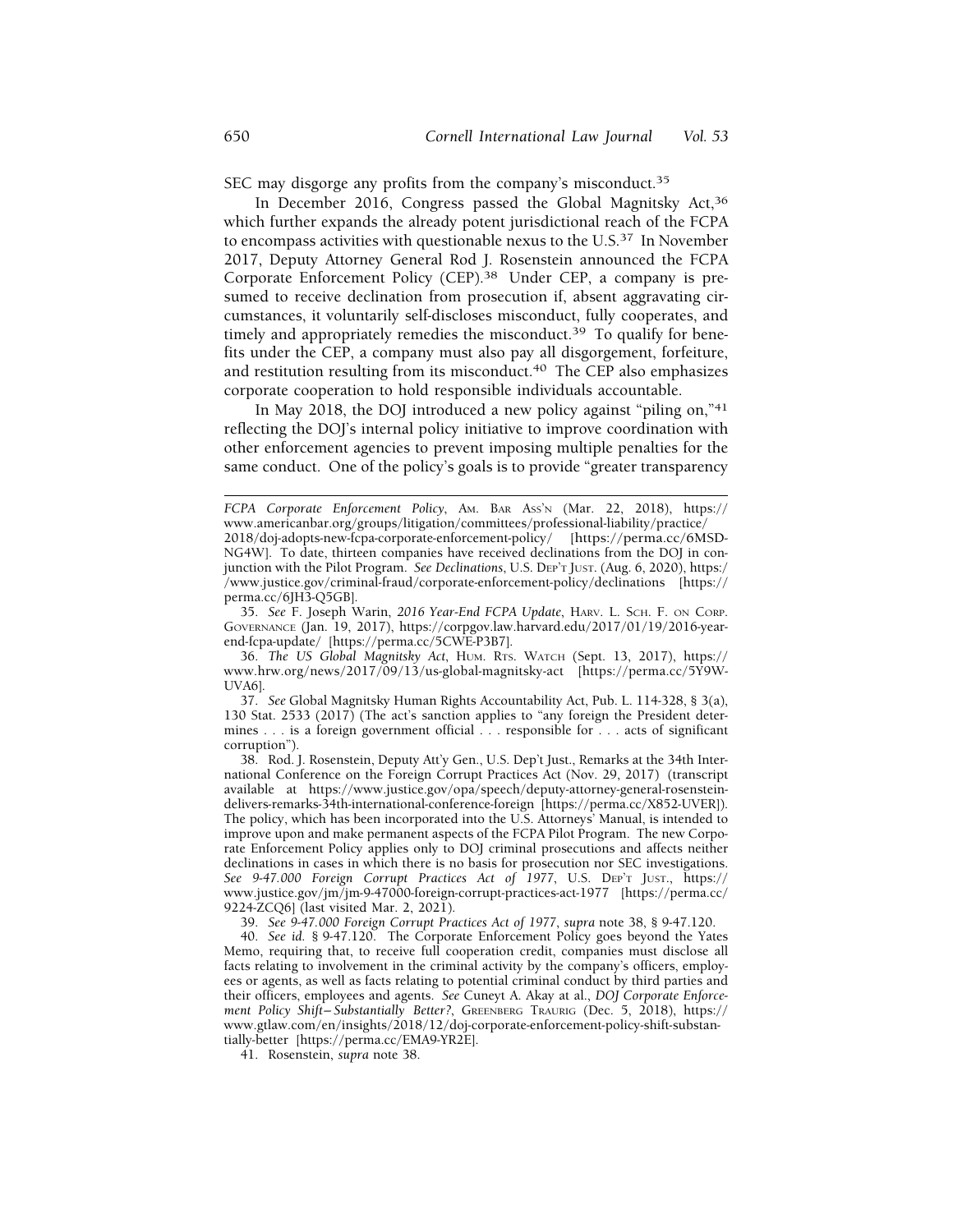and consistency in corporate enforcement."42 In August 2018, the FCPA's application in the context of corporate mergers and acquisitions was even further expanded, $43$  embracing a new policy that encouraged "law-abiding" companies with robust compliance programs . . . to take over otherwise problematic companies" and "right the ship by applying strong compliance practices to the acquired company."<sup>44</sup>

Recent enforcements of the FCPA, driven by policies to cast wider jurisdictional reach, were not without merit. For example, the U.S. and foreign regulators displayed mutual cooperation in complying with the requisite security oversight and enforcement measures.<sup>45</sup> Following the footsteps of the FCPA and its widening authority, a large number of other countries enacted similar anti-bribery laws and regulations. In theory, such improved cooperation between regulatory authorities of the U.S. and another country against cross-border corruption should yield mutually beneficial results. The problem, however, still persists because such cooperation is largely conducted on an ad hoc basis with legal frameworks that are seldom established. Therefore, introducing a new treaty or explicit agreement between states will not only ensure stable cooperation, but also foster a sustainable long-term solution to conflicts arising from the application and enforcement of the FCPA by the U.S. and its foreign counterparts alike.

#### B. Extraterritorial Application of the FCPA

Extraterritorial application has been the FCPA's hallmark since its inception. Because of its expansive jurisdictional authority, the FCPA has been a constant source of contention between the U.S. and other sovereigns.

cutions is increasing).

<sup>42.</sup> *Id.* 

<sup>43.</sup> According to the Deputy Assistant Attorney General Matthew Miner, the application of the FCPA policy to successor entities in mergers and acquisitions represents another step in the DOJ's effort to "foster a climate in which companies are fairly and predictably treated when they report misconduct . . . to increase self-reporting and individual accountability . . . ." *See* Matthew S. Miner, Deputy Assistant Att'y, U.S. Dep't Just., Remarks at the American Conference Institute 9th Global Forum on Anti-Corruption Compliance in High Risk Markets (July 25, 2018) (transcript available at https:// <www.justice.gov/opa/pr/deputy-assistant-attorney-general-matthew-s-miner-remarks>american-conference-institute-9th [[https://perma.cc/J4EB-77ET\]](https://perma.cc/J4EB-77ET)).

<sup>44.</sup> *Id.* Miner emphasized that the FCPA policy will be applied to acquiring companies that uncover corrupt activities subsequent to the acquisition, as well as those that detect misconduct during the due diligence process prior to the acquisition. With respect to the latter, Miner stated that the DOJ encourages acquiring companies to seek the DOJ's guidance through the FCPA Opinion Procedures before proceeding with the acquisition. *See id.* 

<sup>45.</sup> *See* SHEARMAN & STERLING LLP, CASES AND REVIEW RELEASE RELATING TO BRIBES TO FOREIGN OFFICIALS UNDER THE FOREIGN CORRUPT PRACTICES ACT OF 1977, FCPA DIGEST xxv (2018), [https://www.shearman.com/-/media/Files/Perspectives/2018/01/January-](https://www.shearman.com/-/media/Files/Perspectives/2018/01/January)2018-FCPA-Digest.pdf?la=EN&hash=C3F737934BC08D279B3A1FDEAEC68202DC FDC3D4 [[https://perma.cc/SM25-7XBV\]](https://perma.cc/SM25-7XBV) ("[T]he case of *Telia*, in which U.S., Dutch, and Swedish regulators cooperated in the investigation and landed a \$965 million global settlement" shows that the amount of international cooperation regarding FCPA prose-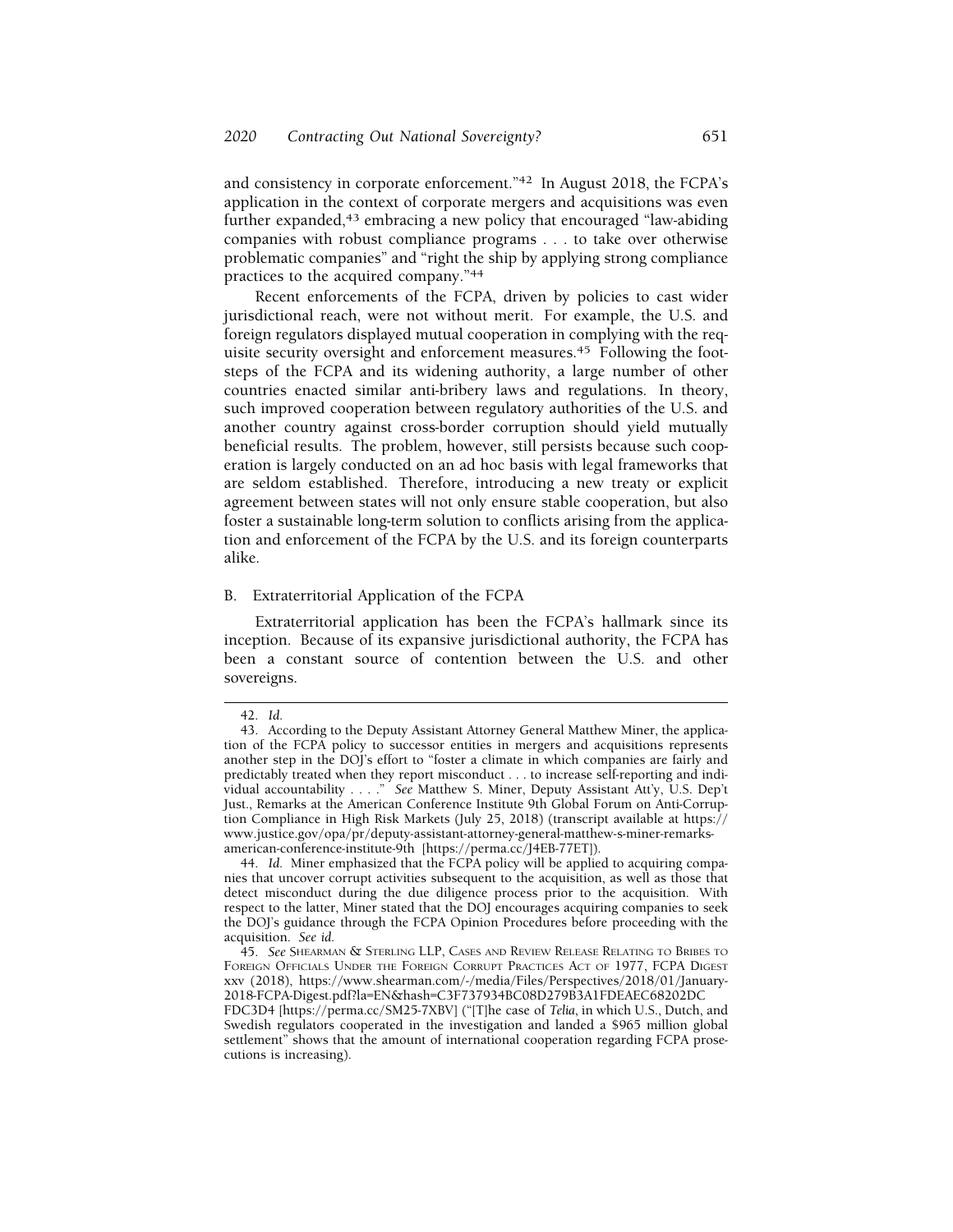#### <span id="page-9-0"></span>*1. Various Tools of Extraterritorial Application*

The DOJ wields various tools to authorize extraterritorial application of FCPA. Perhaps alluded by textual interpretations of the FCPA's title itself (i.e., ambiguity on what "foreign" includes in the Foreign Corrupt Practice Act), FCPA enforcement by the DOJ and the SEC has been extended to non-U.S. persons. Specifically, the FCPA applies to non-U.S. agents and employees of domestic concerns, as well as U.S. nationals living elsewhere in the world, even with minimal or no territorial linkage with the U.S.<sup>46</sup> Since the 1998 amendments, the DOJ has used the FCPA to prosecute non-U.S. persons who are neither U.S. residents nor doing business in the U.S.47 The DOJ has reaffirmed that it can exercise jurisdiction over acts that transpire outside the U.S. based on their effects in the U.S.48 However, despite "the government's willingness to enforce the FCPA even where the conduct has little direct connection to the United States," companies and individuals under belief that they are not subject to U.S. enforcement find themselves under investigation in the U.S.49

Furthermore, U.S. authorities have applied the FCPA extraterritorially when a foreign subsidiary of a U.S. parent company engaged in a culpable act or omission in violation of the FCPA. The "knowledge" standard applies to non-U.S. subsidiaries of U.S. parent companies. When applying the FCPA to these non-U.S. subsidiaries, the DOJ and the SEC enforcement require a parent-subsidiary relationship, which presumes that the U.S. parent had "knowledge" of the corrupt purpose of the payment at issue.<sup>50</sup> In this context, knowledge of conduct or circumstance encompasses actual awareness of such conduct or circumstance, or a "firm belief that such circumstance exists or that such result is substantially certain to occur."51

The accounting provisions of the FCPA are more specific with respect

<sup>46.</sup> *See* discussion *supra* Part I.

<sup>47.</sup> *See* Peter W. Schroth, *The United States and the International Bribery Conventions,*  50 AM. J. COMPAR. L. SUPP. 593, 603– 04 (2002). Note, however, that foreign officials who receive bribes from U.S. persons can neither be prosecuted under the FCPA, nor for conspiracy to violate the FCPA. *See, e.g.*, United States v. Blondek, 741 F. Supp. 116, 119– 20 (N.D. Tex. 1990) (refusing to allow prosecution of foreign officials for FCPA violations or conspiracy to violate the FCPA). Thus, there is arguably no necessary territorial nexus between a corrupt act and the United States under the FCPA. *See* 15 U.S.C. §§ 78dd-1(g), 2(a) (providing alternative bases of jurisdiction for issuers and domestic concerns).

<sup>48.</sup> *See* DON ZARIN, DOING BUSINESS UNDER THE FOREIGN CORRUPT PRACTICES ACT 4– 15 (2d ed. 1995). In some cases, it seems as though the DOJ enforces the FCPA regardless of whether any means of interstate commerce was used. *See* 15 U.S.C. §§ 78dd-1(g), 2(a); *see also* Schroth, *supra* note 47, at 603 (detailing the minimal contact with the United States required for prosecution under the FCPA).

<sup>49.</sup> O'MELVENY & MYERS LLP, *supra* note at 10, at 11.

<sup>50.</sup> *See* U.S. DEP'T JUST. & U.S. SEC. & EXCH. COMM'N, A RESOURCE GUIDE TO THE U.S. FOREIGN CORRUPT PRACTICES ACT 27 (2012), <https://www.sec.gov/spotlight/fcpa/fcpa>resource-guide.pdf [\[https://perma.cc/935D-DTUE](https://perma.cc/935D-DTUE)] [hereinafter RESOURCE GUIDE].

<sup>51.</sup> Amy Deen Westbrook, *Enthusiastic Enforcement, Informal Legislation: The Unruly Expansion of the Foreign Corrupt Practices Act*, 45 GA. L. REV. 489, 550 (2011).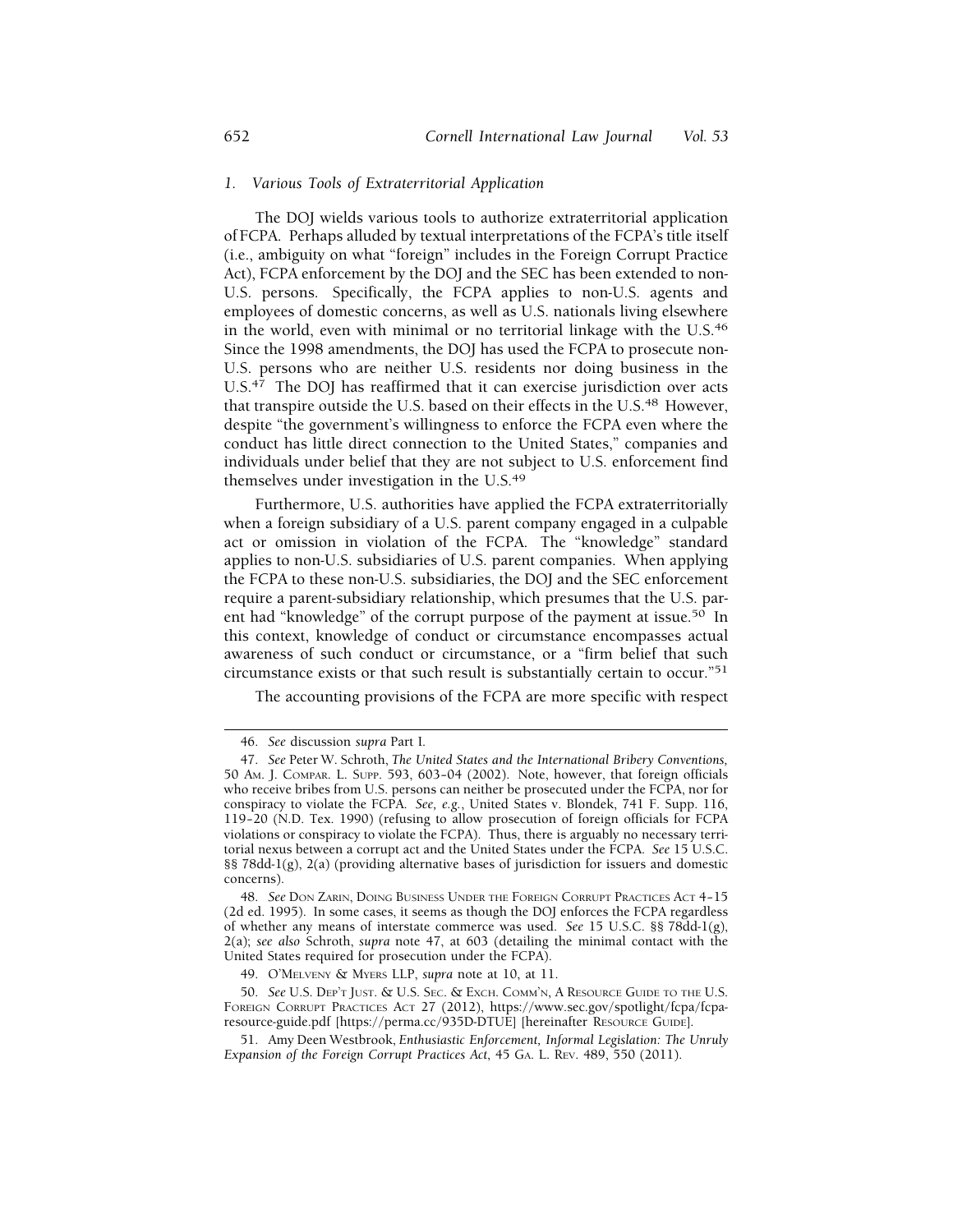to the parent-company responsibility for non-U.S. [subsidiaries.52](https://subsidiaries.52) The parent company's compliance with FCPA requirements is presumed if the parent uses "good faith efforts to use such influence . . . ."53 Notwithstanding this standard, it is possible for courts to pierce the corporate veil and determine that the subsidiary is an "alter ego" of the parent that dominated the affairs of its [subsidiary.](https://subsidiary.54)<sup>54</sup> In this instance, the parent can be held liable. Nevertheless, the SEC seems willing to prosecute cases in which the parent's involvement in its subsidiary's affairs falls well below [domination.55](https://domination.55)  For example, non-U.S. subsidiaries and joint ventures of U.S. companies may fall under FCPA jurisdiction if there are U.S. persons on their boards of directors. Following the current trend of enforcement, such persons are at "tremendous risk" of FCPA liability if they are aware of [corruption.56](https://corruption.56)

Other tools for extraterritorial application of the FCPA are also available for recipients of improper payment. The recipients are not covered by the explicit language of the FCPA, but they may still be subject to their home country's own domestic law and other pertinent U.S. laws. For example, the DOJ has invoked other applicable laws, such as anti-money laundering statutes, to prosecute foreign officials who received improper payments but cannot be prosecuted under the FCPA.<sup>57</sup> Secondly, the extraterritorial jurisdictional scope of the FCPA has further expanded because of the increased tendency to treat State-Owned Enterprises (SOE), enterprises where governments serve as shareholders, as a governmental apparatus. In fact, a large portion of FCPA cases now involve foreign SOE as partners to business transactions with U.S. corporations.<sup>58</sup> In these cases, U.S. regulatory agencies and courts read the FCPA expansively to include U.S. corporation's business activity with foreign SOEs. While some SOE are de facto government agencies in nature, which makes the application of the FCPA both appropriate and necessary, others are essentially non-governmental agencies with inconsequential governmental shareholding, where the government does not exercise regulatory control nor possesses investor rights. Currently, the definition of SOE still varies and fluctuates

55. One example of this would be if the U.S. company consolidates its subsidiaries' financial statements, and if the subsidiary improperly recorded payments in its financial statements that may violate the books 55218, 2007 WL 1074505 (Jan. 31, 2007).

56. *See* O'MELVENY & MYERS LLP, *supra* note 10, at 11.

<sup>52.</sup> They provide that if an issuer holds 50% or less of the voting power with respect to the subsidiary firm, then the issuer must "proceed in good faith to use its influence, to the extent reasonable under the issuer's circumstances," to cause the subsidiary firm to comply with the FCPA books and records and internal accounting controls provision. *See* 15 U.S.C. § 78(m).

<sup>53.</sup> *Id.* § 78m(b)(2).

<sup>54.</sup> *See* Marcela E. Schaefer, *Agency Theories Under the Foreign Corrupt Practices Act: Should a Parent Company Be Liable for the Misdeeds of Its Subsidiary?*, 94 N.Y.U L. REV. 1654, 1665 (2019).

<sup>57.</sup> *See id.* at 103.

<sup>58.</sup> *See* Kevin Y. Wang, *Valuable Nepotism: The FCPA and Hiring Risks in China*, 49 COLUM. J.L. & SOC. PROBS. 459, 479– 80 (2016); James D. Fry, *China's Version of the US Foreign Corrupt Practices Act and the OECD Anti-Bribery Convention: Comparing Ravens and Writing Desks*, 24 KING'S L.J. 60, 66– 68 (2013); United States v. Alcatel-Lucent France, S.A., et al., No. 10-cr-20906 (S.D. Fla. Dec. 27, 2010).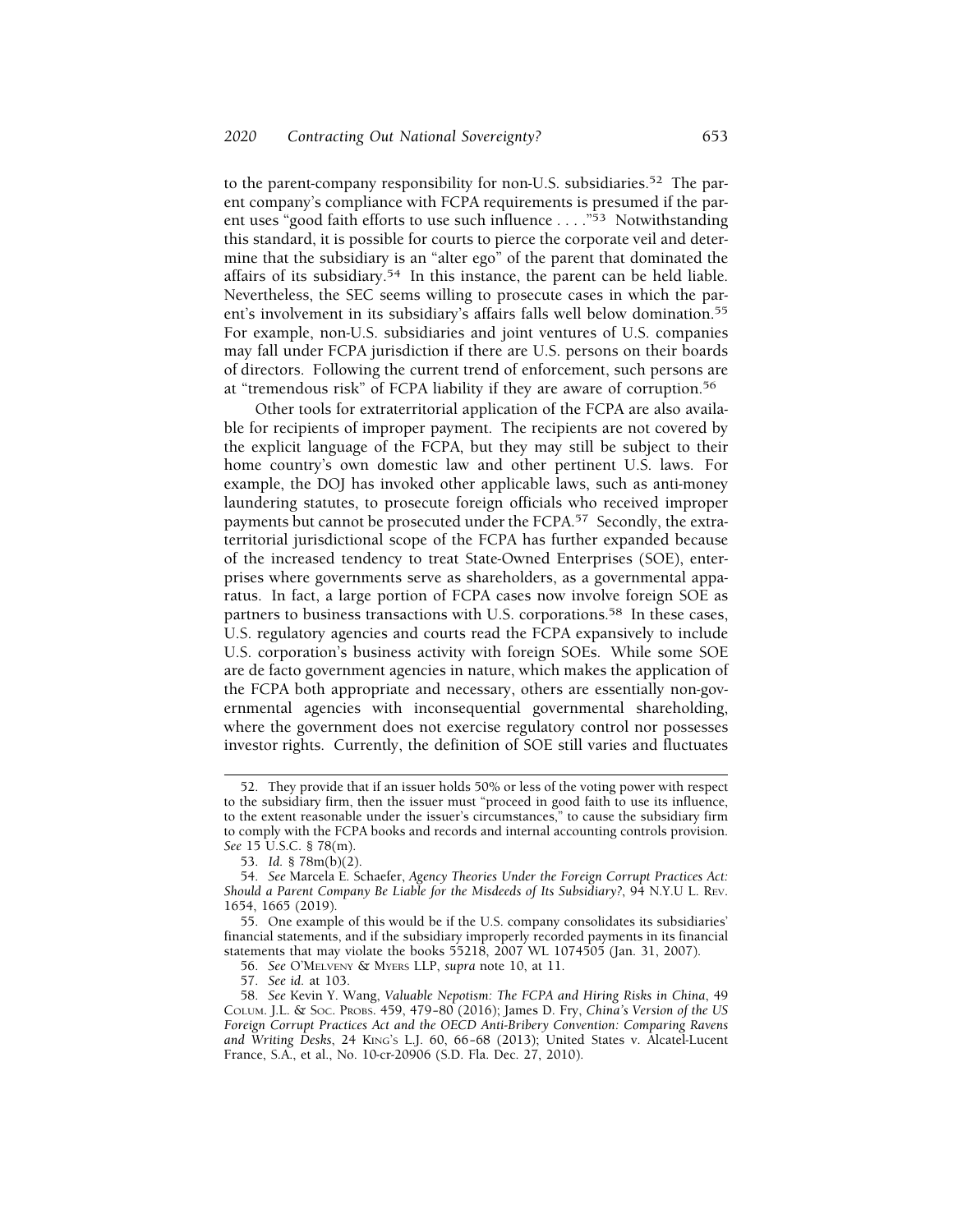on a case-specific [basis.](https://basis.59)59 In any event, the current definition of SOE envisages a wide spectrum of entities maintaining relationships of varying degrees with their respective governments. Under these circumstances, U.S. businesses' transaction with employees of other foreign corporations may trigger FCPA jurisdiction if the foreign corporation qualifies as an SOE based on its broad definition. If the FCPA's jurisdictional influence continues seeping into the burgeoning area of SOEs, conflicts between the law enforcement agencies of the U.S. and their foreign counterparts are likely to further erupt. As such, the developing jurisprudence of SOEs is another area where the FCPA's broad, extraterritorial application is controversial.

The FCPA defines a foreign official as "any officer or employee of a foreign government or any department, agency, or instrumentality thereof, or of a public international organization, or any person acting in an official capacity for or on behalf of [the same]."60 Implicit in the definition is the possibility that if a U.S. citizen is bribed to obtain a benefit, that act may fall outside the original intent of a statute enacted to deal with *foreign* rather than U.S. *domestic*— corruption. However, the statute facially does not include U.S. citizens who work for foreign governments or operate as instrumentalities due to the "any employee" language.<sup>61</sup> Moreover, the definitional remit of the terms "government," "department," or "agency" seems to be rather clear.<sup>62</sup> The statute also stipulates what "public international organization" means,<sup>63</sup> but it neglects to elucidate what "instrumentality" [means.64](https://means.64) Indeed, the term "instrumentality" can carry a broad meaning, and therefore may result in FCPA applying to impugned activities involving officials with other non-governmental foreign entities.

Extraterritorial enforcement of the FCPA leads to overlapping application of the criminal law of multiple jurisdictions. This is an inevitable outcome because many crimes covered by the FCPA are also criminalized in other jurisdictions. This overlap is not surprising amongst various laws and regulations due to the effects of globalization, and such a phenomenon does not necessarily raise a particular problem, at least from a legal perspective. Problems, however, do arise when one country purports to implement a law capable of expanding extraterritorial jurisdiction in a way that undermines proper jurisdictional bases of international law.

<sup>59.</sup> *See, e.g*., *TPP Full Text*, U.S. TRADE REPRESENTATIVE, <https://ustr.gov/sites>/ default/files/TPP-Final-Text-State-Owned-Enterprises-and-Designated-Monopolies.pdf [<https://perma.cc/7HJQ-JXRY>] (last visited June 12, 2021).

<sup>60. 15</sup> U.S.C. § 78dd(f) (1977).

<sup>61.</sup> *Id.* 

<sup>62.</sup> *Id.* § 78dd(f)(1).

<sup>63.</sup> The term "public international organization" is defined as:

<sup>(</sup>i) an organization that is designated by Executive order pursuant to Section 1 of [the International Organizations Immunities Act]; or (ii) any other international organization that is designated by the President by Executive order for the purposes of this section, effective as of the date of publication of such order in the Federal Register.

*Id.* § 78dd-2(h)(2)(i)– (ii).

<sup>64.</sup> *See id.*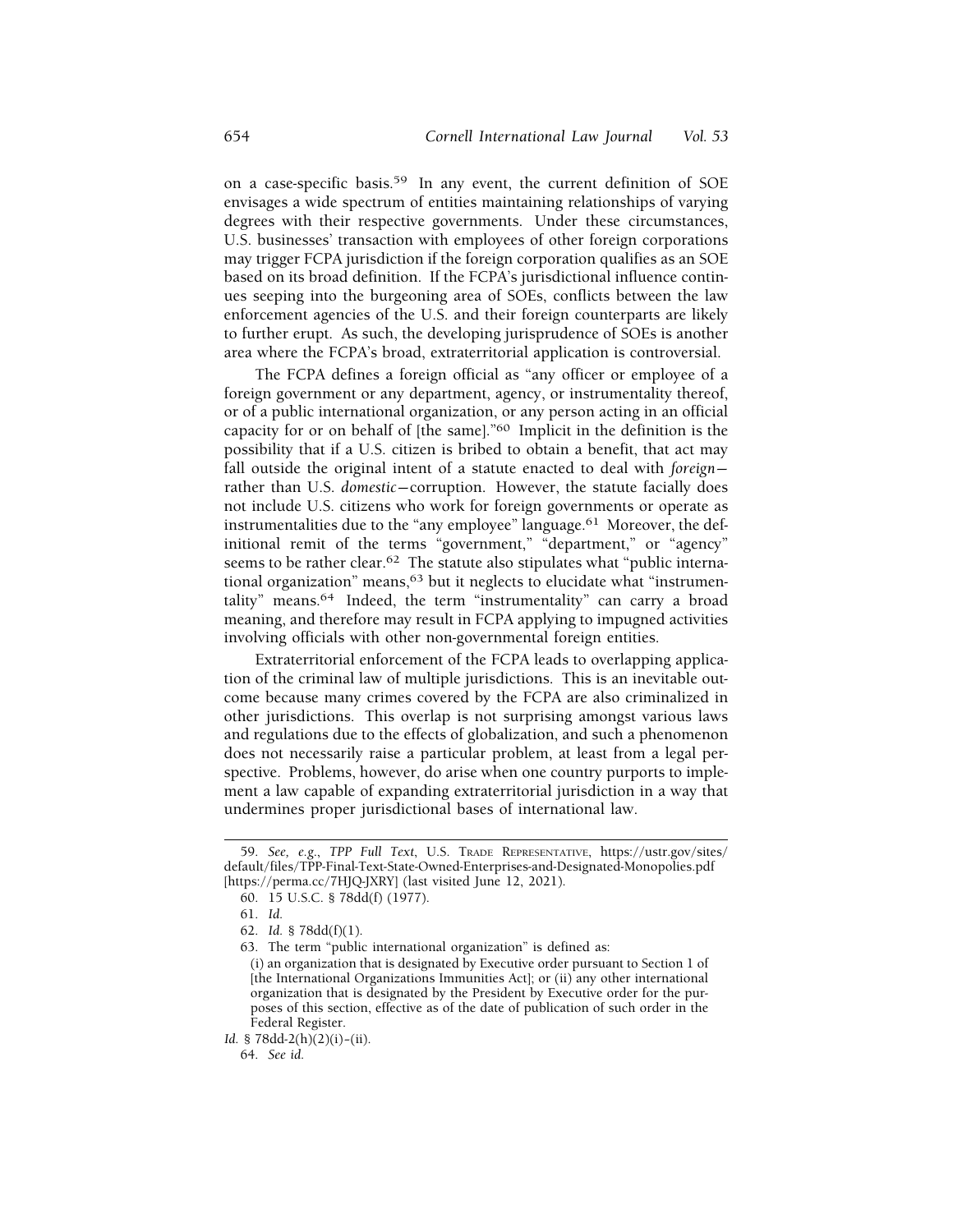To be clear, the problem is not just simply due to overlapping jurisdiction and extraterritorial application per se. Rather, the question is how, and under what circumstances, such extraterritorial application actually becomes problematic. As the following Section demonstrates, the unique breadth and scope of the FCPA raise interesting issues in this regard, evidenced by varying sector perspectives.

#### *2. Conflicting Views on Extraterritorial Application*

Unsurprisingly, extraterritorial application of the FCPA has been the source of contention in both domestic and international spheres. As the scope of application further broadens, the relevant debates will only intensify.

#### a. Critics' Views

It is particularly important to observe arguments in the context of foreign legislation and international relations discourse. For one, most critics raise the fairness issue because the FCPA requires actors to maintain a higher standard abroad than at home, under U.S.' domestic anti-bribery legislation. This disparity may reflect the fact that the FCPA does not simply address a generic ethical issue, but rather the particular congressional interest of deterring international bribery as part of Congress' foreign policy [challenge.65](https://challenge.65) Consequently, there are notable differences in accountability depending on whether the allegedly rogue behavior occurs domestically or abroad.

Critics also cite the good-faith exception in FCPA cases as main concerns. This exception means that if U.S. corporations reasonably conduct relationship-building processes with an official of a foreign government, then the FCPA does not apply. Because determining such situations is dependent on context and culture, it is difficult to identify said situations with reliable levels of predictability. Therefore, such exception is questionable since "culture remains a critical differentiator as opinions vary on what conduct falls inside and outside of that label."<sup>66</sup>

Additionally, some legal ethicists warn of potential consequences stemming from broadening the definition of bribery within the FCPA. They claim that the FCPA's definition of bribery is more inclusive than that of the U.S.' domestic anti-bribery laws.67 It is thus argued that

. . . courts should read into the FCPA a more specific and manifest intent closer to what is necessary to prove domestic bribery or illegal gratuities. . . . The rationale underlying judicial interpretation of domestic bribery argues

<sup>65.</sup> *See e.g.*, *SEC Enforcement Actions: FCPA Cases*, U.S. SEC. & EXCH. COMM'N (Nov. 17, 2020), <https://www.sec.gov/spotlight/fcpa/fcpa-cases.shtml>[<https://perma.cc>/ 4KZJ-JKN3].

<sup>66.</sup> Steven R. Salbu, *The Foreign Corrupt Practices Act as a Threat to Global Harmony*, 20 MICH. J. INT'L L. 419, 423 (1999).

<sup>67.</sup> *See* Juscelino F. Colares, *The Evolving Domestic and International Law Against Foreign Corruption: Some New and Old Dilemmas Facing the International Lawyer*, 5 WASH. U. GLOB. STUD. L. REV. 1, 8-9 (2006).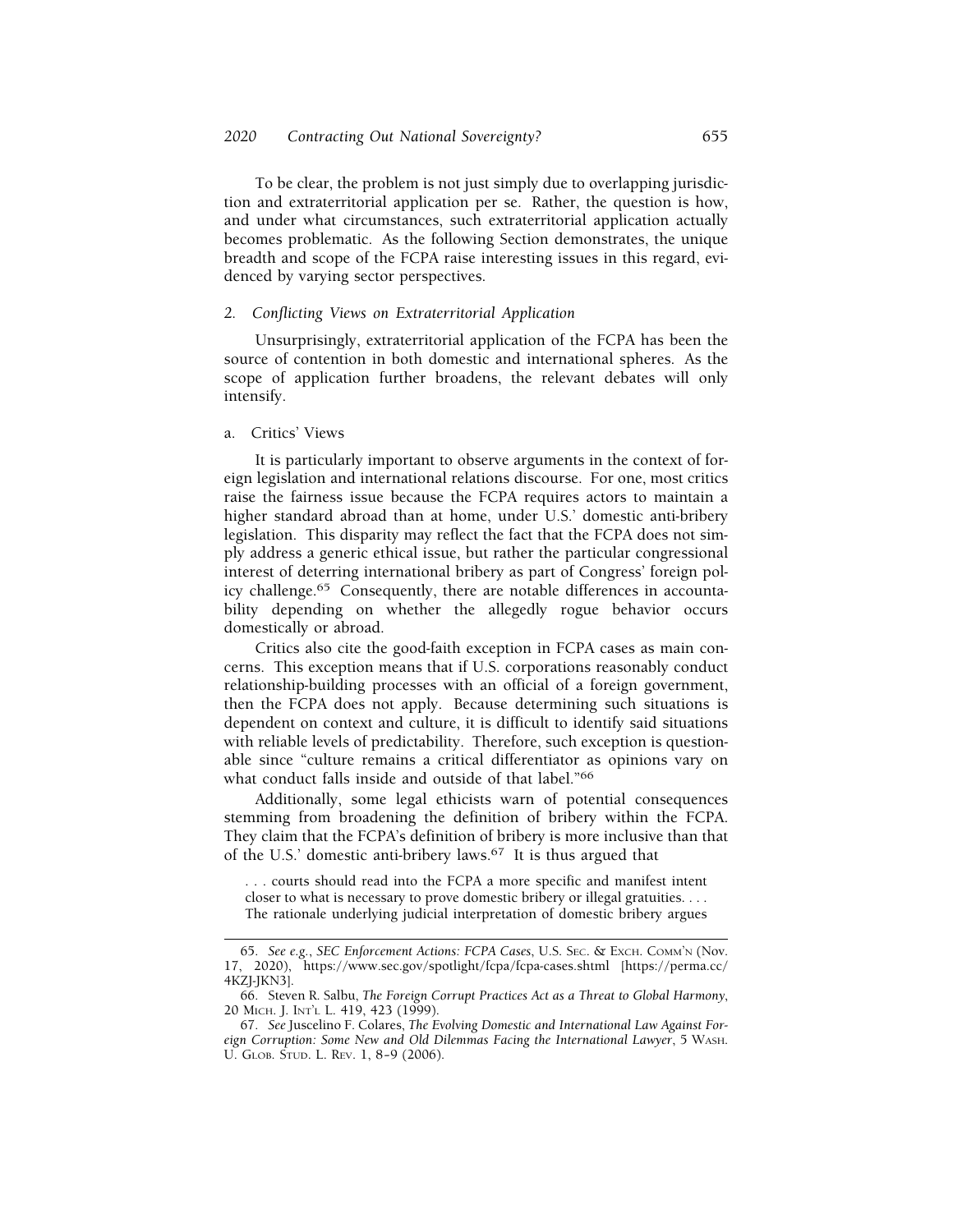for something more than winks and nods. But the language of the FCPA indicates Congress sought to punish more than the most [inept.](https://inept.68)<sup>68</sup>

Moreover, practicing attorneys William Carpenter and Thomas Stutsman have opined that "an increasing number of . . . businesses have fallen victim to the federal government's attempts to expand FCPA liability beyond its statutory confines, overzealous enforcement has resulted in many cases presenting potentially meritorious defenses."69 Similarly, the U.S. Chamber of Commerce and the New York City Bar panel pointed out that the FCPA offsets competitive advantages of certain U.S. segments<sup>70</sup> and concluded that a call to narrow or limit the enactment's scope and enforcement should be in order. Since the extraterritorial enforcement of anti-corruption laws aimed at foreign bribery remains in an embryonic stage, many practitioners also emphasize that their clients' foreign competitors are still outside the reach of the FCPA in a variety of industries.<sup>71</sup> Accordingly, in the current global enforcement environment, the effect of vigorous FCPA enforcement on the U.S.' economic interest remains [questionable.](https://questionable.72)<sup>72</sup>

Other critics highlight that a declination with disgorgement spawns more problems than solutions because the current declination regime is "sending two opposing messages: the government is shirking enforcement of the FCPA in favor of declinations, but at the same time requiring disgorgement of allegedly ill-gotten gains. . . . [T]he novel pretrial diversion scheme of declination with disgorgement creates more problems than it solves, both practically and theoretically . . . . "73 As such, the regime is not "the optimal course of action despite the ease with which it creates resolutions for companies and the government."74

Finally, the Second Circuit judgment of *U.S. v. Hoskins* is at odds with the DOJ's and the SEC's FCPA Resource Guide, which states that "the United States generally has jurisdiction over all conspirators where at least one conspirator is an issuer, domestic concern, or commits a reasonably foreseeable overt act within the United States."75 The judgement contra-

71. *See* Philip M. Nichols, *The Neomercantilist Fallacy and the Contextual Reality of the Foreign Corrupt Practices Act*, 53 HARV. J. ON LEGIS. 203, 216– 19 (2016).

74. *Id.* 

75. Colin R. Jennings, *Second Circuit Rejects Expansive Use of Conspiracy for FCPA*, NAT'L L. REV. (Aug. 26, 2018), <https://www.natlawreview.com/article/second-cir>cuit-rejects-expansive-use-conspiracy-fcpa [[https://perma.cc/3HZ7-2WB7\]](https://perma.cc/3HZ7-2WB7).

<sup>68.</sup> Nate Wright, *Domestic vs. Foreign Corrupt Practices: For Bribery, an International Mind Is More Guilty*, 28 GEO. J. LEGAL ETHICS 989, 989 (2016).

<sup>69.</sup> William G. Carpenter & Thomas P. Stutsman, *Corporate Liability Under the FCPA: Identifying Defense Opportunities*, BENCH & BAR MINN., July 2014, at 24, 28 (2014).

<sup>70.</sup> *See* Rebecca L. Perlman & Alan O. Sykes, *The Political Economy of the Foreign Corrupt Practices Act: An Exploratory Analysis*, 9 J. LEGAL ANALYSIS 153, 156 (2018); Dan Froomkin, *U.S. Chamber of Commerce Battles Anti-Bribery Statute*, HUFF POST NEWS (Dec. 6, 2017), <https://www.huffpost.com/entry/chamber-of-commerce-foreign-corrupt-prac>tices-act\_n\_919617 [<https://perma.cc/244L-TRRD>].

<sup>72.</sup> *See id.* at 216– 19.

<sup>73.</sup> Woody, *supra* note 33, at 311.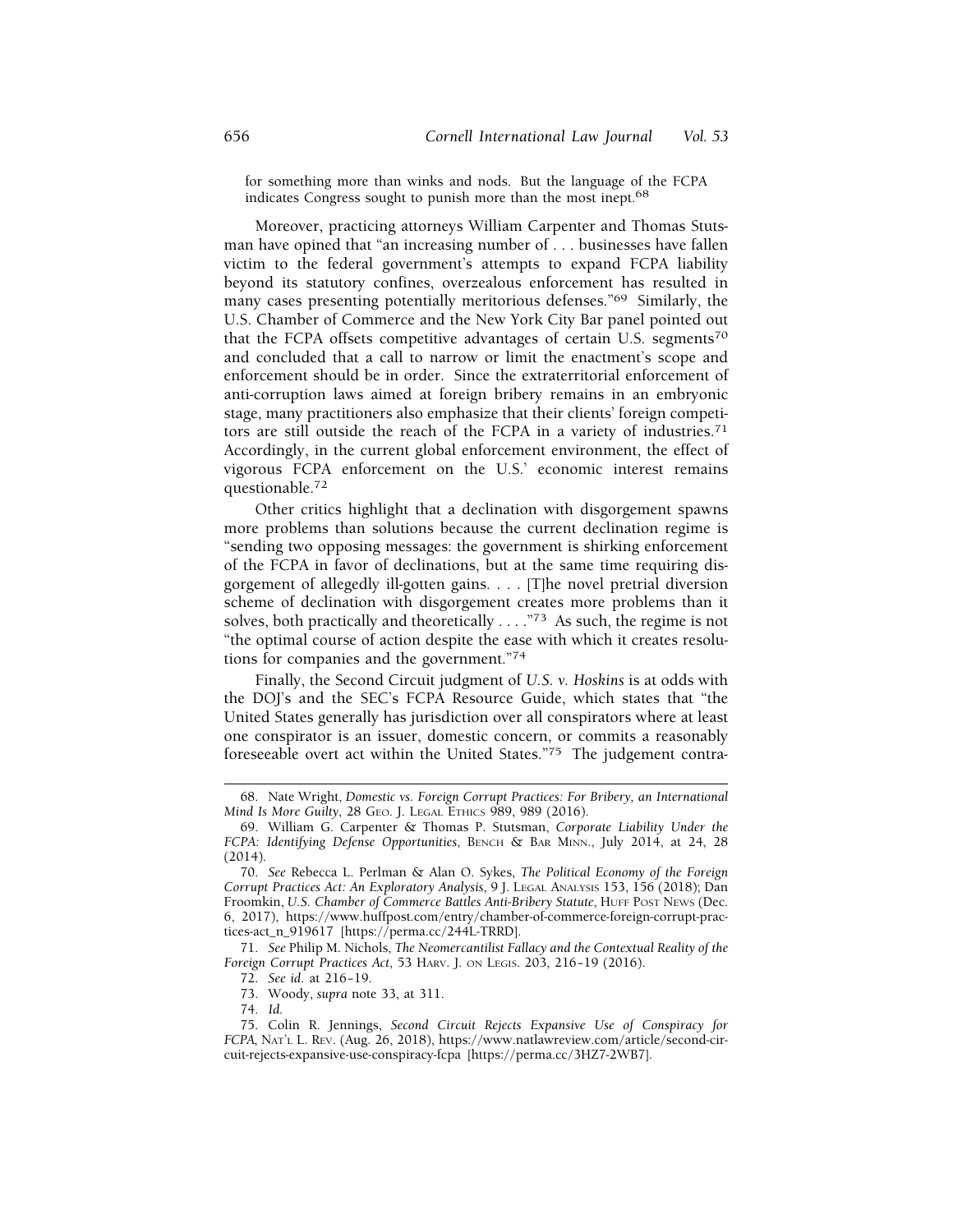dicts the DOJ position that the U.S. government may hold non-resident foreign nationals liable for conspiring to violate the FCPA.76 Thus, *Hoskins*' holding is significant because it narrows the DOJ's traditional jurisdictional reach over non-resident foreign nationals.

#### b. Proponents' View

At the other end of the discourse, several voices of advocacy and approval persist for the recent trend of FCPA enforcement. For example, a scholar observed that:

The [FCPA] . . . was enacted for many reasons, one of the most important of which was enhancing the integrity of the global market. Protecting the integrity of a market is a legitimate and worthwhile goal: in addition to fundamental concepts such as fairness and diversity, antitrust law anticipates a well-functioning market that allows for "the development of new and improved products, and the introduction of new production, distribution, and organizational techniques for putting economic resources to beneficial use."77 The same benefits can be accrued through proper administration of the [\[FCPA\].](https://FCPA].78)78

Moreover, some supporters expect the FCPA to encourage other countries to follow suit. Likewise, it also seems probable that greater foreign enforcement of anti-bribery laws would tend to level the playing field and benefit U.S. companies. To encourage greater enforcement abroad, it may be necessary to convince foreign political coalitions that anti-bribery measures are in their best interest, or at least not seriously adverse to them. By identifying the ways in which domestic firms may gain from the enforcement of laws such as the FCPA, it may become possible for other governments hoping to pass or to enforce similar laws to garner support.

Additionally, on February 2017, the new head of the DOJ's fraud division, Trevor McFadden, referred to the FCPA as "an important tool in this country's fight against corruption."79 He then observed that "[t]he FCPA has been vigorously enforced over time, and that this enforcement has evolved over time."<sup>80</sup> Thus, he thought it "safe to say that this enforcement will continue to evolve, long after the FCPA is over the hill."<sup>81</sup>

Many business executives also favor vigorous enforcement of the FCPA. For example, Mark Simon, a Hong Kong-based American executive and a former government affairs manager at a private shipping firm,

81. *Id.* 

<sup>76.</sup> For discussion on and analysis of this case, see *infra* note 119 and accompanying text.

<sup>77.</sup> Nichols, *supra* note 71, at 244 (quoting Donald F. Turner, *The Durability, Relevance, and Future of American Antitrust Policy*, 75 CALIF. L. REV. 797, 798 (1987).

<sup>78.</sup> *Id.* at 205.

<sup>79.</sup> Richard Messick, *Trump Official: Fighting Foreign Bribery "Solemn Duty" of Justice Department "Regardless of Party Affiliation"*, GLOB. ANTICORRUPTION BLOG (Feb. 17, 2017), <https://globalanticorruptionblog.com/2017/02/17/trump-doj-appointee-on>fcpa/ [<https://perma.cc/4PLA-SALH>].

<sup>80.</sup> Trevor N. McFadden, Deputy Assistant Att'y Gen., U.S. Dep't Just., Remarks at Global Investigations Review Conference in Washington D.C. (Feb. 16, 2017) (transcript on file with author).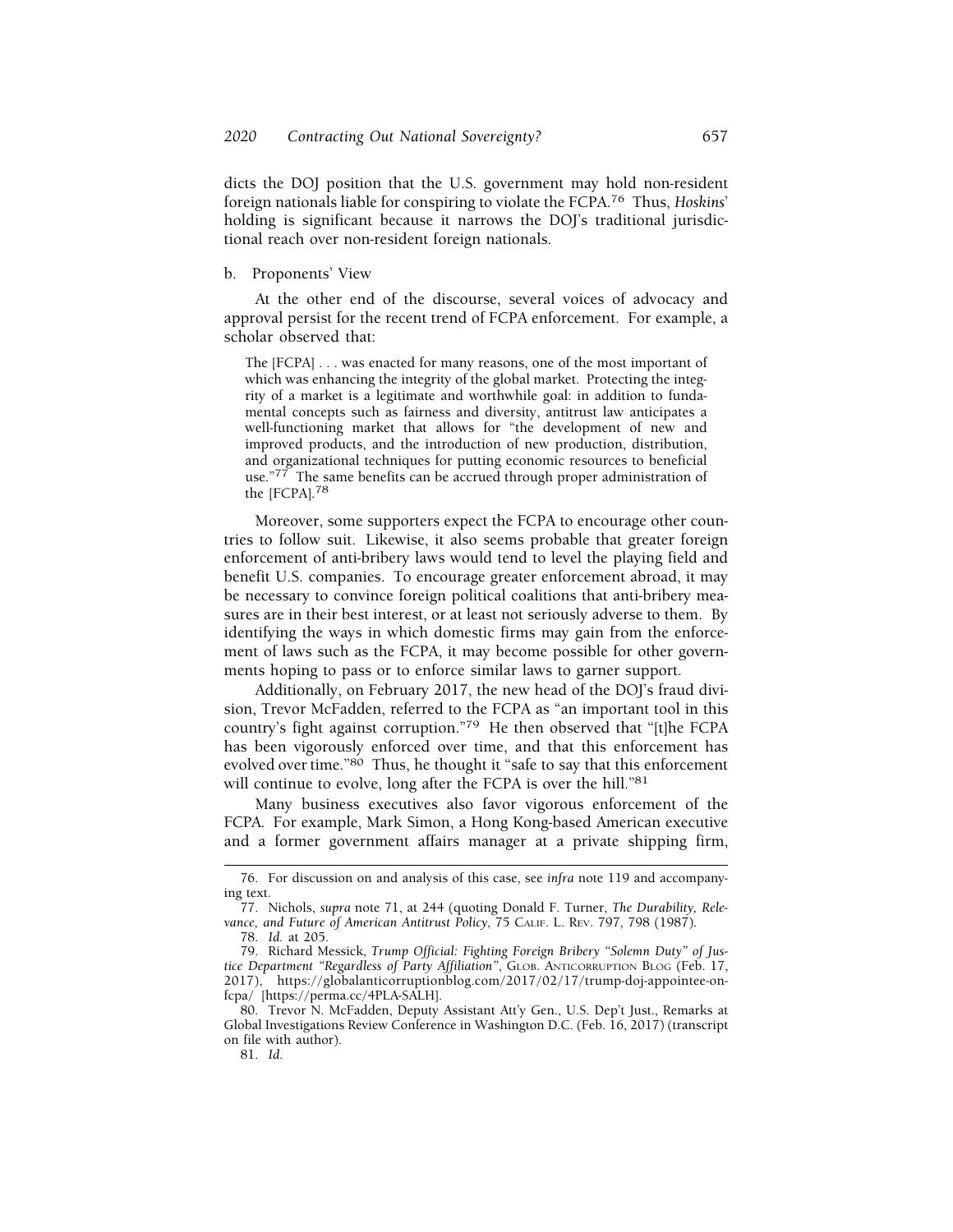stresses that the FCPA is "a real gift for Americans" because it provides a legitimate reason not to engage in [bribery.](https://bribery.82)82 Simon continues, moreover, that the FCPA helps reduce corruption in other countries because governments "know that the Americans are going to be watching and if we keep losing contracts and the supply of goods and services/government bids, we are going to ask questions and those questions become public in that country."83 Also, Dmytro Shymkiv, the former CEO of Microsoft in Ukraine, said "[t]he FCPA is the best thing to fight corruption," prohibiting executives from paying bribes or performing favors for government officials, which eventually "creates a culture of zero tolerance and leniency . . . . Every year, Microsoft does an internal audit of its business in corruptionprone countries, using the FCPA guidelines and principles, and while it means more paperwork, 'you know there are double eyes on everything.'"84

In particular, a recent study revealed that, for the first time in nearly a decade, U.S. regulators brought more actions against foreign companies than they did against U.S. [companies.85](https://companies.85) This shift demonstrates that the FCPA alone does not place U.S. companies at risk. Besides, there is growing consensus that the Trump administration deployed the anti-corruption statute as a mechanism to advance its "America First" [agenda.86](https://agenda.86)

Finally, survey data that suggests divided business opinions about the FCPA and its impact reveal additional complications in FCPA enforcement. When asked anonymously through a survey between 2015 and 2016, 84% of international respondents "agreed" with the statement that anti-corruption laws, including the FCPA and others enacted by countries such as the United Kingdom (U.K.), "improve the business environment for everyone"; 57% agreed that the laws "make it easier for good companies to do business in high risk markets"; and 68% agreed that the laws "serve as a deterrent to corrupt competitors."<sup>87</sup> These results suggest that despite the costs of compliance and variable cross-national enforcement of anti-bribery laws,

83. *Id.* 

84. *Id.* 

<sup>82.</sup> Max de Haldevang, *One of the US's Greatest Gifts to the Global Economy Is Under Threat from Trump*, YAHOO FIN. (Mar. 13, 2017), <https://uk.finance.yahoo.com>/ amphtml/news/one-us-greatest-gifts-global-100030880.html?guccounter=1&guce\_referrer=aHR0cHM6Ly93d3cuZ29vZ2xlLmNvbS8&guce\_referrer\_sig=AQAAAD-SiY4eqV8- 9waIFBDQ5As1yXXRSLDYN5ORbzv7CHCa2\_kt0xNMwjH38qsuwRyQRF4ctlctiVXEghvl7w1j8WhMByZQovFBvjFqTXghqRj-25YoCsHx8dpQMOlBji39t18uasq BBb9vqPLzIjo\_8M1JQ8zqRSr6gOXXICLjLFM [\[https://perma.cc/N8H3-2HAM](https://perma.cc/N8H3-2HAM)].

<sup>85.</sup> *See* Lauren Ann Ross, *Using Foreign Relations Law to Limit Extraterritorial Application of the Foreign Corrupt Practices Act*, 62 DUKE L.J. 445, 459 (2012); *America's Legal Forays Against Foreign Firms Vex Other Countries*, ECONOMIST (Jan. 17, 2019), https:// <www.economist.com/business/2019/01/19/americas-legal-forays-against-foreign-firms>vex-other-countries [<https://perma.cc/XYE3-5DHE>].

<sup>86.</sup> *See* Ronak D. Desai, *Anticorruption Enforcement in Asia Shows the FCPA Remains Strong Under Trump*, FORBES (July 31, 2018),<https://www.forbes.com/sites/ronakdesai>/ 2018/07/31/anticorruption-enforcement-in-asia-proves-fcpa-is-alive-under-trump/ #3ca83087304e [\[https://perma.cc/38PX-QFNC\]](https://perma.cc/38PX-QFNC).

<sup>87.</sup> JOHN BRAY, CONTROL RISKS, INTERNATIONAL BUSINESS ATTITUDES TO CORRUPTION: SURVEY 2015/2016, at12 (2016), <http://rai-see.org/wp-content/uploads/2016/01/cor>ruption-survey-2016.pdf [[https://perma.cc/75XV-8JRP\]](https://perma.cc/75XV-8JRP).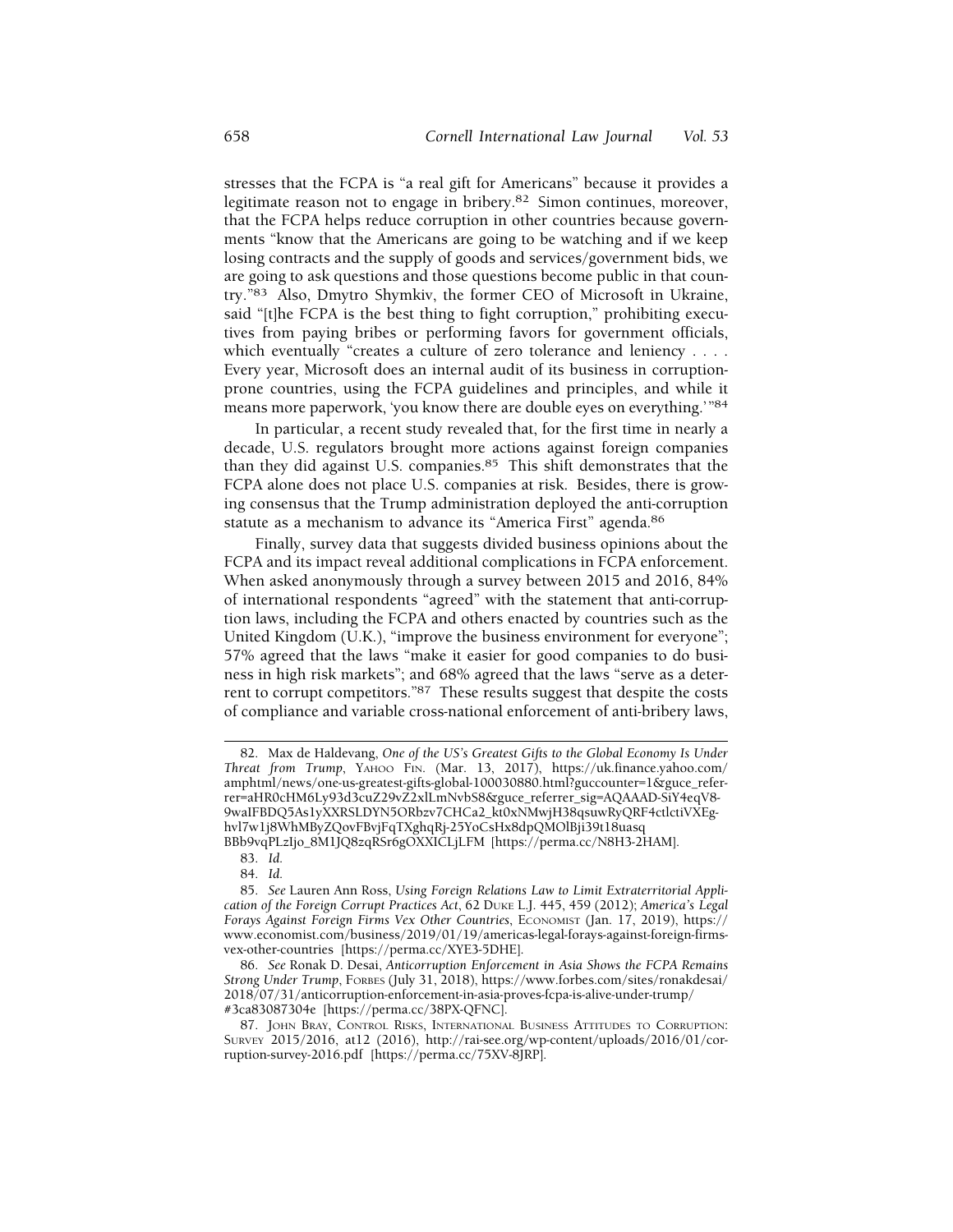not all firms conceive these laws to be a net negative, and many firms do recognize important positives.

In all, arguments posed by both critics and proponents have merit. A variety of problems surely arise from broadening the FCPA's application and enforcement, which may prove burdensome on U.S. corporations as well as foreign corporations, because of the potential harsh penalties. Conversely, the FCPA has obviously alerted U.S. and foreign corporations alike to behave in conformity with legal implications and attendant penalties arising from possible violation of FCPA. It is thus safe to assume that the current FCPA enforcement regime has certainly influenced other states and their corporate players to transform their laws and regulations to mirror those of the U.S.88 These findings and assumptions raise the question not of which of the two sides is correct, but rather of how to strike a balance between competing views, merits, and concerns. Following a survey of the benefits and costs of extraterritorial application of the FCPA, we now turn to more Context-oriented issues and respective analyses.

#### C. FCPA Enforcement Action Involving a Defense Contractor: BAE Case

In the context of the defense industry, one of the most iconic FCPA enforcement cases involved British Aerospace Systems (BAE) .89 BAE is "an international defense, aerospace and security company" headquartered in the U.K.<sup>90</sup> The company is a top global defense contractor in terms of [revenue.91](https://revenue.91) BAE Systems also has a wholly-owned U.S. subsidiary named BAE Systems, Inc., with its headquarters in Rockville, Maryland.<sup>92</sup>

In February 2010, BAE pleaded guilty to one charge of defrauding the U.S. government by conspiring to make false statements regarding the company's ongoing compliance with the FCPA.93 As a result, BAE was sentenced to pay a \$400 million criminal fine,  $94$  one of the ten largest criminal fines in the history of FCPA enforcement to date.<sup>95</sup>

<sup>88.</sup> Gwendolyn L. Hassan, *The Increasing Risk of Multijurisdictional Bribery Prosecution: Why Having an FCPA Compliance Program Is No Longer Enough*, AM. BAR ASS'N (Nov. 8, 2018), [https://www.americanbar.org/groups/international\\_law/publications/inter](https://www.americanbar.org/groups/international_law/publications/inter)  national\_law\_news/2013/the\_increasing\_risk\_multijurisdictional\_bribery\_prosecution\_why\_having\_fcpa\_compliance\_program\_no\_longer\_enough/ [<https://perma.cc>/ MH52-75EG].

<sup>89.</sup> *See BAE Systems PLC Pleads Guilty and Ordered to Pay \$400 Million Criminal Fine*, U.S. DEP'T JUST. (Mar. 1, 2010),<https://www.justice.gov/opa/pr/bae-systems-plc-pleads>guilty-and-ordered-pay-400-million-criminal-fine [\[https://perma.cc/C3DJ-YVDE\]](https://perma.cc/C3DJ-YVDE) [hereinafter *BAE PLC*].

<sup>90.</sup> *Company Information*, BAE SYS., <https://www.baesystems.com/en-uk/company>information [<https://perma.cc/B7NX-QPNU>] (last visited Mar. 4, 2021).

<sup>91.</sup> *See Top 100 for 2020*, *supra* note 13 (looking to the numbers reported in 2017).

<sup>92.</sup> *About Us*, BAE SYS., <https://www.baesystems.com/en-us/our-company/bae-sys>tems-inc/about-us [<https://perma.cc/M7K2-93LY>] (last visited Mar. 5, 2021).

<sup>93.</sup> *See BAE PLC*, *supra* note 89.

<sup>94.</sup> *Id*.

<sup>95.</sup> *Largest U.S. Monetary Sanctions by Entity Group*, STAN. L. SCH., http:// [fcpa.stanford.edu/statistics-top-ten.html](https://fcpa.stanford.edu/statistics-top-ten.html) [[https://perma.cc/M3KU-V2CS\]](https://perma.cc/M3KU-V2CS) (last visited Mar. 5, 2021).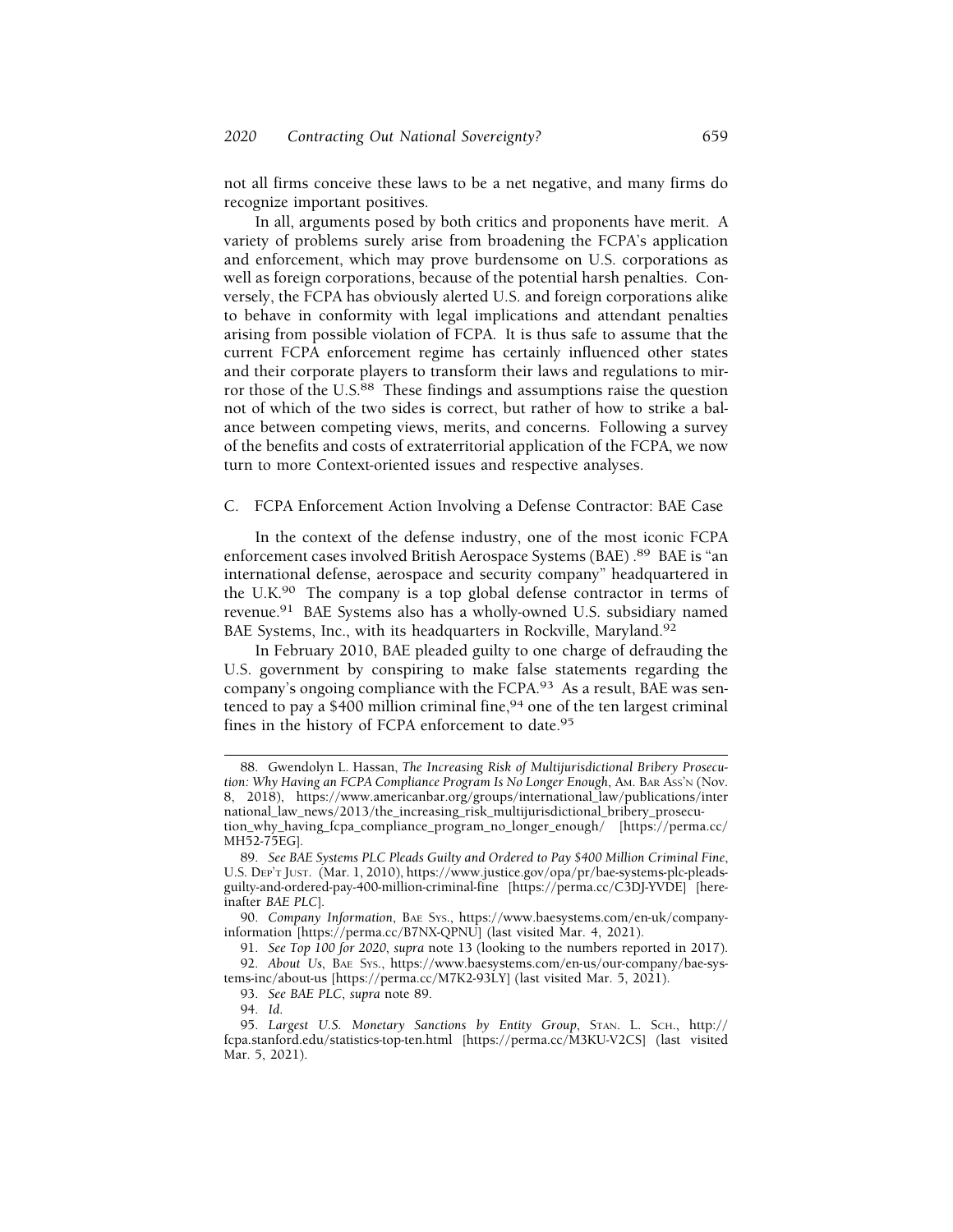Concerning the genesis of BAE's false statements regarding FCPA compliance, John Weston, the Chief Executive Officer of BAE at the time, wrote to the Secretary of Defense in 2000 that the company is "committed to conducting business in compliance with the anti-bribery standards [of] . . . the U.S. FCPA."96 According to the DOJ information, however, BAE failed to duly honor such undertaking and "was not intending to create sufficient mechanisms for its non-U.S. business to ensure compliance with the FCPA . . . . "97 BAE's non-compliance with the FCPA was uncovered by the DOJ's investigation that the company, among others, had made "substantial payments" to certain "marketing advisors" of its choice through "various offshore shell entities beneficially owned by BAE" even though "there was a high probability that part of the payments would be used in order to ensure that BAE was favored in the foreign government decisions regarding the sales of defense articles."98

Particularly important to note is that BAE was not charged with a violation of the FCPA. As aforementioned, the DOJ pressed charges against BAE not because the defense contractor had failed to comply with the antibribery provisions of the FCPA per se, but because it had conspired to make false statements regarding its corporate FCPA compliance program.<sup>99</sup> In addition, BAE's questionable payments did not involve any culpable conduct on the part of BAE's U.S. subsidiary, BAE Systems, Inc.100 Therefore, on the issue of whether viable jurisdictional grounds existed for the DOJ to prosecute BAE under the FCPA, "the jurisdictional nexus to allege a violation of the anti[-]bribery provisions may have been quite weak  $\dots$ ."<sup>101</sup> Ultimately, however, BAE entered into a plea agreement with the DOJ,<sup>102</sup> and no signs indicate that BAE raised the jurisdictional defense when faced with the DOJ's resolve "to combat overseas corruption in international business and enforce U.S. export control laws."<sup>103</sup> This outcome is in conformity with the observable, ongoing trend that, as Professor Matthew Stephenson aptly points out, the "FCPA is aggressively enforced but rarely litigated— most actions are brought against corporate entities that settle with the government."<sup>104</sup>

97. *See* United States v. BAE Sys., No. 1:10-CR-00035 (D.D.C. Feb. 4, 2010).

103. *BAE PLC*, *supra* note 89.

<sup>96.</sup> Kevin T. Abikoff & John F. Wood, *U.S. and U.K. Authorities Reach Ground-Breaking Settlement with BAE Systems*, HUGHES HUBBARD & REED LLP (Feb. 24, 2010), https:// <www.hugheshubbard.com/news/fcpa-alert-u-s-and-u-k-authorities-reach-ground-break>ing-settlement-with-bae-systems [<https://perma.cc/SCM9-23WA>].

<sup>98.</sup> *Id*.

<sup>99.</sup> *See id*.

<sup>100.</sup> *See id*.

<sup>101.</sup> Smith F. Charles & Brittany D. Parling, *"American Imperialism": A Practitioner's Experience with Extraterritorial Enforcement of the FCPA*, 2012 U. CHI. LEGAL F. 237, 246 (2012).

<sup>102.</sup> *See generally* Letter from Nathaniel B. Edmonds, Att'y, U.S. Dep't Just., and Patrick T. Murphy, Att'y, U.S. Dep't Just., to Lawrence Byrne, Att'y, BAE Sys., U.S.v. BAE System plc (Feb. 4, 2010) [hereinafter Plea Agreement] (on file with author).

<sup>104.</sup> Matthew Stephenson, *Some Preliminary Thoughts on US v. Hoskins and Its Implications for FCPA Enforcement*, GLOB. ANTICORRUPTION BLOG (Sept. 4, 2018), https:// [globalanticorruptionblog.com/2018/09/04/some-preliminary-thoughts-on-us-v-hos-](https://globalanticorruptionblog.com/2018/09/04/some-preliminary-thoughts-on-us-v-hos)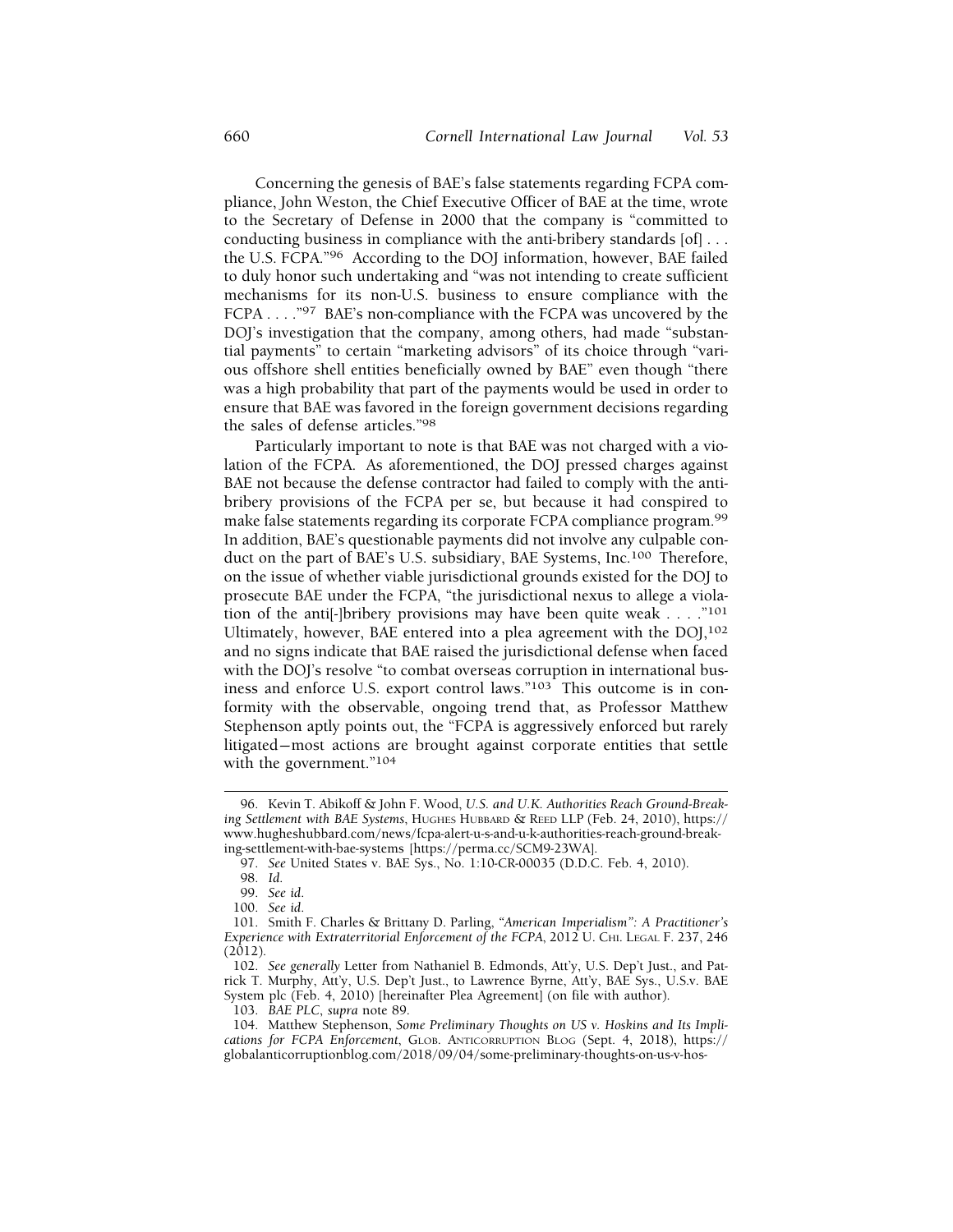#### *1. Latest FCPA Enforcement Involving a Defense Contractor*

#### a. Airbus Case

More recently, the DOJ penalized Airbus for the defense contractor's conspiracy to violate the anti-bribery provision of the FCPA.105 Airbus is a top, global defense contractor in terms of annual business revenue.106 Interestingly, Airbus is neither an issuer nor a domestic concern under the FCPA. According to the latest financial statement of Airbus, it is a limitedliability company belonging to the European Society (*Societas Europaea*) with its seat (*statutaire zetel*) in Amsterdam, Netherlands.<sup>107</sup> Moreover, Airbus is listed on the European stock exchanges in Paris, Frankfurt, and Barcelona, among others.<sup>108</sup>

According to the DOJ, from 2008 to 2015, Airbus engaged in a corrupt scheme through which the company paid massive bribes to government officials in China and multiple other states to obtain "improper business advantages and to win business" not only from stated-owned or controlled entities, but also from private companies situated overseas.<sup>109</sup> In its scheme, Airbus retained certain business partners in China and other jurisdictions to facilitate the payment of bribes to government officials in connection with the sale of Airbus aircraft.110 The DOJ identified, inter alia, that Airbus employees' transmission of related e-mails while on U.S. soil constituted overt acts in furtherance of its corrupt scheme.<sup>111</sup> In addition, certain public officials from state-owned or controlled Chinese airlines participated in Airbus-sponsored events held in several U.S. states, including Hawaii and Utah.<sup>112</sup>

Based on criminal information filed in the District of Columbia in late January 2020, Airbus was charged with conspiracy to violate the anti-brib-

kins-and-its-implications-for-fcpa-enforcement/ [[https://perma.cc/423V-ULD2\]](https://perma.cc/423V-ULD2). A recent example of this ongoing enforcement trend under the FCPA involved Samsung Heavy Industries Company Ltd, a South Korean shipbuilding entity. Samsung entered into a deferred prosecution agreement with the DOJ and agreed to pay more than \$75 million in global penalties to resolve the DOJ's investigation into the company's violations of the FCPA arising out of a bribery scheme involving officials in Brazil. *See FCPA Winter Review 2020*, MILLER & CHEVALIER (Feb. 20, 2020), https:// <www.millerchevalier.com/publication/fcpa-winter-review-2020#SHI>[\[https://perma.cc](https://perma.cc)/ E6PF-HYXZ].

<sup>105.</sup> *See Airbus Agrees to Pay over \$3.9 Billion in Global Penalties to Resolve Foreign Bribery and ITAR Case*, U.S. DEP'T JUST. (Jan. 31, 2020), <https://www.justice.gov/opa>/ pr/airbus-agrees-pay-over-39-billion-global-penalties-resolve-foreign-bribery-and-itar-case [[https://perma.cc/85D8-MD4\]](https://perma.cc/85D8-MD4) [hereinafter *Airbus*].

<sup>106.</sup> Amanda Macias, *American Firms Rule the \$398 Billion Global Arms Industry: Here's a Roundup of the World's Top 10 Defense Contractors, By Sales*, CNBC (Jan. 10, 2019), <https://www.cnbc.com/2019/01/10/top-10-defense-contractors-in-the>world.html [\[https://perma.cc/Z3KC-JSAM\]](https://perma.cc/Z3KC-JSAM).

<sup>107.</sup> *See Financial Report & Annual Reports*, AIRBUS CORP. (Mar. 23, 2020), https:// <www.airbus.com/investors/financial-results-and-annual-reports.html> [\[https://perma.cc](https://perma.cc)/ J3PR-PFFW].

<sup>108.</sup> *Id*.

<sup>109.</sup> *Airbus*, *supra* note 105.

<sup>110.</sup> *Id*.

<sup>111.</sup> *See* United States v. BAE Sys., No. 1:10-CR-00035 (D.D.C. Feb. 4, 2010).

<sup>112.</sup> *See id*.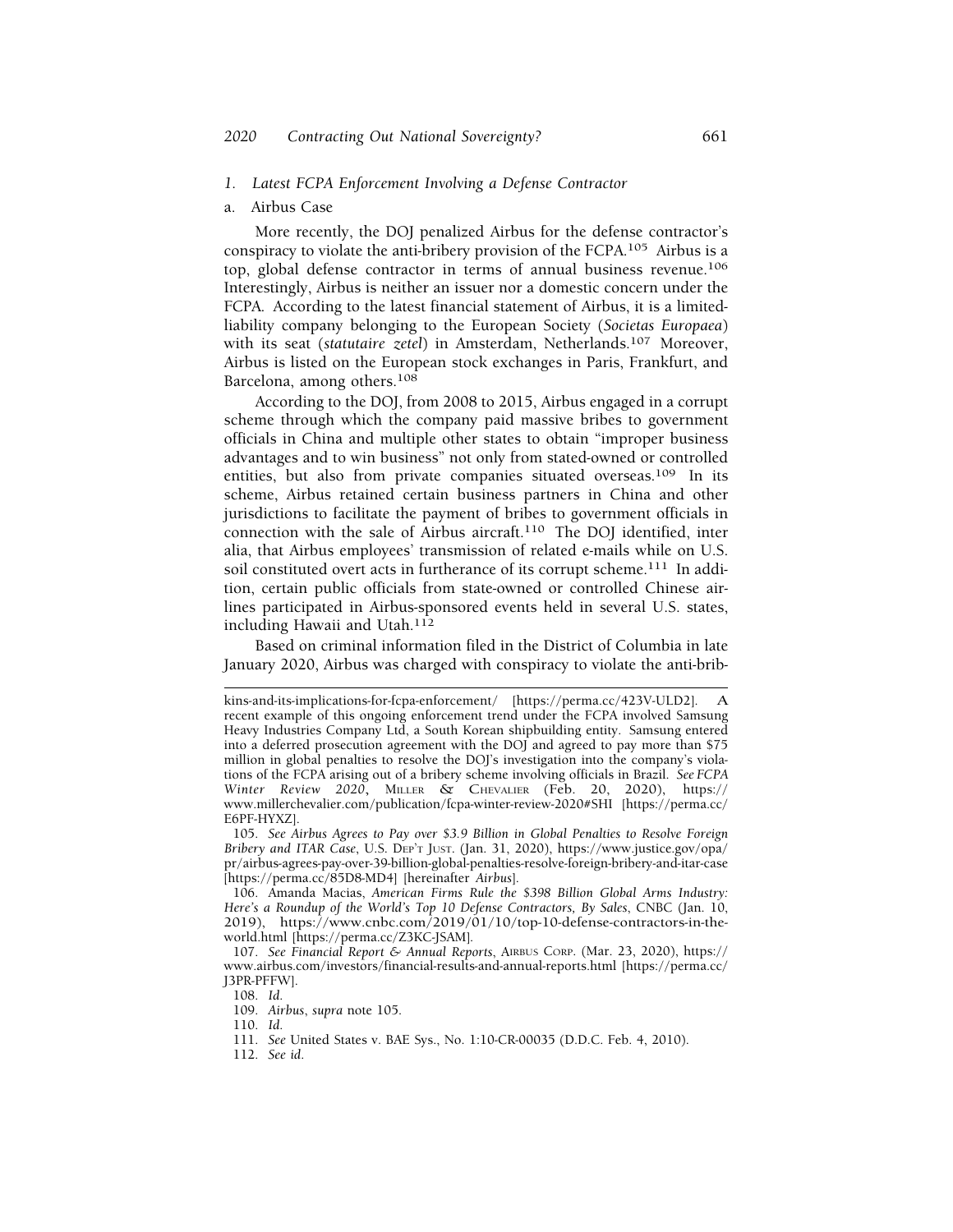<span id="page-19-0"></span>ery provision of the FCPA.113 Like BAE, the company subsequently entered into a deferred prosecution agreement with the DOJ in connection with the information and agreed to pay \$3.9 billion in global penalties to resolve the FCPA-related charges.<sup>114</sup> This penalty is considered one of the largest in the history of FCPA enforcement to date.<sup>115</sup>

#### D. *Hoskins* and Its Implications

The FCPA is well known for the dearth of judicial review of its provisions.116 Recently, however, a U.S. federal court of appeals in New York faced an opportunity to rule on whether the FCPA may extraterritorially apply to a foreign person with no discernable ties to the U.S.117 In *Hoskins,*  the government charged Lawrence Hoskins, a British national who worked for a foreign subsidiary of Alstom S.A., with violations of the FCPA. The central question before the Second Circuit was if a person can "be guilty as an accomplice or a co-conspirator for an FCPA crime that he or she is incapable of committing as a principal."118

In its opinion, the appellate court noted that the FCPA is structured in such a way that it is not meant to apply to any suspected conduct of "nonresident foreign nationals outside American territory without an agency relationship with a U.S. person, and who are not officers, directors, employees, or stockholders of American companies . . . ."119 In other words, jurisdiction under the FCPA may only be asserted over certain categories of persons.120 The categories are:

(1) American citizens, nationals, and residents, regardless of whether they violate the FCPA domestically or abroad;

(2) most American companies, regardless of whether they violate the FCPA domestically or abroad;

(3) agents, employees, officers, directors, and shareholders of most American companies, when they act on the company's behalf, regardless of whether they violate the FCPA domestically or abroad;

(4) foreign persons (including foreign nationals and most foreign companies) not within any of the aforementioned categories who violate the FCPA while present in the United States.<sup>121</sup>

121. *Id*.

<sup>113.</sup> *See id.* 

<sup>114.</sup> *See id.* 

<sup>115.</sup> Harry Cassin, *Airbus Shatters the FCPA Top Ten*, FCPA BLOG (Feb. 3, 2020), [https://fcpablog.com/2020/02/03/airbus-shatters-the-fcpa-top-ten/](https://fcpablog.com/2020/02/03/airbus-shatters-the-fcpa-top-ten) [\[https://perma.cc](https://perma.cc)/ KF4M-8UZ7].

<sup>116.</sup> *See* Mike Koehler, *A Foreign Corrupt Practices Act*, 22 MICH. ST. INT'L L. REV. 961, 1043 (2014).

<sup>117.</sup> *See* United States v. Hoskins, 902 F.3d 69, 69 (2d Cir. 2018).

<sup>118.</sup> *Id*. at 76.

<sup>119.</sup> *Id*. at 84.

<sup>120.</sup> *See id*. at 85.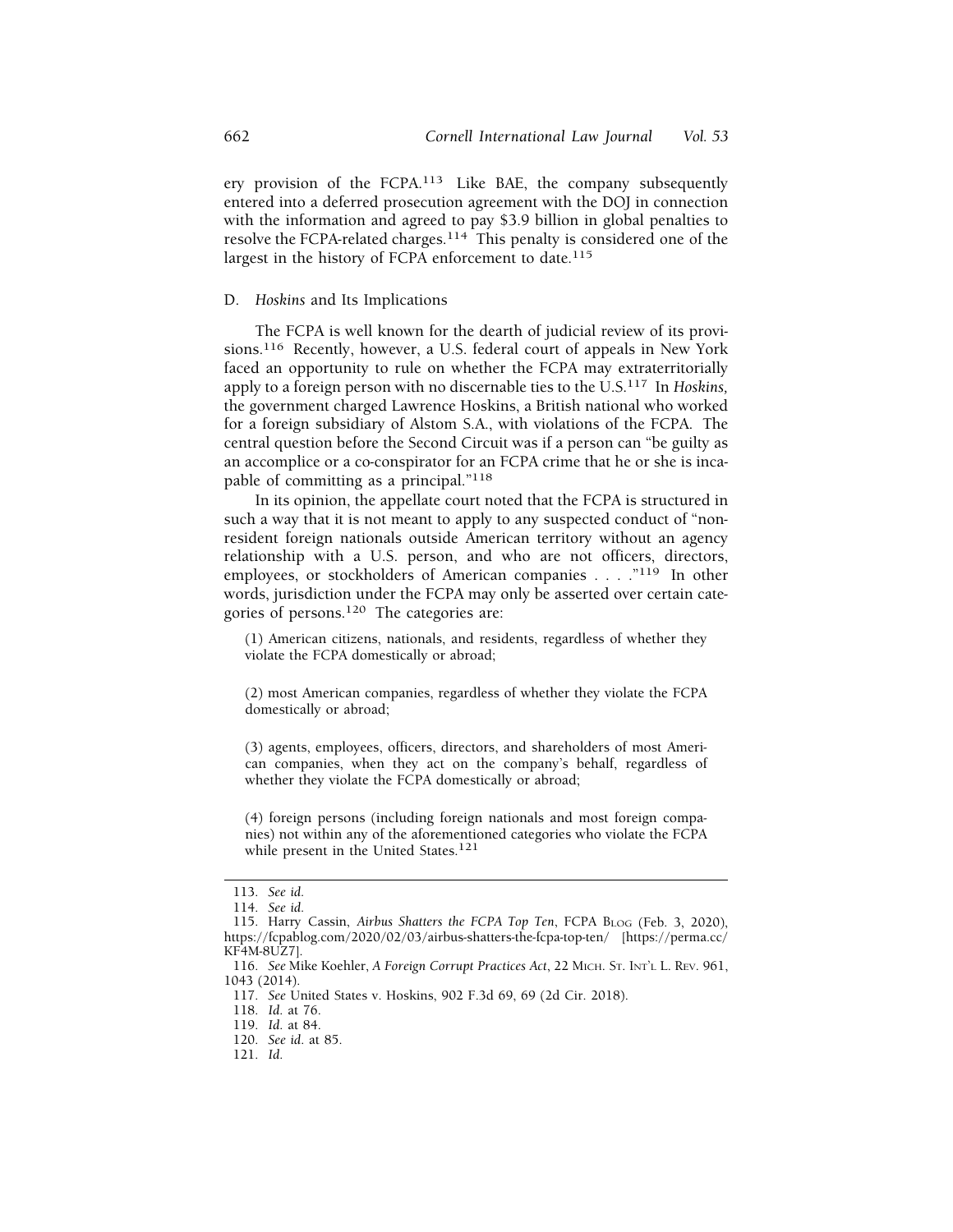The court also noted that "the structure of the FCPA . . . was a limitation created with *surgical precision* to limit its jurisdictional reach."122

Additionally, the court found that the legislative history of the FCPA supported its conclusion on the judicial ambit of the statute. Namely, "[t]he strands of the legislative history demonstrate . . . a desire to leave foreign nationals outside the FCPA when they do not act as agents, employees, directors, officers, or shareholders of an American issuer or domestic concern, and when they operate outside United States territory."123 According to Judge Gerard Lynch, "the extraterritorial effects of the FCPA require[s the court] . . . to exercise particular caution before extending its reach . . . expressly declared by the statutory text."124 The Second Circuit cautioned that a contrary ruling would "transform the FCPA into a law that purports to rule the world."125

Accordingly, considering the narrowly prescribed categories of possible defendants under the statute, "a nonresident foreign national who was not an agent of a United States company" nor an officer, director, employee or stocker of a domestic concern may not be prosecuted under the FCPA as a principal, even if he said person "allegedly participated in a foreign bribery scheme."126 In the case at hand, the fact that Hoskins "did not travel" to the United States led the court to deny jurisdiction over him under the FCPA.127 This was so even though, as the government argued, he "repeatedly e-mailed and called . . . U.S.-based coconspirators" regarding the underlying bribery scheme "while they were in the United States."128 Apparently, the phone calls and e-mails from outside the U.S. were insufficient to qualify as culpable acts within the meaning of § 78dd-3 of the FCPA.129 Therefore, because Hoskins's actions occurred outside the U.S., there was no viable legal basis for the court to assume jurisdiction and find him directly liable for an FCPA violation.

#### E. Application of FCPA by Contract

In the context of international teaming arrangements, it appears that major U.S. defense contractors generally require a binding provision on FCPA and anti-corruption compliance as part of the underlying arrangement, even when counterparties may have no direct or obvious nexus with

128. *Id*.

<sup>122.</sup> *Id.* at 84 (emphasis added).

<sup>123.</sup> *Id.* at 93-94.

<sup>124.</sup> *Id*. at 84.

<sup>125.</sup> *Id*. at 92.

<sup>126.</sup> *Id.* at 90-91.

<sup>127.</sup> *Id.* at 72.

<sup>129.</sup> As one author points out, "[t]he Second Circuit's approach appears to presume that classes of actors not specified by the charging statute are not liable." *See* Jack C. Smith, *Grappling with Gebardi: Paring Back an Overgrown Exception to Conspiracy Liability*, 69 DUKE L.J. 465, 470, 502 (2019). Based on this presumption, the Second Circuit found that Hoskins was "incapable of violating the FCPA *directly.*" *See id.* at 502 (emphasis in original).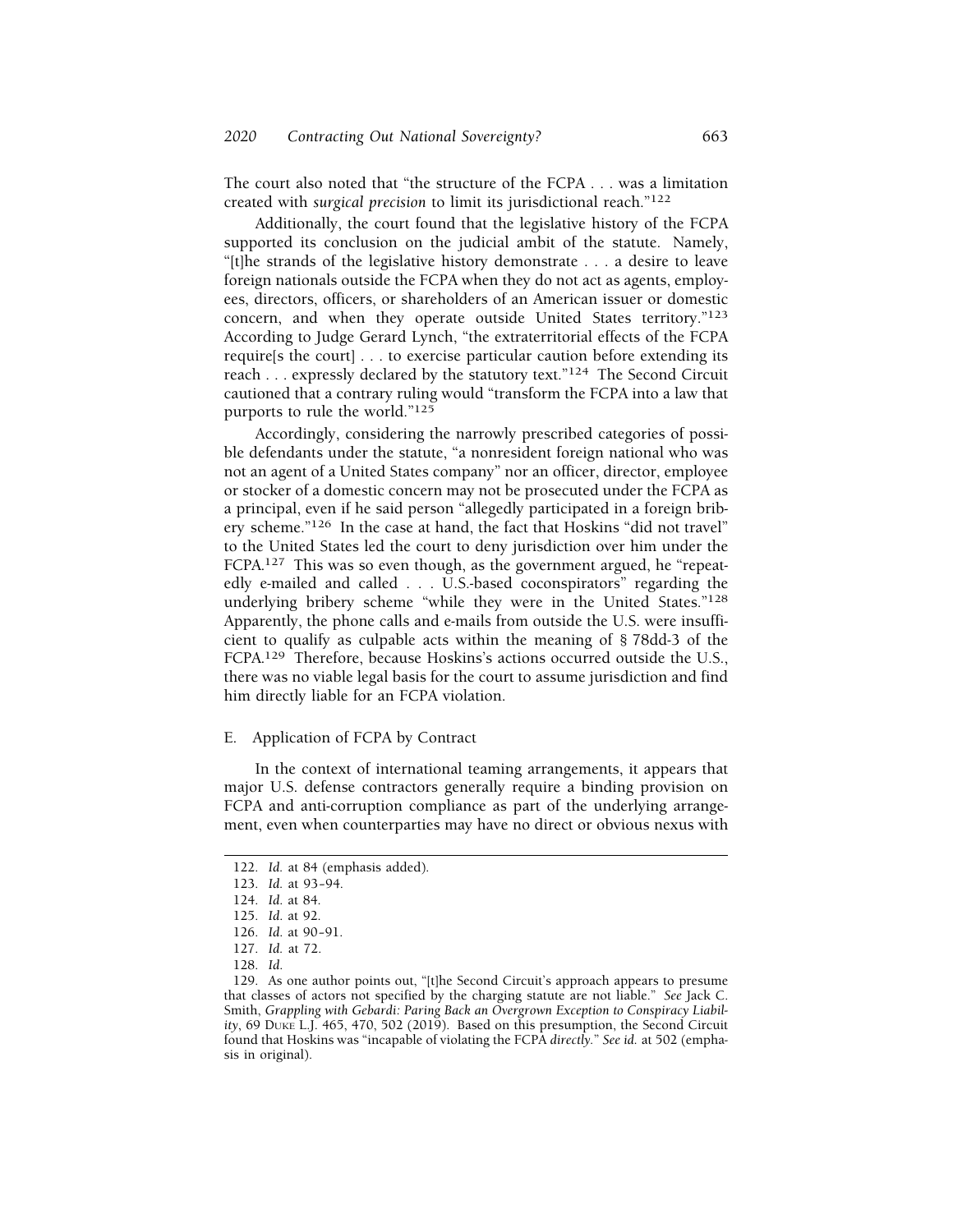the U.S.130 Such requirement usually mandates the non-U.S. teaming partner to represent, warrant, or covenant that (1) they are familiar with the FCPA and other anti-corruption regulatory requirements; (2) the foreign partner will neither "offer[ ], pay[ ], give[ ], or promise[ ], directly or indirectly, to any foreign political party or official thereof, or to any candidate for foreign political office, for the purposes of . . . influencing . . . or inducing" said person or entity to commit or omit an unlawful act or to otherwise obtain or retain business; and (3) the partner will indemnify the U.S. defense contractor in the event of reneging on their representation, warrant, or covenant relating to anti-corruption compliance or for violating pertinent laws and regulations.131 The teaming arrangement also requires non-U.S. partners to establish and maintain an internal, company-wide compliance program that meets the requirements of the FCPA and local

*General Provisions for International Subcontracts/Purchase Orders Under a U.S. Government Prime Contract*, LOCKHEED MARTIN CORP. (2019), https:// [www.lockheedmartin.com/content/dam/lockheed-martin/eo/documents/suppliers/](www.lockheedmartin.com/content/dam/lockheed-martin/eo/documents/suppliers) corpdocs/2019/2019corpdoc02int.pdf [<https://perma.cc/V9EG-ALJ5>].

Also, Raytheon's *International General Terms and Conditions of Purchase* include a clause on what is defining their "Anti-Corruption Requirements as follows":

(b) Seller acknowledges that its actions may subject it and Buyer to liability under the United States Foreign Corrupt Practices Act, 15 U.S.C. § 78 et seq. (the "FCPA"), the U.K. Bribery Act 2010, the anti-corruption laws, regulations, and policies of Seller's home country, the United States of America, and/or the anti-corruption laws, regulations, and policies of any other country with jurisdiction over the activities performed pursuant to this Purchase Order (together and individually hereinafter referred to as the "Anti-Corruption Requirements"). (c) Seller warrants that no compensation payable hereunder has been used, nor will be used, for any activity or purpose where a reasonable belief exists that the Anti-Corruption Requirements would be violated or that Seller or Buyer would be exposed to liability under the Anti-Corruption Requirements.

*International General Terms and Conditions of Purchase*, RAYTHEON TECH. CORP. (2019), <https://www.raytheon.com/sites/default/files/suppliers/rtnwcm/groups/corporate>/ documents/image/rtn\_279814.pdf [\[https://perma.cc/5KDM-9ES8\]](https://perma.cc/5KDM-9ES8).

In addition, Airbus America's *General Terms of Purchase* provide in relevant part: Supplier shall comply, and shall cause all Items to comply, with all applicable laws and regulations in any relevant jurisdiction, including to those relating to: all applicable anti-corruption and anti-bribery laws, including legislation implementing the Organization for Economic Co-operation and Development's Convention on Combating Bribery of Foreign Public Officials in International Business Transactions and other anti-corruption/anti-bribery conventions and the Foreign Corrupt Practices Act ("FCPA") (15 U.S.C. §§78dd-1, et seq.), regardless of whether Supplier is within the jurisdiction of the United States.

*Purchase Order Terms and Conditions— Airbus Commercial— US Law*, AIRBUS (2021), <https://www.airbus.com/be-an-airbus-supplier/bootc.html> [\[https://perma.cc/ZX6R-](https://perma.cc/ZX6R)RBGP].

131. Such violation may also enable U.S. entities to terminate the teaming arrangement.

<sup>130.</sup> For instance, Lockheed Martin Corporation's *General Provisions for International Subcontracts/Purchase Orders* contain the following provision on compliance with the FCPA:

<sup>(</sup>a) SELLER shall comply with applicable laws and regulations relating to anticorruption, including, without limitation, (i) the United States Foreign Corrupt Practices Act (FCPA) (15 U.S.C. §§78dd-1, et. seq.) irrespective of the place of performance . . . [c]ompliance with the requirements of this clause is a material requirement of this Contract.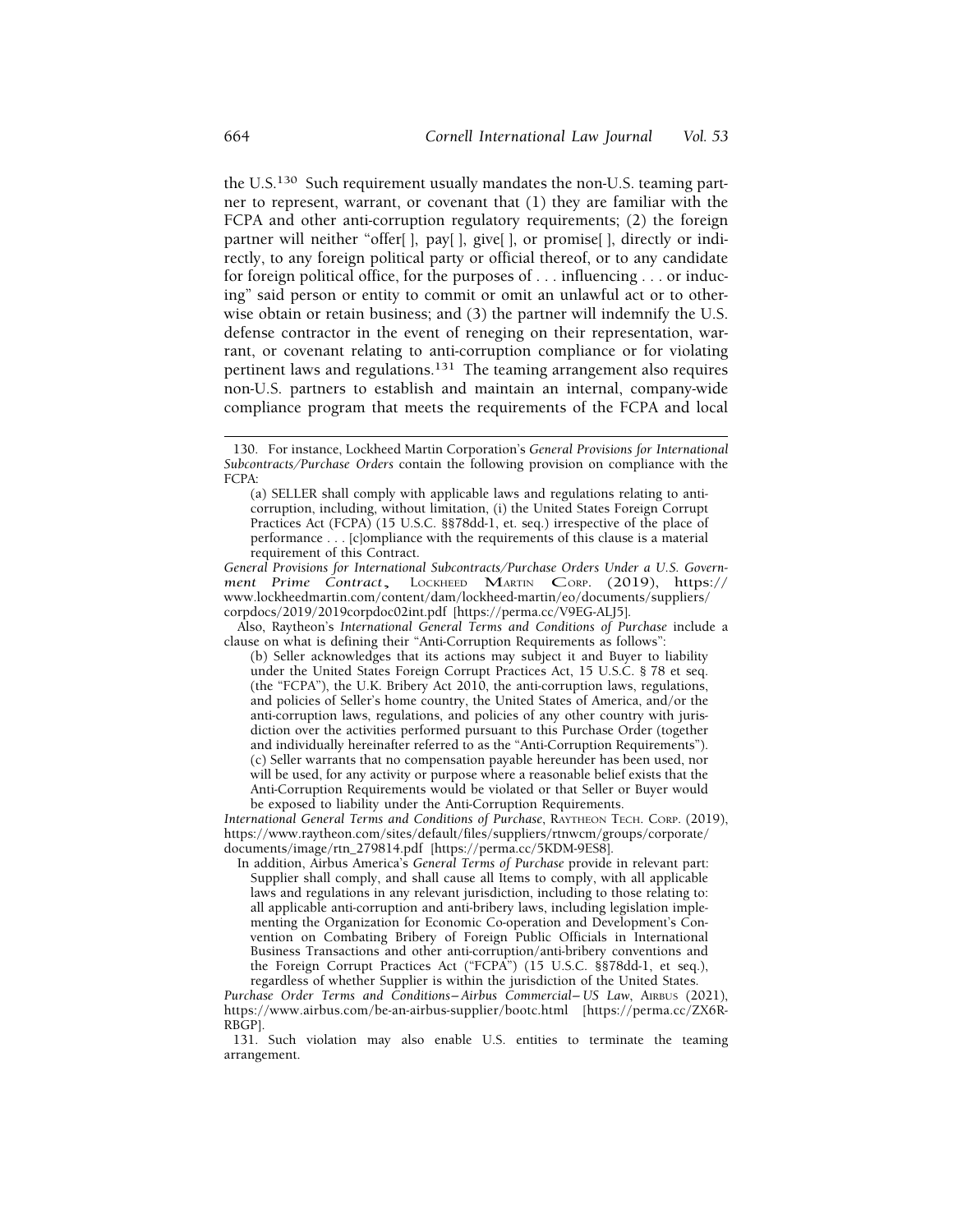anti-corruption regulations, as well as implement appropriate policies, training, and reasonable internal controls for ongoing anti-corruption compliance oversight and implementation.<sup>132</sup>

This form of application of the FCPA "by contract" seeks to ensure that teaming partners are aware of the requirements and duly adhere to the anticorruption laws and regulations of the U.S. and of applicable foreign jurisdictions while bidding for public tenders in that offshore jurisdiction to enter into a definitive contract with the foreign, governmental end-user. Despite laudable intentions, however, exterritorial enforcement of FCPA may give rise to conflict of laws issues that the next Section of this Article will analyze.

#### F. A Recent Example— Specific Context of Korea

In light of the escalating nuclear threats from North Korea, the Republic of Korea (ROK) heightened its efforts to increase collaboration with the U.S. in improved defense technologies.133 Against this backdrop, the ROK defense contractors are increasingly partnering with U.S. industry partners to bid for eligible local defense projects.<sup>134</sup> In the context of such collaboration, as already explained, the participating U.S. entity may require FCPA compliance as an indispensable component of the teaming arrangement. As our analysis below demonstrates, however, such contractual requirement is most likely to give rise to conflict of law issues and unintended jurisdictional ramifications.

#### **II. Legal Analysis**

#### A. Concept of Jurisdiction and Conflict of Laws

According to Black's law dictionary, the term "jurisdiction" is defined, inter alia, as (1) "a government's general power to exercise authority over all persons and things within its territory"; or (2) "a court's power to

<sup>132.</sup> *See International General Terms and Conditions of Purchase*, *supra* note 130.

<sup>133.</sup> John Grady, *South Korea Looking to Collaborate More with U.S. in Defense Technology*, USNI NEWS (Nov. 21, 2016), <https://news.usni.org/2016/11/21/south-korea-us>defese-tech [\[https://perma.cc/RP4W-5FJM](https://perma.cc/RP4W-5FJM)]. For instance, Hanwha Systems, a ROK defense contractor specialized in various defense electronics solutions and products, has teamed up with Raytheon to bid for ROK's Mode-5 Identification Friend or Foe project. *See* Jeff Jeong, *South Korean Military to Upgrade 'Friend or Foe' ID Capability*, DEF. NEWS (Sept. 23, 2018), <https://www.defensenews.com/global/asia-pacific/2018/09/24>/ south-korean-military-to-upgrade-friend-or-foe-id-capability/ [[https://perma.cc/T7XG-](https://perma.cc/T7XG)QCYH]. Also, Lockheed Martin and Korea Aerospace formed a consortium to prepare and submit a definitive proposal for the U.S. Air Force's \$16 billion T-X fighter jet program. *See Lockheed Martin, KAI Submit Final Proposal for USAF T-X Program*, DEF. NEWS (Aug. 20, 2018), [http://www.defenseworld.net/news/23220/Lockheed\\_Martin\\_\\_KAI](http://www.defenseworld.net/news/23220/Lockheed_Martin__KAI)\_ [Submit\\_Final\\_Proposal\\_for\\_USAF\\_T\\_X\\_Program#.XLwRV1Wn6K1\[https://perma.cc](https://Submit_Final_Proposal_for_USAF_T_X_Program#.XLwRV1Wn6K1[https://perma.cc)/ 49HJ-2MQQ].

<sup>134.</sup> For a comparative analysis between the U.S. and the ROK regarding teaming agreements in the KSS-III project, the first indigenous submarine project in the ROK, see generally Joseph I.Y. Cho, *Antitrust Implications of Defense Development Projects in South Korea: The Case of the KSS-III Project*, 25 KOREAN J. DEF. ANALYSIS 37 (2013).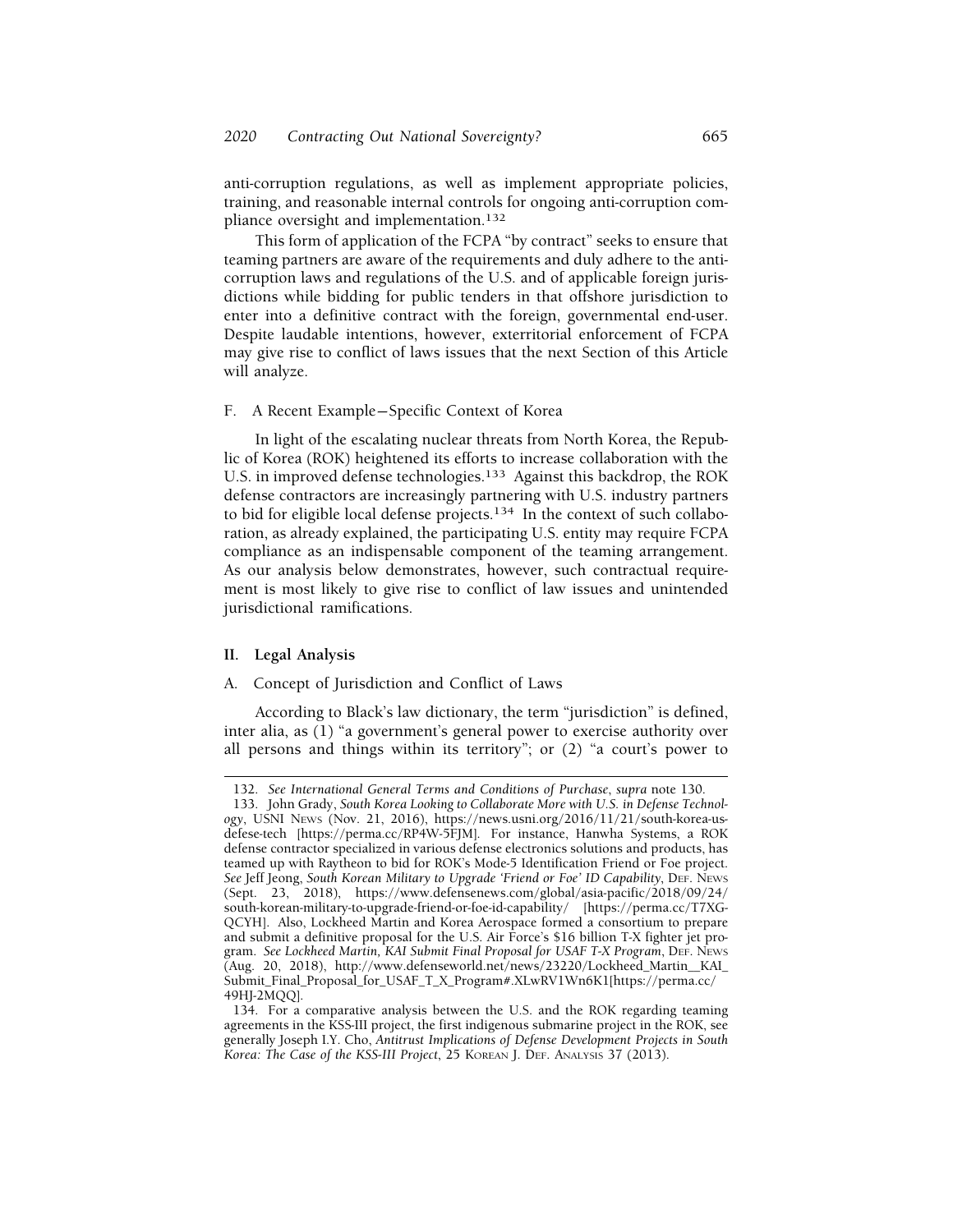decide a case or issue a decree."135 This set of definitions is consistent with the taxonomy of jurisdiction under the Restatement (Fourth) of Foreign Relations Law. Under the Restatement, a state's jurisdiction consists of:  $(1)$  "jurisdiction to adjudicate, i.e., the authority of a state to apply law to persons or things, in particular through the processes of its courts or administrative tribunals"; and (2) "jurisdiction to enforce, i.e., the authority of a state to exercise its power to compel compliance with law."136

The Restatement thus enumerates adjudicative jurisdiction and enforcement jurisdiction, two principles of jurisdiction recognized in public international law.137 Of particular relevance to U.S. practice with respect to enforcement jurisdiction, the Restatement provides that "(1) [t]he United States exercises jurisdiction to enforce in its own territory"; and "(2) [t]he United States exercises jurisdiction to enforce in the territory of other states with the consent of those other states."138

It thus appears that, in the context of U.S. foreign relations law, the concept of enforcement jurisdiction, in practice, is centered on territoriality. As discussed above, enforcement of the FCPA reaches U.S. nationals including certain issuers and domestic concerns, independent of their physical presence within the U.S.139 This doctrine and its implementation are consistent with the nationality or active personality principle under which a state is "entitled to exercise jurisdiction over its nationals, even when they are found outside the territory."<sup>140</sup> This form of extraterritorial enforcement of the FCPA is consistent with the statutory language of the enactment itself and also with the principle of nationality.

The FCPA, however, additionally applies and may be enforced against non-U.S. nationals or businesses. As encapsulated in § 78dd-3 of the FCPA, such enforcement is subject to the caveat that the non-U.S. national or business be engaged in an act of corruption while present in U.S. territory.141 According to the *Hoskins* court, the requirement of territoriality under this particular prong of the FCPA requires a foreign individual's actual presence on American soil, such as a business trip to the U.S.142 Placing international calls or sending electronic mails from outside the

<sup>135.</sup> *Jurisdiction*, BLACK'S LAW DICTIONARY 383 (2d ed. 2001).

<sup>136.</sup> RESTATEMENT (FOURTH) OF FOREIGN RELATIONS LAW § 101 (AM. L. INST. 2017).

<sup>137.</sup> *See* Menno T. Kamminga, *Extraterritoriality*, OXFORD PUB. INT'L L. (Sept. 2020), [https://opil.ouplaw.com/view/10.1093/law:epil/9780199231690/law-](https://opil.ouplaw.com/view/10.1093/law:epil/9780199231690/law)

<sup>9780199231690-</sup>e1040 [\[https://perma.cc/4MGF-4SGQ](https://perma.cc/4MGF-4SGQ)].

<sup>138.</sup> *See* RESTATEMENT (FOURTH) OF FOREIGN RELATIONS LAW § 101, *supra* note 136.

<sup>139.</sup> *See* RESOURCE GUIDE, *supra* note 50, at 11. This jurisdictional structure is consistent with Article 42(2) of the Organisation for Economic Co-operation and Development (OECD) Convention under which a State Party may establish jurisdiction over offenses when they are committed by a national of that State Party. *See* OECD, CONVENTION ON COMBATING BRIBERY OF FOREIGN PUBLIC OFFICIALS IN INTERNATIONAL BUSINESS TRANSAC-TIONS AND RELATED DOCUMENTS 5 (2019), <https://www.oecd.org/daf/anti-bribery>/ ConvCombatBribery\_ENG.pdf [<https://perma.cc/NQU9-E6KP>].

<sup>140.</sup> CEDRIC RYNGAERT, JURISDICTION IN INTERNATIONAL LAW 104 (2d ed. 2008).

<sup>141.</sup> *See* RESOURCE GUIDE, *supra* note 50, at 11.

<sup>142.</sup> United States v. Haskins, No. 16-1010-cr, slip op. at 9 (2d Cir. Aug. 24, 2018).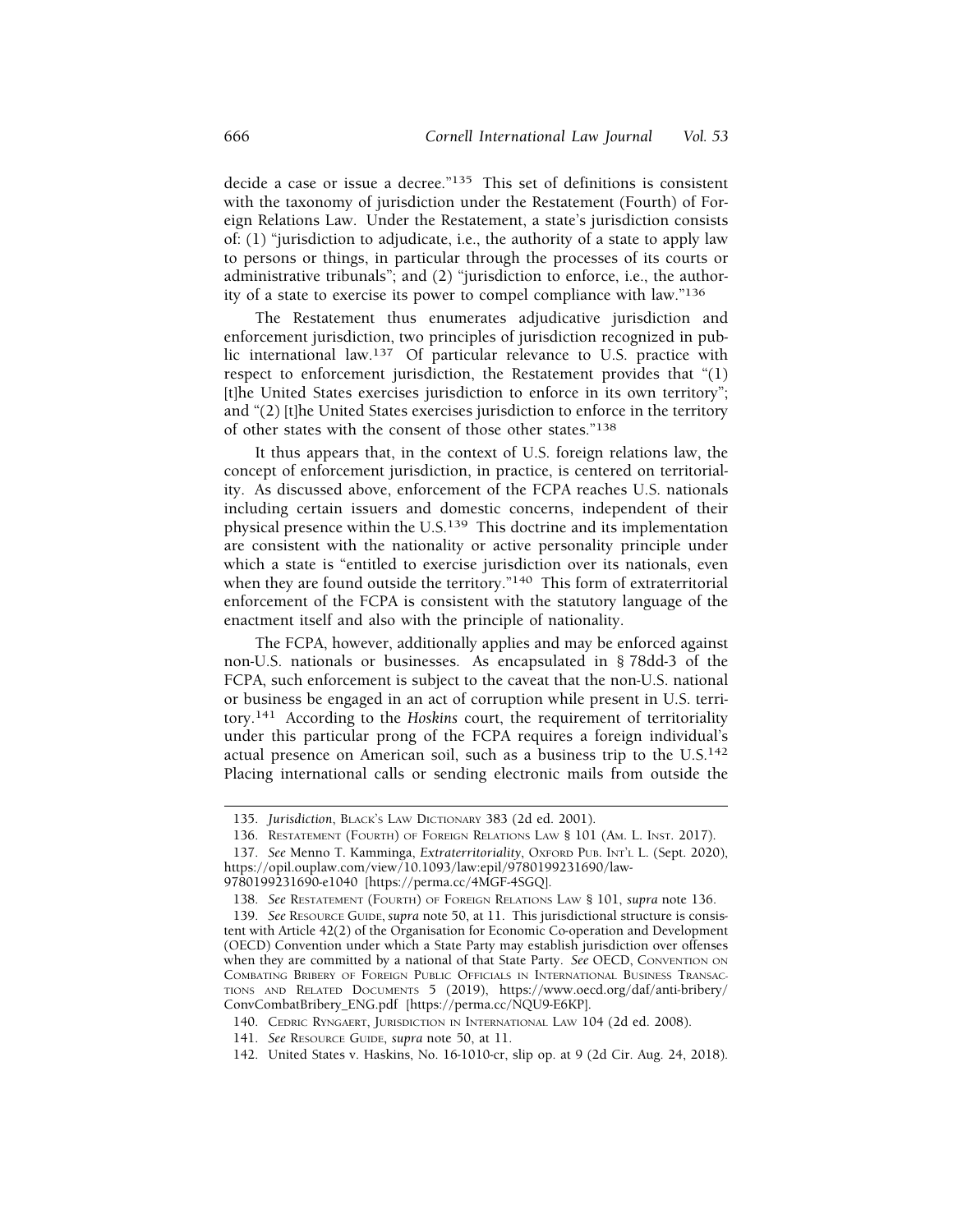U.S. are deemed insufficient grounds for jurisdiction.<sup>143</sup> This holding of the *Hoskins* court is synchronous with the aforementioned U.S. practice with respect to enforcement jurisdiction. In other words, in order for the U.S. to extend jurisdiction over a non-U.S. national under the FCPA, the element of territoriality must be present and satisfied. The corollary to this principle is that when exercising jurisdiction over a non-U.S. national in a foreign territory, even consent from the foreign state to exercise jurisdiction cannot suffice to enforce jurisdiction under the FCPA.

In practice, however, territoriality under § 78dd-3 of the FCPA has been interpreted rather broadly and enforced aggressively by the DOJ. For instance, the DOJ has posited "that a foreign non-issuer commits an act while in U.S. territory if it 'causes an act to be done' in the United States . . . even if the company itself is not physically present . . . in U.S. territory."<sup>144</sup> Examples of such acts include wire transfers from corporate accounts outside the U.S. to financial institutions in the U.S.;<sup>145</sup> a "transfer [of funds] through a correspondent account in the  $[U.S.]$ <sup>";146</sup> and transmittal of e-mails while in the territory of the U.S.147 Considering the DOJ's record of pursuing aggressive enforcement policies, coupled with the fact that most FCPA enforcement activities against corporate entities ultimately end with settlements,<sup>148</sup> inclusion of FCPA compliance clauses in the Context may be tantamount to providing the DOJ with yet another effective tool to chase after non-U.S. concerns and individuals that are not necessarily subject to the U.S. government's jurisdiction. This forecast is especially problematic especially due to the possibility of a clash between the FCPA

JAMES J. BENJAMIN, JR., AKIN GUMP STRAUSS HAUER & FELD, RECENT DEVELOPMENTS IN FCPA LAW AND PRACTICE 14 (2012).

144. Michael S. Diamant et al., *FCPA Enforcement Against U.S. and Non-U.S. Companies*, 8 MICH. BUS. ENTREPRENEURIAL L. REV. 353, 361– 62 (2019) (quoting 18 U.S.C. § 2 (1982)).

145. *See* RESOURCE GUIDE, *supra* note 50, at 11.

146. *See* Jessica Tillipman, *The Foreign Corrupt Practices Act & Government Contractors: Compliance Trends & Collateral Consequences*, *in* GEO. WASH. U. L. SCH., at 6 (GW Legal Stud. Rsch. Paper No. 586, 2011). For example, in a case involving Samsung Heavy Industries Company Ltd, the DOJ alleged jurisdiction on the basis of Samsung's use of correspondent accounts in the U.S. *See FCPA Winter Review 2020*, *supra* note 104.

147. *See Airbus*, *supra* note 105.

148. *See* SHEARMAN & STERLING LLP, RECENT TRENDS AND PATTERNS IN THE ENFORCE-MENT OF THE FOREIGN CORRUPT PRACTICES ACT, FCPA DIGEST 14 (2019), [https://digital.](https://digital) [shearman.com/i/1324333-shearman-sterling-s-recent-trends-and-patterns-in-the-enforce](https://shearman.com/i/1324333-shearman-sterling-s-recent-trends-and-patterns-in-the-enforce)  ment-of-the-foreign-corrupt-practices-act-fcpa-fcpa-digest/0?\_ga=2.47070503.167472 3614.1624389869-122885086.1624389869 [[https://perma.cc/XYC7-65UE\]](https://perma.cc/XYC7-65UE).

<sup>143.</sup> *See* United States v. Amaro Goncalves, et al., No 09-cr-00335-RJL, at ¶¶ 8, 33 (D.D.C. Apr. 16, 2010) (indictment). *See generally* United States v. Amaro Goncalves, et al., No. 09-cr-00335-RJL (D.D.C. June 6, 2011) (docket entry).

During the trial, Judge Leon granted a motion to dismiss one substantive FCPA count against one defendant, Pankesh Patel. Patel, a citizen of the United Kingdom, was charged under Section 30C of the FCPA based on acts that were undertaken "while in the territory of the United States" . . . . One of the counts rested on Patel's sending a document from the United Kingdom to Washington. Judge Leon held that this was not sufficient to satisfy the requirement that Patel have undertaken an act "while in the territory of the United States."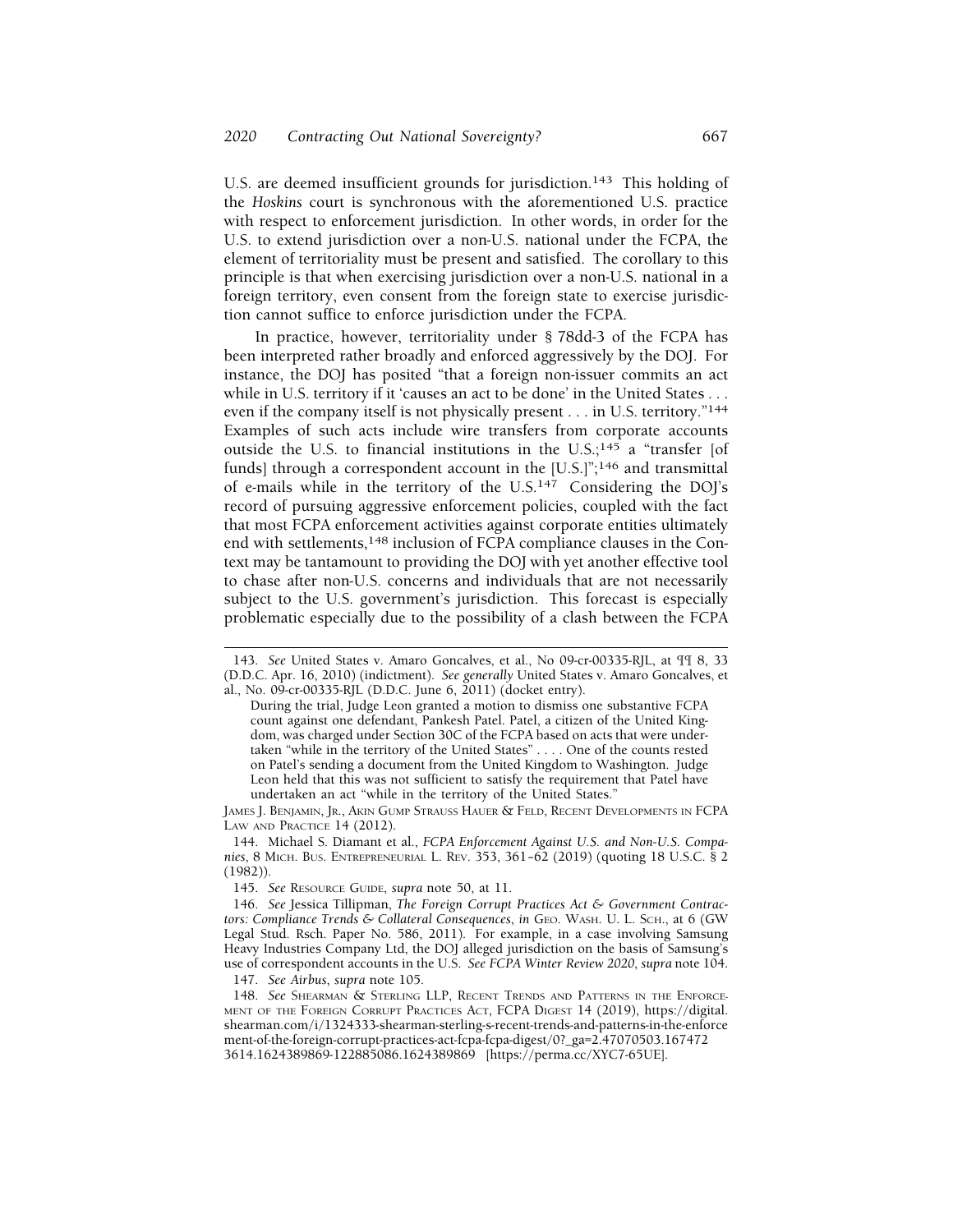and the equivalent law of the foreign jurisdiction, creating a conflict of laws.

The subject of conflict of laws can become especially complicated in the Context. This is because the parties to a contractual instrument are free to choose the governing law.149 Supply contracts between participating entities in the Context usually select either the law of one of the non-U.S. party, or the law of a neutral jurisdiction such as the United Kingdom and Switzerland.150 When an actual or alleged breach of the FCPA compliance clause by the non-U.S. party occurs, such breach may enable the DOJ to intervene and assume criminal jurisdiction over the non-U.S. entity. In furtherance of such enforcement initiative, the clause may somehow satisfy the territorial threshold under the FCPA by establishing the entity's physical presence in the territory of the U.S. Meanwhile, the same breach may also give rise to a dispute between the contracting parties, usually in the form of international arbitration, under their mutually chosen governing law. In the process of arbitration, a controversy as to whether the FCPA actually applies to the non-U.S. party may arise,151 and unless the parties had agreed otherwise, such controversy will be assessed and determined under the rubric of the mutually chosen governing law.152 In this overall scheme, therefore, the ensuing dispute settlement process and its ultimate outcome may involve a normative clash between U.S. law and the governing law on whether the FCPA may apply to non-U.S. individuals or entities.<sup>153</sup>

<sup>149.</sup> For instance, in the ROK, which is a civil law country with a codified system of law, party autonomy in the context of transnational contracting is enshrined under Article  $25(1)$  of the Conflict of Laws Act, which enables the parties to choose the law applicable to the underlying contract or any part thereof. For a primer on the Act, see Kwang Hyun Suk, *New Conflict of Laws Act of the Republic of Korea*, 1 J.S. Kor. L. 197, 197-223 (2001).

<sup>150.</sup> *See* Gilles Cuniberti, *The International Market for Contracts: The Most Attractive Contract Laws*, 34 NW. J. INT'L L. & BUS. 455, 484– 86 (2014); Philip R. Wood, *Ten Points for Choosing the Governing Law of an International Business Contract*, INT'L BAR Ass'N (Feb. 13, 2020), [https://www.ibanet.org/Article/NewDetail.aspx?ArticleUid=1a3ef62c-](https://www.ibanet.org/Article/NewDetail.aspx?ArticleUid=1a3ef62c)4d40-4b25-8002-00e6b9e8224c [\[https://perma.cc/HBR2-H4H4\]](https://perma.cc/HBR2-H4H4).

<sup>151.</sup> Of particular relevance here is if "the parties' chosen law may be overridden to the extent of its inconsistency with mandatory laws of the place of performance." *See*  Michael Hwang & Kevin Lim, *Corruption in Arbitration— Law and Reality*, 8 ASIAN INT'L ARB. J. 1, 38 (2012). In this regard, it is noted that defense projects in the Context are usually performed within the territory of the ROK. Against this backdrop, under Article 7 of the Conflict of Laws Act, the possibility of contracting parties' choice of law being overridden is provided for as "[p]rovisions of mandatory law of [t]he Republic of Korea which in view of their legislative purpose must be applied irrespective of the governing law, shall be applicable even if a foreign law is designated as governing law by this Act." Gukjesabeop [Conflict of Laws Act], art. 7 (S. Kor.), *translated in* Kwang Hyun Suk, *supra*  note 149, at 205.

<sup>152.</sup> The typical governing law clause in a Context contract usually stipulates that the underlying contract be interpreted in accordance with the governing law as if the contract were wholly performed in the territory of the governing law.

<sup>153.</sup> For instance, in the International Court of Arbitration, the tribunal found that the FCPA is primarily aimed at remediating public trust in American entities whose integrity has been questioned by a series of foreign bribery scandals. Therefore, it is not appropriate to apply the FCPA when it comes to corporate entities outside the U.S.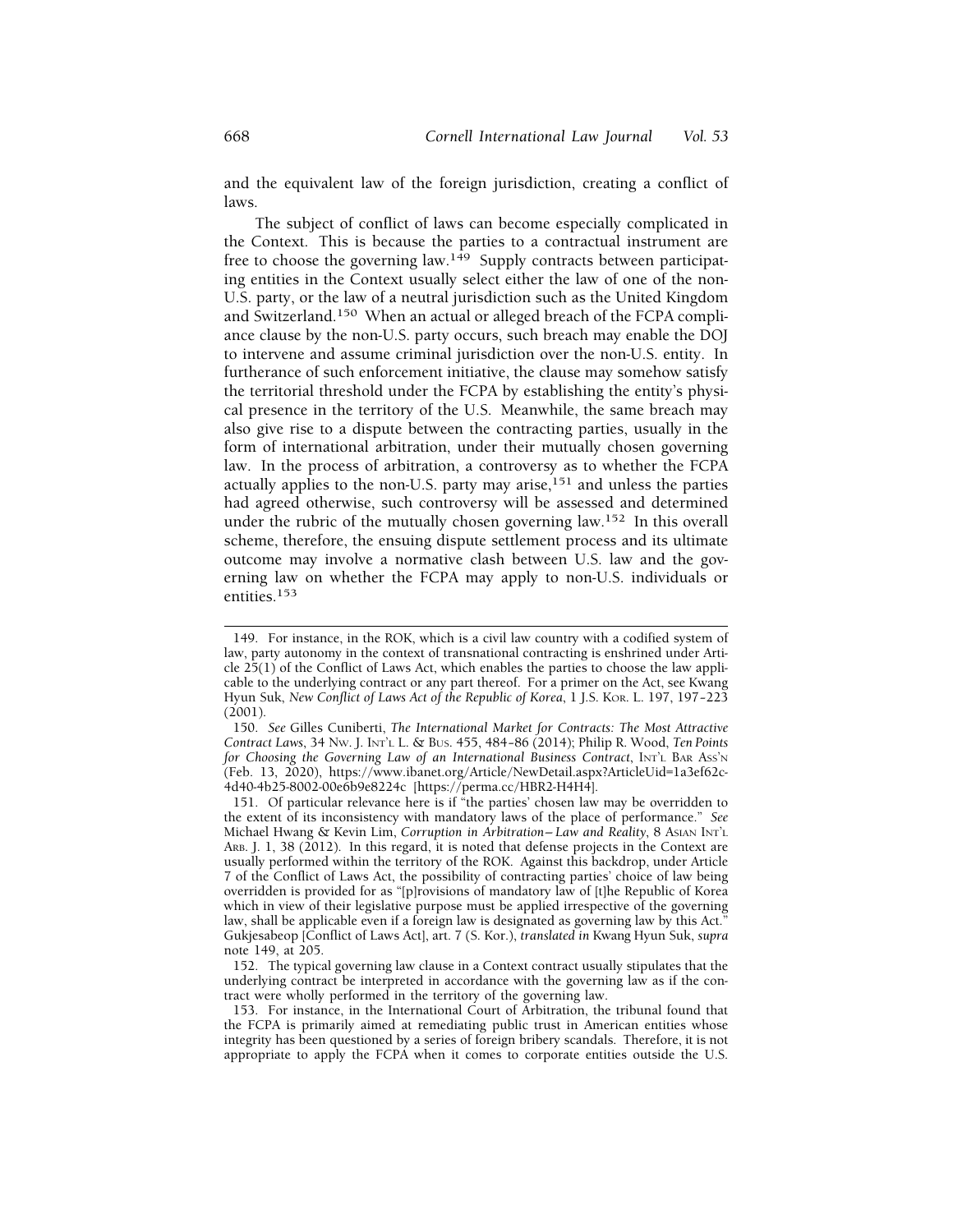# B. Rationale Behind the Extraterritorial Application of FCPA by Contract

It appears that major U.S. defense contractors routinely advocate for the inclusion of an FCPA compliance clause in an overseas transaction within the Context as "[t]he arms, defense and military industry has the highest percentage of bribery related enforcement actions relative to the number of firms in the industry."154 Another reason may relate to Federal Acquisition Regulation (FAR) 52.203-13 containing the "Contractor Code of Business Ethics and Conduct" (CBEC).155 Under this particular FAR provision, the prime contractor must "have a written code of business ethics and conduct and make a copy of the code available to each employee engaged in performance of the contract" within thirty days after a contract award by the U.S. government.<sup>156</sup> The contractor is further obliged to "exercise due diligence to prevent and detect criminal conduct"157 and to make a timely disclosure if the contractor "has credible evidence that a principal, employee, agent, or subcontractor of the Contractor has committed . . . [a] violation of Federal criminal law involving fraud, conflict of interest, bribery, or gratuity violations . . . ."158 Moreover, the contractor is obligated to flow-down the CBEC to any subcontractor if the value of the subcontract equals or exceeds \$5,500,000 and the period of performance exceeds 120 days.<sup>159</sup>

However, the U.S. defense contractors' request for FCPA compliance in the Context (presumably based on the CBEC) may be unwarranted or overreached for the following reasons. First, it appears that the CBEC only applies to certain contracts awarded by the U.S. government, but not by any foreign sovereign or public entity. Even assuming arguendo that the scope of CBEC is broad enough to subsume wholly offshore programs, FAR makes it clear that the CBEC will be inapplicable if the contract in question is to be "performed entirely outside the United States."160 Such will be the case for most government or publicly funded contracts in the Context. Second, as previously elaborated, the flow-down of CBEC is mandated when it comes to certain designated subcontractors. It is, however, doubtful if such flow-down requirement also operates as a viable legal ground for flowingup the CBEC to a foreign prime contractor in the Context. Lastly, in light of *Hoskins*, it is now relatively clear that the FCPA is inapplicable to a for-

- 155. 48 C.F.R. § 52.203-13 (2020).
- 156. *Id.* § 52.203-13(b)(1).
- 157. *Id.* § 52.203-13(b)(2).
- 158. *Id.* § 52.203-13(b)(3)(i)(A).
- 159. *Id.* § 52.203-13(d)(1).
- 160. *Id.* § 52.203-14(d)(2).

While the battle against corruption is a worthy objective, the tribunal found that it does not justify the extraterritorial application of the FCPA in furtherance of said objective. *See* Morocco v. Fr., Case No. 9333 (Int'l Ct. Arb. 1998).

<sup>154.</sup> Thomas Larned & James Ervin, *National Security and FCPA Investigations* (Oct. 8, 2014), CORP. COMPLIANCE INSIGHTS (Oct. 8, 2014), <https://www.corporatecompli> [anceinsights.com/national-security-fcpa-investigations](https://anceinsights.com/national-security-fcpa-investigations)/ [[https://perma.cc/WFK3-](https://perma.cc/WFK3) 3Q94].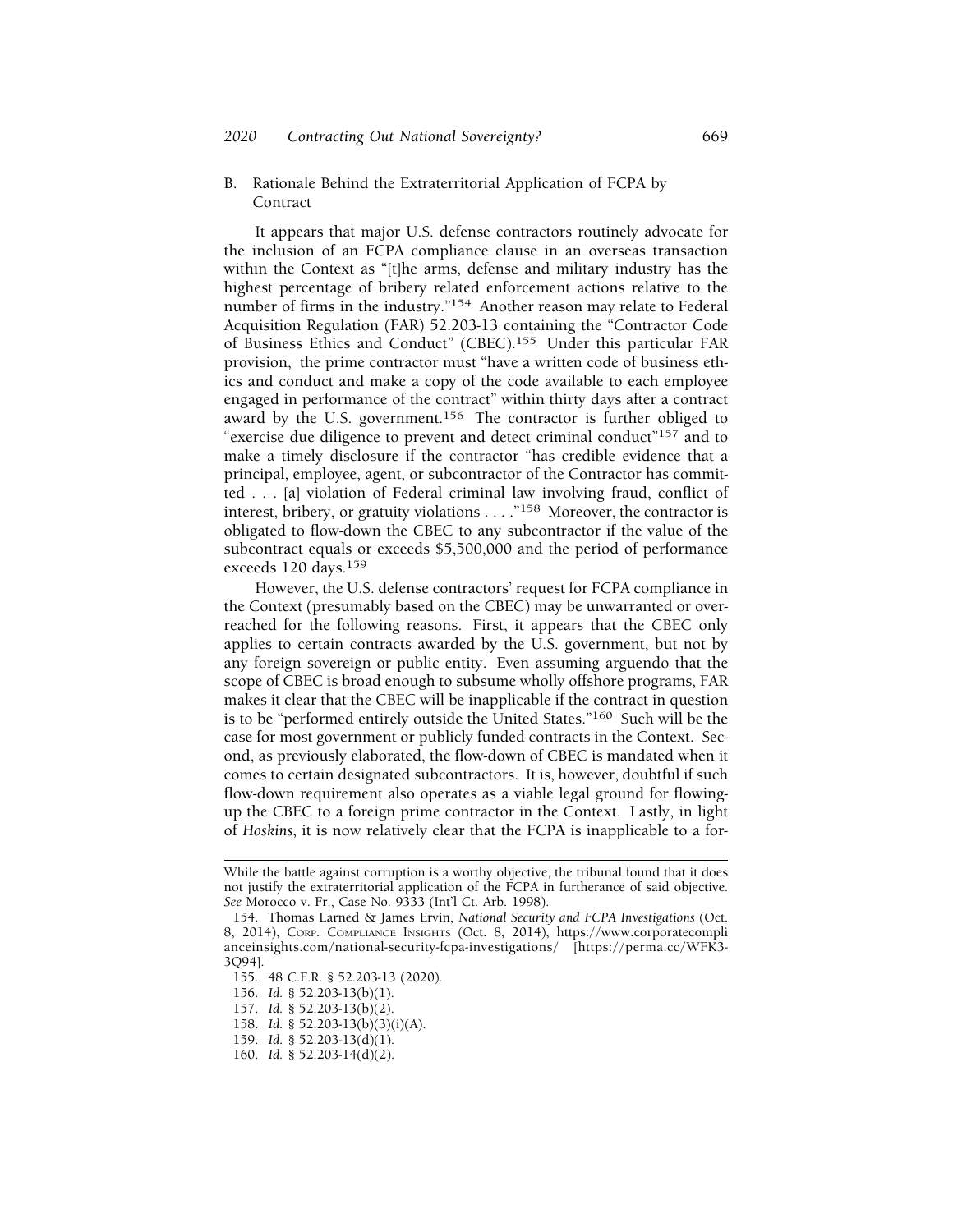<span id="page-27-0"></span>eign national or concern with no demonstrable nexus to the U.S. In the Context, mandating FCPA compliance will be ineffective unless there is a reasonable specter of the foreign partner with established physical presence in the U.S. in furtherance of the underlying defense program, or otherwise assuming an agency or employment relationship with any U.S. entity involved.<sup>161</sup>

#### C. Principles of International Law on National Jurisdiction

Coping with corruption has become a global concern, and in particular, bribery of government officials causes serious harm to the international community at large. The need to curb such harm explains the policy rationale for robust application of the FCPA and growing attention to anticorruption conventions sponsored by the Organisation for Economic Cooperation and Development (OECD),<sup>162</sup> and the United Nations (U.N.).<sup>163</sup> At the same time, the application of FCPA to foreign corporations (or U.S. listed companies that are essentially foreign corporations) invites inevitable problems concerning extraterritorial application of domestic law.<sup>164</sup> Depending upon how one defines "minimal contact" between foreign corporations and the U.S., the legality of the FCPA's extraterritoriality under international law is determined. Over the years, scrutiny and controversies surrounding the jurisdictional legitimacy of the FCPA have mushroomed.165 Views on this issue are divided, depending on which aspect of the enactment and companies' activities are under probe.<sup>166</sup>

Under customary international law, there are five principles through which a state can establish jurisdiction to prescribe and enforce national law: (1) the nationality principle, (2) the territoriality principle, (3) the passive nationality principle, (4) the protective principle, and (5) the universality principle.167 All these principles require proper nexus between the person or entity at issue, and the state exercising such jurisdiction.<sup>168</sup> The question is whether the FCPA meets the conventional stan-

<sup>161.</sup> *See* United States v. Hoskins, 902 F.3d 69, 69 (2d Cir. 2018).

<sup>162.</sup> *See generally* OECD, *supra* note 139.

<sup>163.</sup> *See generally* United Nations Convention Against Corruption, Oct. 31, 2003, 2349 U.N.T.S. 41.

<sup>164.</sup> *See* JAMES CRAWFORD, BROWNLIE'S PRINCIPLES OF PUBLIC INTERNATIONAL LAW 456– 57 (8th ed. 2012); MALCOLM SHAW, INTERNATIONAL LAW 472– 73 (7th ed. 2014).

<sup>165.</sup> *See* Seung Wha Chang, *Extraterritorial Application of U.S. Antitrust Laws to Other Pacific Countries: Proposed Bilateral Agreements for Resolving International Conflicts Within the Pacific Community*, 16 HASTINGS INT'L & COMPAR. L. REV. 295, 296 (1993); Chad Stockel, *Sherman's March on Japan: U.S. v. Nippon Paper and the Extraterritorial Reach of Criminal Antitrust Law*, 9 TRANSNAT'L L. & CONTEMP. PROBS. 399, 406 (1999); GARY BORN & DAVID WESTIN, INTERNATIONAL CIVIL LITIGATION IN UNITED STATES COURTS 601 (2d ed. 1992).

<sup>166.</sup> *See* Nichols, *supra* note 71, at 208– 11; RYNGAERT, *supra* note 140, at 104.

<sup>167.</sup> *See* JORDAN J. PAUST, INTERNATIONAL CRIMINAL LAW: CASES AND MATERIALS 121 (1996); CRAWFORD, *supra* note 164, at 458– 64; CHRISTOPHER STAKER, INTERNATIONAL LAW 294– 303 (Malcolm D. Evans ed., 2018).

<sup>168.</sup> *See* STAKER, *supra* note 167, at 294– 303.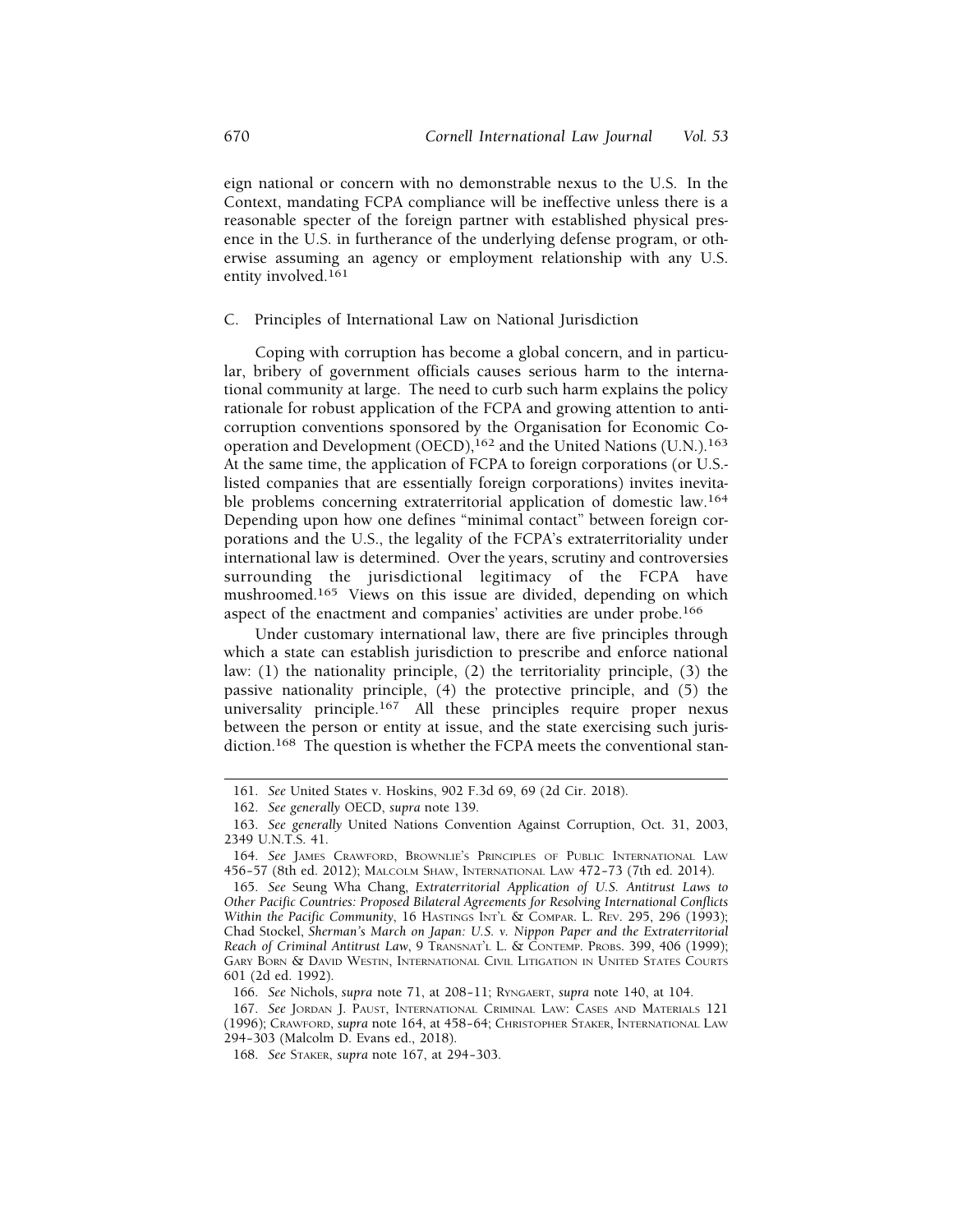dard of such nexus. Criticism has been persistently presented.<sup>169</sup> While efforts to deter global bribery should be enhanced, one states' adoption and enforcement of unilateral legislation against other states (and their corporations) in the absence of a legitimate nexus may face opposition for the legislation's violation of international law principles of jurisdiction.

## D. "Contracting Out" National Jurisdiction by Individual Corporations

Consider a recent example involving the Republic of South Korea (ROK) in this regard. Like its U.S. counterpart, the ROK also has an anticorruption regime in place.<sup>170</sup> The most representative anti-graft ROK enactment is the Improper Solicitation and Graft Act.171 Under this statute, it is illegal for a public official to accept financial or other advantages, regardless of the official's duties or whether any quid pro quo is involved.172 If a public servant has received financial or other advantages<sup>173</sup> exceeding KRW 1 million (about \$825) at a time or KRW 3 million in a fiscal year from the same person, both the servant and the provider of graft will be criminally prosecuted.<sup>174</sup> However, if the value of alleged graft is less than KRW 1 million, then both parties may instead be subjected to an administrative fine.175

171. *See generally* Bujeongcheongtag Mich Geumpumdeung Susuui Geumjie Gwanhan Beoblyul [Improper Solicitation and Graft Act] (S. Kor.) [hereinafter Improper Solicitation and Graft Act].

172. *See id*. at art. 8.

173. Such advantages include money and goods. *See id.* at art. 2(3).

<sup>169.</sup> *See* Salbu, *supra* note 66, at 449; Lauren A. Ross, *Using Foreign Relations Law to Limit Extraterritorial Application of the Foreign Corrupt Practices Act*, 62 DUKE L.J. 445, 457– 58 (2012).

<sup>170.</sup> For instance, in the ROK, the following laws and regulations govern bribery of domestic or foreign government officials: the Criminal Code, the Act Concerning Aggravated Punishment of Specific Crimes, the Act on the Aggravated Punishment of Specific Economic Crimes, the Act on the Creation and Operation of the Anti-Corruption and Civil Rights Commission and the Prevention of Corruption, and the Act on Prohibition of Improper Solicitation and Provision/Receipt of Money and Valuables. *See Chambers Global Practice Guides: Anti-Corruption 2018: Korea Chapter*, KIM & CHANG (Jan. 5, 2018), [https://www.kimchang.com/en/insights/detail.kc?sch\\_section=5&idx=17824](https://www.kimchang.com/en/insights/detail.kc?sch_section=5&idx=17824) [=[https://perma.cc/MX6Y-TN5X\]](https://perma.cc/MX6Y-TN5X); *see also Anti-Corruption Regulation Survey of 41 Countries 2017-2018*, JONES DAY (Apr. 2018), <https://www.jonesday.com/en/insights/2018>/ 04/anticorruption-regulation-survey-of-41-countries-2 [<https://perma.cc/C2NW-SKKZ>]; Sang Beck Kim, *Dangling the Carrot, Sharpening the Stick: How an Amnesty Program and Qui Tam Actions Could Strengthen Korea's Anti-Corruption Efforts,* 36 NW. J. INT'L L. & BUS*.* 235, 242– 45 (2016).

<sup>174.</sup> Such criminal prosecution will entail imprisonment for not more than three years or by a criminal fine not exceeding ? 30 million. *Id.* This penal scheme is contrary to the Korean Criminal Code under which criminal liability for bribery is foisted on individuals, not on corporations. *See Expansive Korean Anti-Corruption Law Comes into Force*, LATHAM & WATKINS (Sept. 12, 2016), <https://www.lw.com/thoughtLeadership>/ LW-korean-anti-corruption-law-comes-into-force [\[https://perma.cc/S52N-RFYU\]](https://perma.cc/S52N-RFYU).

<sup>175.</sup> Such fine will be assessed and imposed at two to five times the monetary value of the money or goods related to the violation. *See* Improper Solicitation and Graft Act, *supra* note 171, at art. 23(5).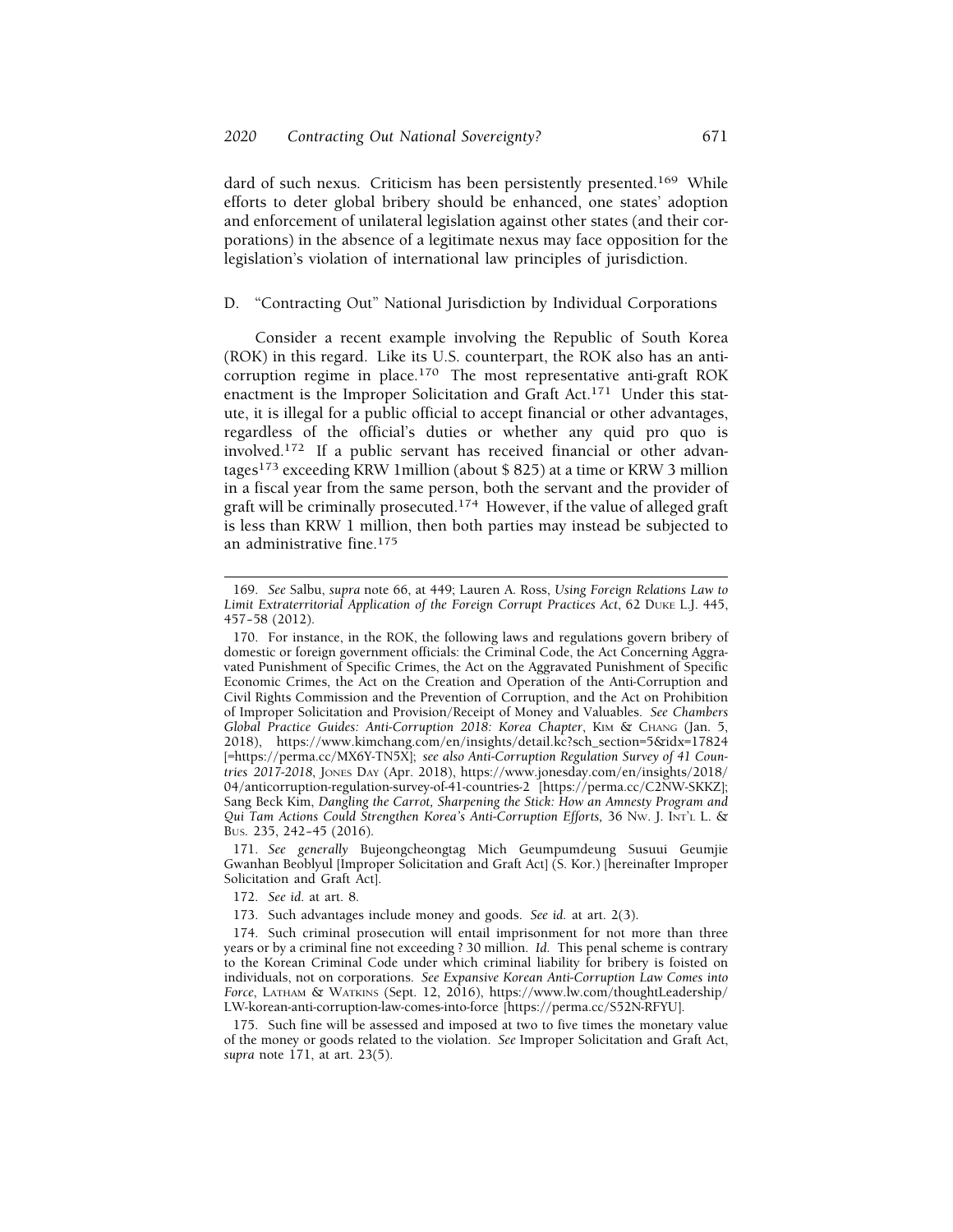At this point, it may be useful to consider the below hypothetical to observe how the above ROK statutory scheme and the FCPA apply and play out in practice.

Hypothetical: Company A is a major ROK defense contractor specializing in defense electronics. It is a purely Korean company with no branch office or subsidiary in any part of the U.S. In a bid to partake in a sizable defense research and development project in the ROK, Company A entered into a teaming agreement with Company B, a major U.S. defense contractor. Under the agreement, Company A assumed the role as the prime contractor for the research and development project, while Company B was a core foreign subcontractor to Company A. The agreement contains a FCPA provision. During the project, a mid-level Company A employee provided extravagant meals, including alcoholic beverages and entertainment, to the ROK contract officers using a corporate card on a total of three occasions. The Korean government discovered the employee's provision of meals and entertainment through an internal audit initiative aimed at the government officials in question.

In this Hypothetical, Company A's employee's provision of treats and entertainment to certain public officials is most likely a violation of the Improper Solicitation and Graft Act. This is because the employee's act was related to an impending government bid for which Company A undertook preparatory work, and therefore, arguably to gain an improper business favor from foreign government officials. Depending on the value of such entertainment and meals, the public servants and the employee are prosecutable either by criminal or administrative penalties. In this case, Company A may also be liable for a criminal fine for its failure to properly oversee its employee.176 In sum, from a jurisdictional perspective, it is not in dispute that ROK authorities, including the prosecutor's office and the courts, are entitled to assume and exercise criminal jurisdiction in this case, which took place solely on Korean soil, under the Improper Solicitation and Graft Act and other related enactments.177

In this regard, it is presumed that the FCPA applies to the Hypothetical case by virtue of "contract." Whether the U.S.' DOJ will actually choose to exercise jurisdiction in this type of scenario is difficult to know. Nevertheless, one relevant variable in gauging the possibility of such prosecutorial choice may be "the extent of anti[-]bribery enforcement in a foreign jurisdiction."178 In other words, the level of vigilance exercised by local authorities regarding domestic anti-bribery enforcement may determine whether FCPA enforcement in that jurisdiction is warranted.<sup>179</sup> Such variable, however, cannot be deemed determinative, as relevant data reveals that FCPA

<sup>176.</sup> Under Article 24 of the Improper Solicitation and Graft Act, this is the case "unless the corporation exercised due care and supervision to prevent such violation." *Expansive Korean Anti-Corruption Law Comes into Force*, *supra* note 174.

<sup>177.</sup> For the list of such other enactments, see generally Improper Solicitation and Graft Act, *supra* note 171.

<sup>178.</sup> Mateo J. de la Torre, *The Foreign Corrupt Practices Act: Imposing an American Definition of Corruption on Global Markets*, 49 CORNELL INT'L L.J. 470, 486 (2016).

<sup>179.</sup> *Id.*at 486*.* In this regard, the OECD, in its Phase Four report, noted: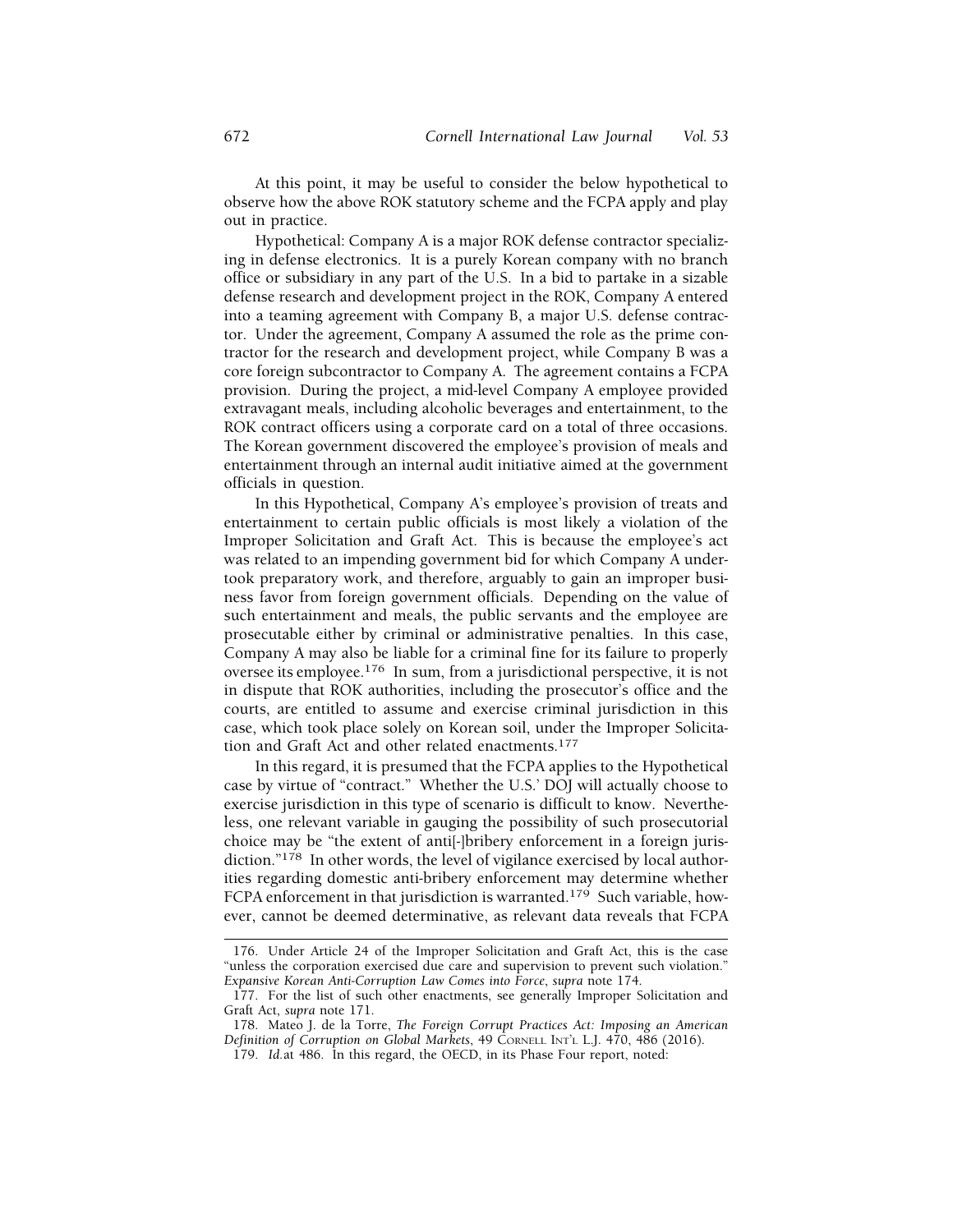enforcement targets both developed countries (presumably with high levels of anti-bribery enforcement) and developing countries (presumably with lower levels of anti-bribery enforcement).<sup>180</sup>

The outcome may be different if Company A's employee had provided graft to public officials outside ROK. Even so, ROK authorities may still assume criminal jurisdiction over the rogue employee under Korea's Foreign Bribery Prevention in International Business Transactions Act.181 At the same time, the U.S.' DOJ may also launch its own investigation based on FCPA jurisdiction afforded by contract. This situation likewise involves a clash of jurisdictions between two different sovereign systems of law.

#### *1. The Problem with Contracting Out National Jurisdiction*

In practice, the biggest area of concern for Korean defense contractors before accepting an FCPA clause in the Context is that they are not familiar nor knowledgeable about the FCPA, an entirely foreign statute. In addition, compliance with the FCPA may be an onerous burden for private entities to invest in hefty financial expenditures in order to comply.182 Such fiscal ramifications renders the FCPA one of the most feared statutes in the U.S. and abroad.<sup>183</sup> In fact, there is no obvious way of incentivizing these con-

[T]he decrease in foreign bribery enforcement since the Phase [Three] evaluation of Korea in 2011 is a cause for concern, especially in view of the size of the Korean economy, its export-oriented nature, and the geographical and industrial sectors in which Korean companies operate, which represent high corruption risks. Korea should therefore promptly take necessary steps to more proactively detect and enforce its anti-bribery legislation.

OECD, IMPLEMENTING THE OECD ANTI BRIBERY CONVENTION: PHASE 4 REPORT 70 (2018), <https://www.oecd.org/daf/anti-bribery/United-States-Phase-4-Report-ENG.pdf>[https:// perma.cc/7VSK-VKCT].

180. *See id.* In addition, FCPA enforcement based on prosecutorial perception of corruption indexes may be flawed because such indexes "may not indicate changes in actual corruption," while missing "corruption that is not perceived." Emily Willborn, *Extraterritorial Enforcement and Prosecutorial Discretion in the FCPA: A Call for International Prosecutorial Factors*, 22 MINN. J. INT'L L. 422, 451 (2013).

181. Gugjesang-geolaee iss-eoseo Oeguggongmuwon-e Daehan Noemulbangjibeob [Foreign Bribery Prevention in International Business Transactions Act], art. 3 (S. Kor.). Enacted in 1999, the Foreign Bribery Prevention in International Business Transactions Act (FBCA) is not a frequently invoked criminal statute in the ROK. Under Article 3(1) of the FBCA, it is an offense for any person to give, offer or promise a bribe (any improper advantage) to a foreign public official in connection with an international business transaction with intent to obtain any improper advantage for such transaction. *Id.*  at art.  $3(1)$ . However, under Article  $3(2)$  of the FBCA, an exception exists when the provision of gift or money is considered legitimate under the local law applicable to the foreign public official. *Id.* at art. 3(2); *see also Anti-Corruption Regulation Survey of 41 Countries 2017-2018*, *supra* note 170.

182. For instance, during the FCPA settlement with U.S. authorities, Walmart reportedly spent "more than \$900 million in costs from compliance enhancements and internal investigations into foreign bribery law violations in Mexico, Brazil, China and India." Dylan Tokar, *Analysis: Walmart's Spend-and-Tell Strategy Paid Off in Bribery Settlement*, WALL ST. J. (June 26, 2019), <https://www.wsj.com/articles/analysis-walmarts-spend>and-tell-strategy-paid-off-in-bribery-settlement-11561585841 [[https://perma.cc/4FYM-](https://perma.cc/4FYM)FMLS].

183. Rachel Brewster, *Enforcing the FCPA: International Resonance and Domestic Strategy*, 103 VA. L. REV. 1611, 1613 (2017).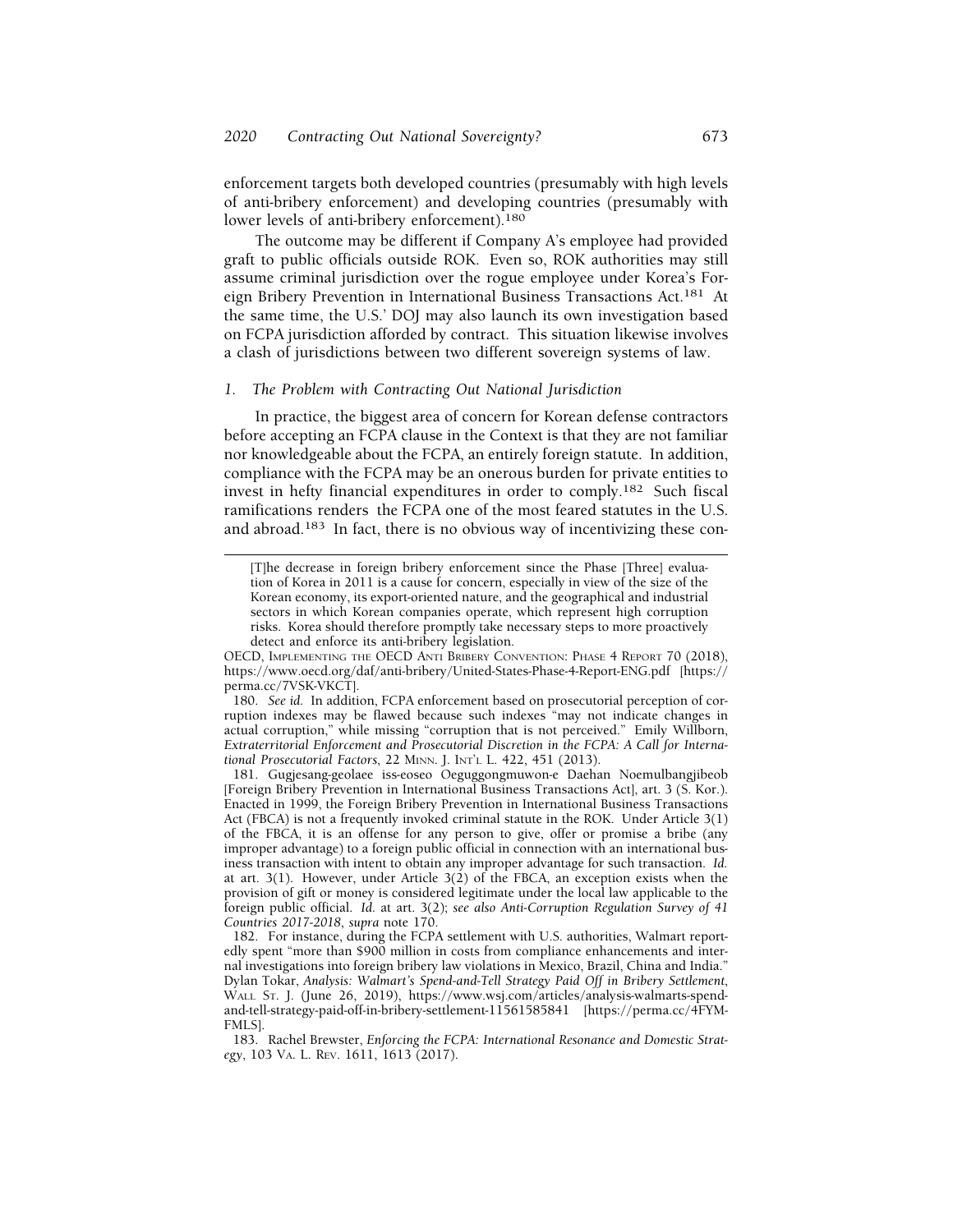tractors to gain exposure to and comply with the FCPA unless the U.S. statute is somehow incorporated into Korea's legislative regime, thereby becoming directly applicable to the contractors' ordinary business activities. Further compounding the concern is the ambiguity of the FCPA's extraterritorial applicability to participating Korean entities in the Context. Of course, where the FCPA clause is violated by a Korean entity for contract default, such breach may give rise to a private cause of action involving money damages, contract termination, and other viable remedies as agreed on between the contracting parties.184 In light of *Hoskins*, however, the FCPA arguably may be inapplicable to the Context unless the Korean defense contractor is classified as the U.S. defense contractor's agent, joint venture partner operating as the U.S. entity's agent,<sup>185</sup> or any comparable person or entity that may represent the U.S. entity's business internationally, such as "employees, officers, directors, or shareholders."186

In addition, all Korean defense contractors must submit a signed pledge of integrity under Article 6 of the Defense Acquisition Program Act to participate in a ROK defense project.187 A key provision from this pledge states that it must contain "[m]atters regarding prohibition . . . of giving and receiving of valuables, entertainment, etc. . . . [and] supply of specific information on defense acquisition programs."<sup>188</sup> In the event that the pledge is not honored, the violator may be penalized in the form of contract cancellation, termination, or debarment by the ROK government for a period of up to one year.189 Whether this type of anti-corruption violation may open the floodgates for the U.S. government to investigate FCPA violations, by virtue of the Korean contractor having signed an FCPA clause, remains uncertain. In light of *Hoskins*, however, it is predictable that a contractor violating the ROK pledge of integrity will not result in the U.S. regulators' assumption of jurisdiction over the Korean contractor unless the same contractor constitutes an agent of a U.S. domestic concern

<sup>184.</sup> Another possible reason that the U.S. defense contractors insist on an FCPA compliance clause may be that private individuals or entities are unable to bring suit under the FCPA. The U.S. courts have found that "no private right of action is available under the Foreign Corrupt Practices Act" since the legislation "was primarily designed to protect the integrity of American foreign policy and domestic markets . . . ." *See* Lamb v. Phillip Morris, Inc., 915 F.2d 1024, 1029 (6th Cir. 1990). In light of this established jurisprudence, including an FCPA clause in the Context, it is presumably convenient for a U.S. contractor to bring suit against its foreign counterpart in the event of an actual or alleged breach of the clause.

<sup>185.</sup> As evidenced by the *Hoskins* case, the DOJ has "aggressively prosecuted foreign joint venture partners claiming that the foreign partner was a co-conspirator with the U.S. entity." *See* Edwin J. Broecker, *Jurisdictional "Victory" for Foreign National in FCPA Case*, BUS. L. ALERT (Sept. 5, 2018), [https://www.lexology.com/library/detail.](https://www.lexology.com/library/detail) aspx?g=D92915b9-37bd-4482-a601-3c14ace3c8f1 [\[https://perma.cc/E4Y5-9E99](https://perma.cc/E4Y5-9E99)]. Following *Hoskins*, however, it is predicted that it will be difficult for the DOJ to continue with this enforcement trend unless the agency can prove that the foreign shareholder is an agent of the U.S. counterpart, as opposed to the joint venture itself.

<sup>186.</sup> United States v. Hoskins, 902 F.3d 69, 69 (2d Cir. 2018).

<sup>187.</sup> Bangwui Saeub Beob [Defense Acquisition Program Act] art. 6 (S. Kor.).

<sup>188.</sup> *Id*.

<sup>189.</sup> *Id*.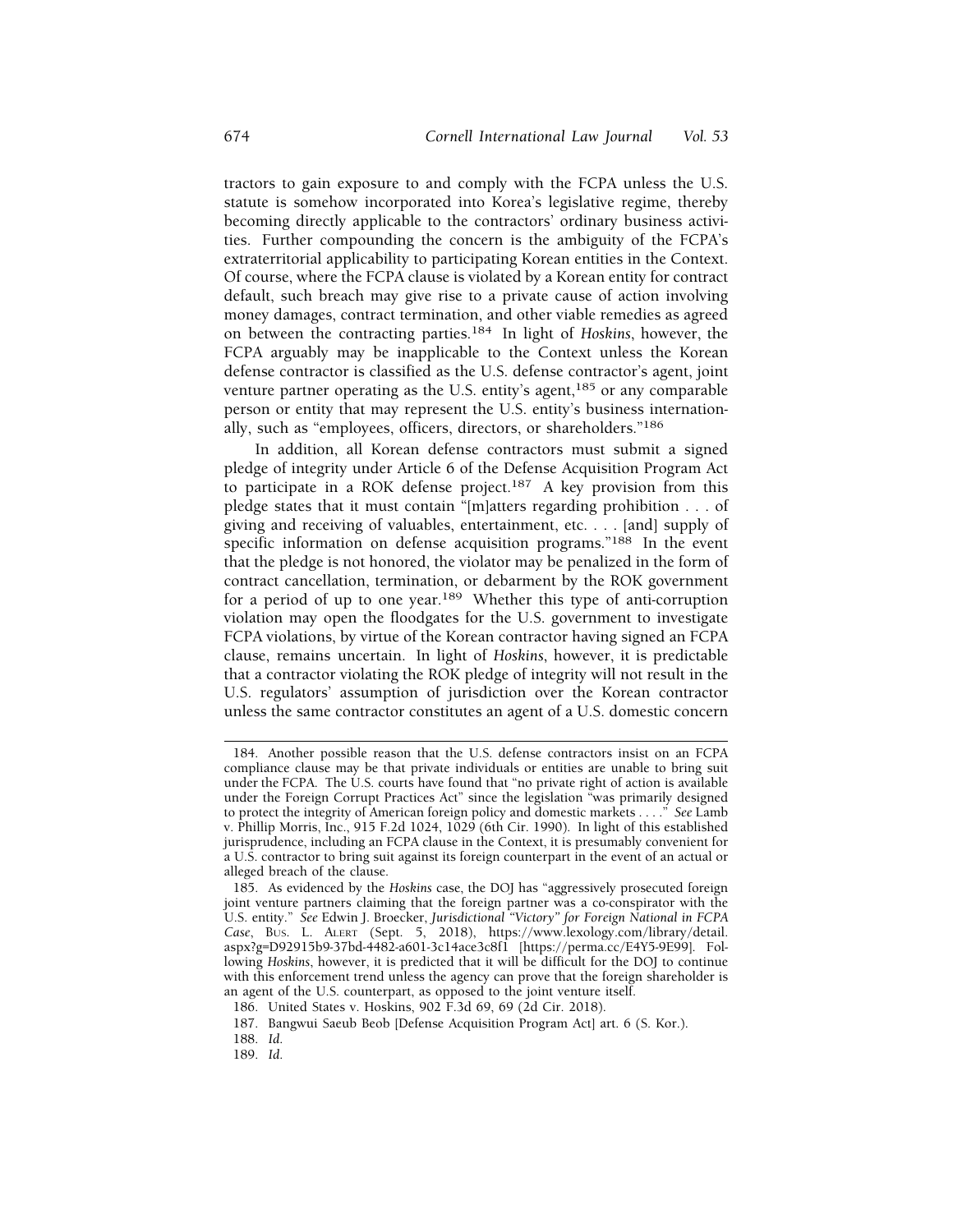or issuer.<sup>190</sup>

#### *2. Assessment Under Sovereignty Rules of International Law*

The unique situation of private "contracting out" of national jurisdiction in relation to the FCPA raises several novel issues. It introduces a new dimension of extraterritorial application of domestic law. Extraterritorial application of a foreign state's statute against entities and persons in other countries has always sparked contention under international law. The conventional circumstances, however, exist in which the foreign government applies its own laws to foreign entities and persons. Governments do not envision a situation where a foreign entity voluntarily chooses to subject itself to the jurisdiction of foreign states based on some contract provision. Instead, governments exercise extraterritorial jurisdiction through its own domestic laws or derogation from jurisdictional principles of international law. If such decision falls under the right of the private entities, there will not be a legal problem— it may raise a policy concern, but not a legal one. If, however, the private entity forfeits the core element of the national sovereignty, such as jurisdictional rules under international law, the question becomes whether a private entity can indeed contractually relinquish the right, and even if it can, whether such decision binds the national state. In accordance with the legal theory from the right of diplomatic protection, however, an individual is precluded from waiving the right that belongs to his or her national state.<sup>191</sup>

Viewed from this perspective, robust application of the FCPA through contract provisions, included at the request of U.S. contractors for fear of FCPA violations, may cause long-term legal problems. Such provisions may be subject to the prospective challenge of nullity because it may go against the *ordre public* in the foreign jurisdiction concerned. Embedded legal uncertainties of this sort might render key statutory schemes purporting to cope with global corruption, such as FCPA, vulnerable to unnecessary legitimacy questions.

#### **III. Suggestions for Sustainable Long-Term Solutions**

A. Concluding Multilateral Conventions or Bilateral Agreements

Given that most representative, foreign bribery enactments, including the FCPA and the U.K. Bribery Act,192 contain "a multitude of different

<sup>190.</sup> However, this argument is subject to the caveat that *Hoskins* "may be overturned or limited by *en banc* review or a petition for certiorari to the U.S. Supreme Court." *Second Circuit Holds the FCPA Does Not Extend to Non-U.S. Persons Under Conspiracy and Accomplice Liability Theories Absent U.S. Nexus*, DAVIS POLK (Aug. 31, 2018), https:// <www.davispolk.com/files/2018-08-31-second-circuit-holds-the-fcpa-does-not-extend-to>non-u.s.-persons-absent-u.s.-nexus.pdf [\[https://perma.cc/9ZHJ-9DNR\]](https://perma.cc/9ZHJ-9DNR).

<sup>191.</sup> John Dugard, *Articles on Diplomatic Protection*, U.N. AUDIOVISUAL LIBR. INT'L L. (2006), <https://legal.un.org/avl/ha/adp/adp.html>[[https://perma.cc/YE76-ZZ6L\]](https://perma.cc/YE76-ZZ6L). 192. Bribery Act 2010, c. 23 (Eng.) [hereinafter Bribery Act].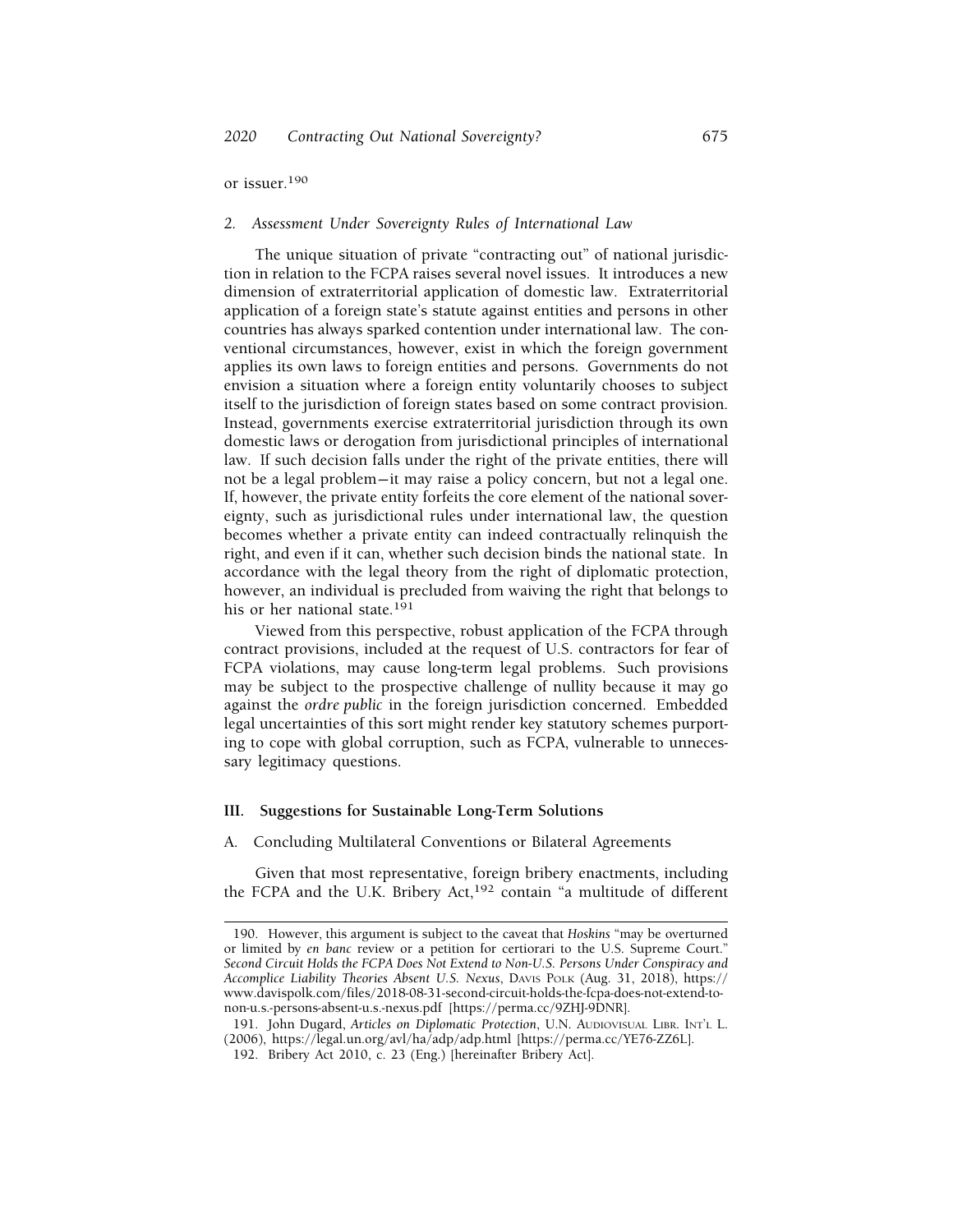standards" in areas of affirmative defenses and others,<sup>193</sup> adopting a "global standard which would ultimately serve to provide an effective deterrent against international bribery"<sup>194</sup> seems desirable at this critical juncture. Indeed, the OECD Bribery Convention made an initial effort in this regard.195 Not only did the convention reflect on the situation of the late 1990s, thereby failing to keep up with subsequent developments, it also largely reiterated the basic principles, such as the contracting parties' obligation to punish bribery of foreign officials. Few specific guidelines are provided to the states.<sup>196</sup> Hence, states follow the FCPA footsteps on the one hand, while also elaborating their domestic laws through various manners. As a result, wide variations and inconsistencies are observed during actual applications of anti-bribery laws.<sup>197</sup> In reality, therefore, the convention does not appear to provide the hub of guidelines that states rely on. Additionally, one noteworthy problem with this convention is that the OECD has been incapable of robust enforcement activities under its own convention.198

Given the problem posed by lax enforcement measures outlined in the OECD Bribery Convention, a more effective method to resolve jurisdictional issues in the Context may be achievable through a bilateral instrument. Within the defense industry where the Context is positioned, the U.S. and the ROK have yet to enter into a Reciprocal Defense Procurement Memorandum of Understanding.<sup>199</sup> Outside the defense industry, however, the U.S. and the ROK entered into a bilateral free trade agreement (FTA) in 2012.200 Interestingly, the FTA contains an anti-corruption provi-

200. For the latest final text of the FTA, see generally U.S.-Korea Free Trade Agreement, Kor.-U.S., Jan. 1, 2019, 125 Stat. 428, 112 P.L. 41. While the FTA is inapplicable in certain areas of national security and defense, in so far as the Context is concerned,

<sup>193.</sup> Lindsey Hills, *Universal Anti-Bribery Legislation Can Save International Business: A Comparison of the FCPA and the UKBA in an Attempt to Create Universal Legislation to Combat Bribery Around the Globe*, 13 RICH. J. GLOB. L. & BUS. 469, 470 (2014).

<sup>194.</sup> Joongi Kim & Jong Bum Kim, *Cultural Differences in the Crusade Against International Bribery: Rice-Cake Expenses in Korea and the Foreign Corrupt Practice Act*, 6 PAC. RIM L. & POL'Y J. 549, 579 (1997).

<sup>195.</sup> *See generally* OECD, *supra* note 139.

<sup>196.</sup> *See id.* 

<sup>197.</sup> *See* Hills, *supra* note 193, at 478.

<sup>198.</sup> *See id.* at 470.

<sup>199.</sup> The U.S. has entered into a Reciprocal Defense Procurement Memorandum of Understandings (RDP MOUs), which is generally considered a military free trade agreement, with more than twenty countries including Japan and Turkey. *See Reciprocal Defense Procurement and Acquisition Policy Memoranda of Understanding*, DEF. PRICING & CONTRACTING, [https://www.acq.osd.mil/dpap/cpic/ic/reciprocal\\_procurement\\_memo](https://www.acq.osd.mil/dpap/cpic/ic/reciprocal_procurement_memo) randa\_of\_understanding.html [\[https://perma.cc/KQV7-YDTX\]](https://perma.cc/KQV7-YDTX) (last visited Mar. 5, 2021). According to the Department of Defense, "[t]he purpose of an RDP MOU is to promote rationalization, standardization, and interoperability of conventional defense equipment with allies and other friendly governments. These MOUs provide a framework for ongoing communication regarding market access and procurement matters that enhance effective defense cooperation." *See* Amy G. Williams, *Negotiation of a Reciprocal Defense Procurement Memorandum of Understanding with the Ministry of Defense of Latvia*, DEP'T DEF. (Apr. 12, 2016, 8:45 AM),<https://www.federalregister.gov>/ documents/2016/04/13/2016-08485/negotiation-of-a-reciprocal-defense-procurementmemorandum-of-understanding-with-the-ministry-of [\[https://perma.cc/8G6V-368A](https://perma.cc/8G6V-368A)].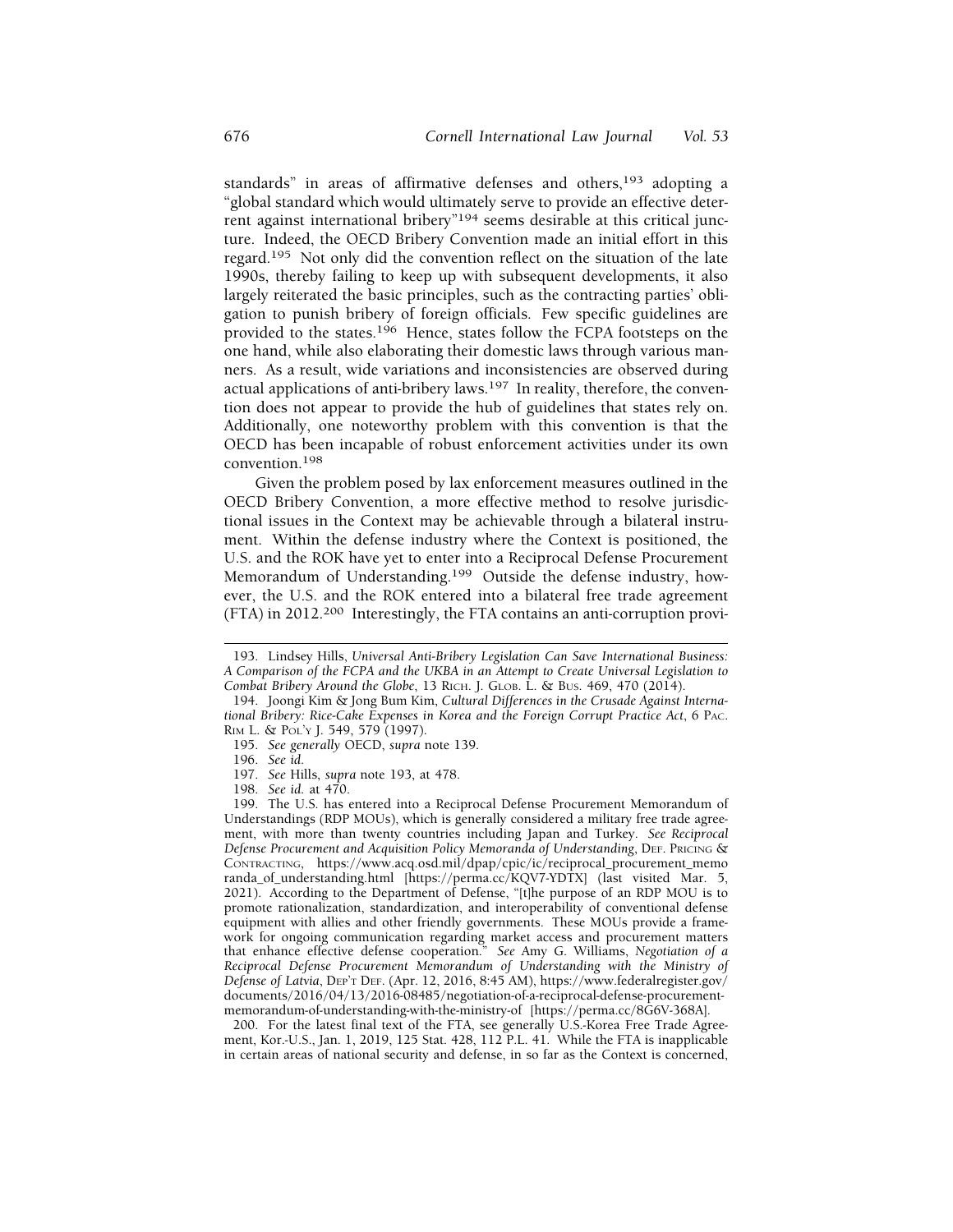sion which provides that:

Each Party shall adopt or maintain the necessary legislative or other measures to establish that it is a criminal offense under its law, in matters affecting international trade or investment, for:

(a) a public official of the Party or a person who performs public functions for the Party intentionally to solicit or accept, directly or indirectly, any article of monetary value or other benefit, such as a favor, promise, or advantage, for himself or for another person, in exchange for any act or omission in the performance of his public functions;

(b) any person *subject to the jurisdiction of* the Party intentionally to offer or grant, directly or indirectly, to a public official of the Party or a person who performs public functions for the Party any article of monetary value or other benefit, such as a favor, promise, or advantage, for himself or for another person, in exchange for any act or omission in the performance of his public functions;

(c) any person *subject to the jurisdiction of* the Party intentionally to offer, promise, or give any undue pecuniary or other advantage, directly or indirectly, to a foreign official, for that official or for another person, in order that the official act or refrain from acting in relation to the performance of official duties, in order to obtain or retain business or other improper advantage in the conduct of international business; and

(d) any person *subject to the jurisdiction of* the Party to aid or abet, or to conspire in, the commission of any of the offenses described in subparagraphs (a) through (c).  $201$ 

Hence, under Article 21(6) of the FTA, in matters pertaining to international trade or investment, the United States and the ROK are each obligated to adopt and maintain the legal basis and measures to ensure that corporate entities and natural persons subject to each country's jurisdiction are held criminally accountable when they engage in an act of bribery vis-à-vis (foreign) public officials. More specifically, under Article 21(6), the bribery must be made by a person, who is subject to the parties' jurisdiction. Unfortunately, the FTA does not define the term "subject to the jurisdiction of."202 A useful point of reference in this regard, however, is found in the Cuban Assets Control Regulations of the United States (Cuban Regulation).203 Under this particular set of regulations, the term "person subject to the jurisdiction of the United States" includes:

(a) Any individual, wherever located, who is a citizen or resident of the United States;

(b) Any person within the United States as defined in § 515.330;

foreign entities are allowed to participate in designated programs as foreign subcontractors.

<sup>201.</sup> *Id.* at art. 21(6)(2) (emphasis added).

<sup>202.</sup> *See id.* 

<sup>203. 31</sup> C.F.R. § 515 (1963).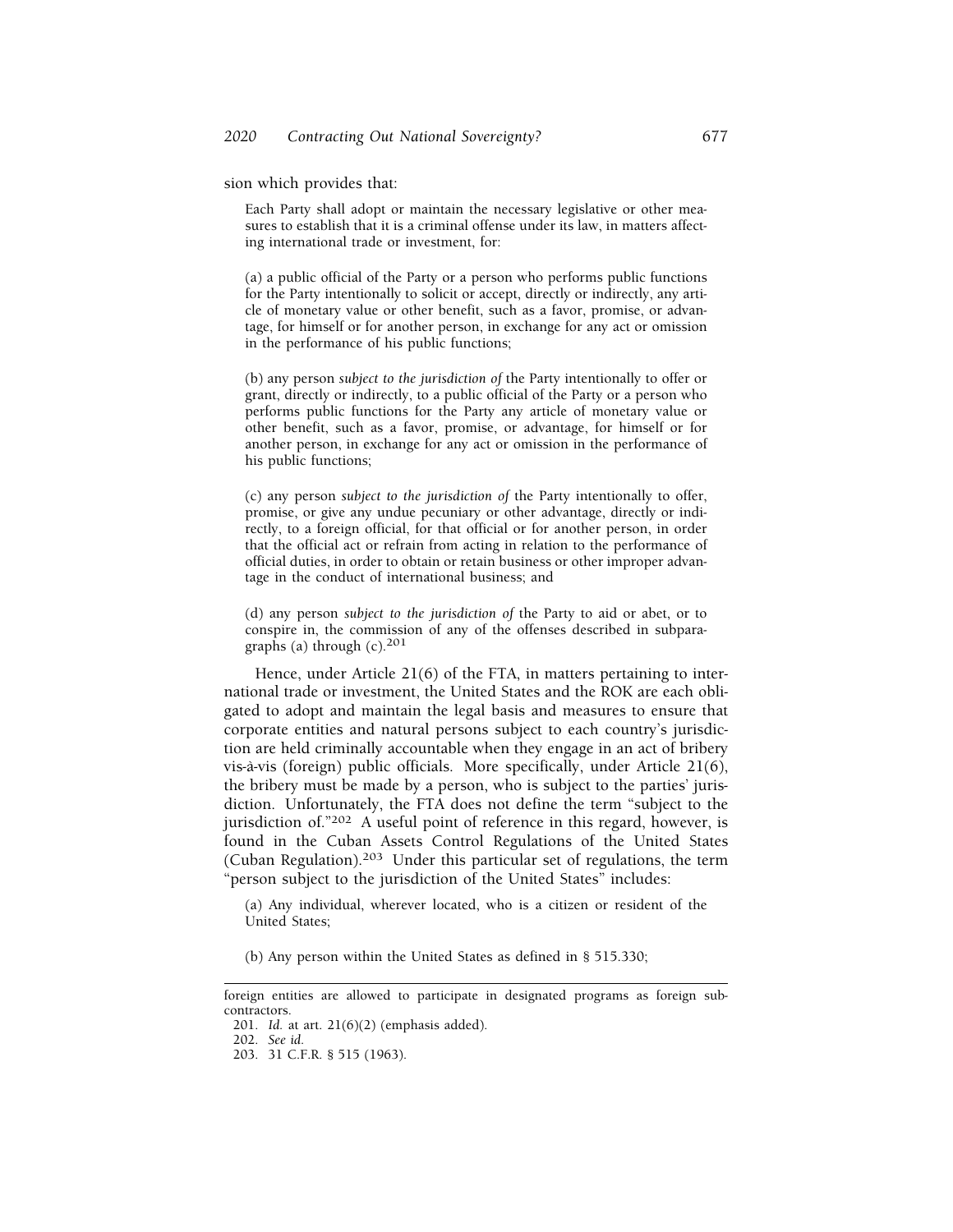(c) Any corporation, partnership, association, or other organization organized under the laws of the United States or of any State, territory, possession, or district of the United States; and

(d) Any corporation, partnership, association, or other organization, wherever organized or doing business, that is owned or controlled by persons specified in paragraphs (a) or (c) of this section.<sup>204</sup>

The Cuban Assets Control Regulations thus contains an illustrative list of individuals and/or legal entities that may be subject to the jurisdiction of the United States. Furthermore, under § 515.330 of the regulations,

(a) the term "person within the United States," includes:

(1) Any person, wheresoever located, who is a resident of the United States;

(2) Any person actually within the United States;

(3) Any corporation, partnership, association, or other organization organized under the laws of the United States or of any State, territory, possession, or district of the United States; and

(4) Any corporation, partnership, association, or other organization, wherever organized or doing business, which is owned or controlled by any person or persons specified in paragraphs (a)(1) or (a)(3) of this section.<sup>205</sup>

Given that Article 21(6) lacks a working definition of the term "person subject to the jurisdiction of," it would be helpful to incorporate the definitions of the Cuban Regulation into the text of the FTA, in order to ensure that the FTA is applied uniformly in the U.S. and the ROK alike. This addition, supplemented with written adjustments as needed, will provide the U.S. and the ROK with a relatively clear guideline on what constitutes the remit of jurisdiction within the realm of anti-bribery enforcement activities. It is also envisaged that once adopted, such definition will have lasting impact by not only illuminating uncertainties surrounding the issue of jurisdiction in the context of anti-bribery enforcement, but also by minimizing any conflict of laws issues that may arise in the Context.

On the other hand, Article 21(6) of the FTA is devoid of any specific clause addressing the issue of jurisdictional overlaps between the U.S. and the ROK in prosecuting individuals for foreign anti-bribery cases. In other words, while Article 21(6) assumes that each party codifies and implements its own statutory schemes and measures related to the criminal offense of anti-bribery, the provision is silent on what happens when both countries assume jurisdiction over a particular offense. As a remedy, borrowing and incorporating an existing clause from the OECD Bribery Convention to such effect may prove fruitful.<sup>206</sup> Specifically, Article 4(3) of the OECD convention provides in pertinent part: "When more than one Party has jurisdiction over an alleged offence described in this Convention, the

<sup>204.</sup> *Id.* § 515.329.

<sup>205.</sup> *Id.* § 515.330.

<sup>206.</sup> OECD, *supra* note 139, at 5.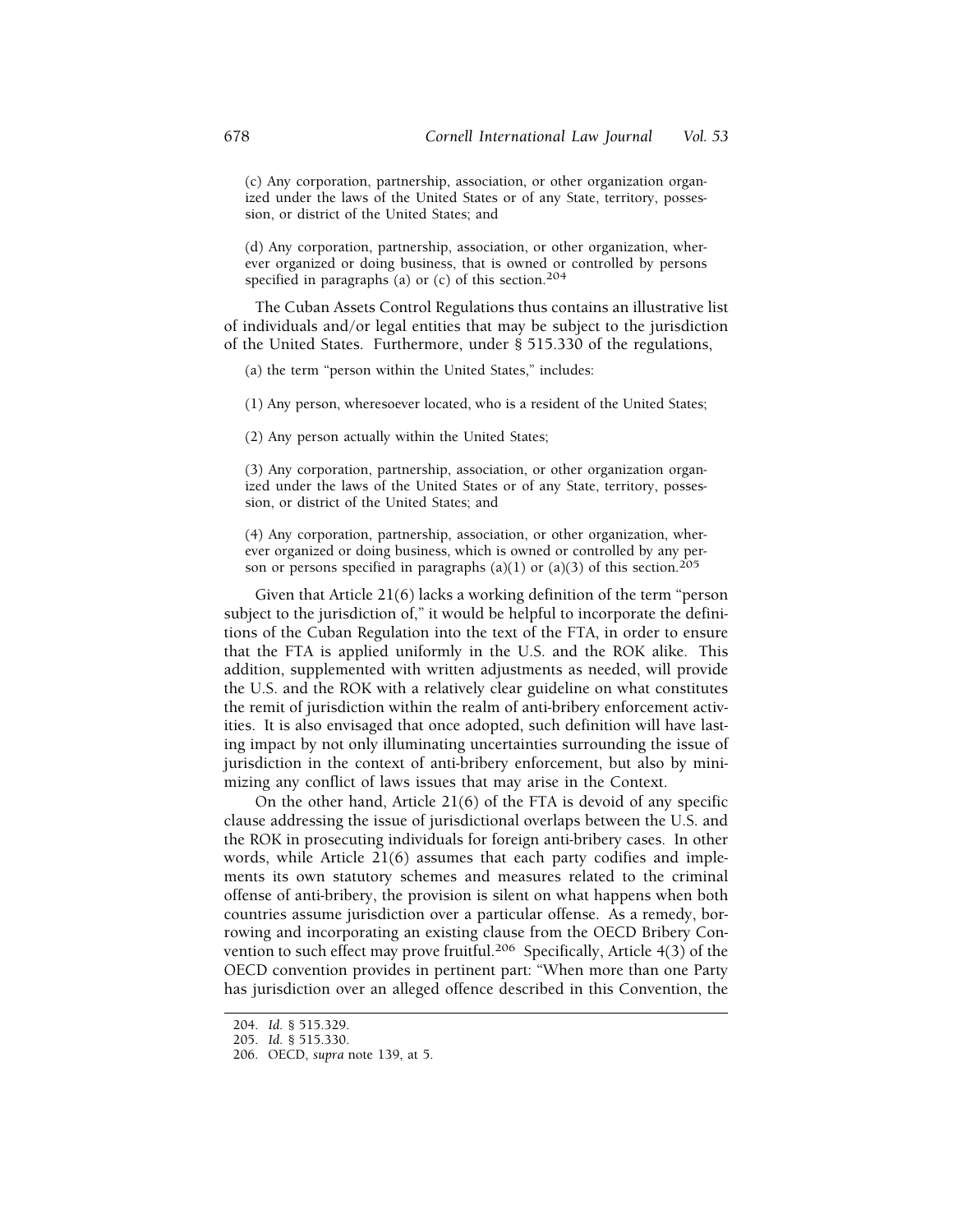Parties involved shall, at the request of one of them, consult with a view to determining the most appropriate jurisdiction for prosecution."207 In addition, Article 47 of the U.N. Convention Against Corruption provides the following passage regarding the feasibility of transferring criminal proceedings:

States Parties shall consider the possibility of transferring to one another proceedings for the prosecution of an offence established in accordance with this Convention in cases where such transfer is considered to be in the interests of the proper administration of justice, in particular in cases where several jurisdictions are involved, with a view to concentrating the prosecution.208

Given that there is an extradition treaty<sup>209</sup> and also a bilateral treaty on mutual legal assistance in criminal matters<sup>210</sup> between the U.S. and the ROK, incorporating a clause similar to those above in the FTA will help the enforcement authorities of both countries concentrate their prosecution efforts, thereby averting, to the extent possible, any conflict in exercising anti-bribery jurisdiction in the Context. For instance, Article 2 of the extradition treaty between Korea and the U.S. provides:

1. An offense shall be an extraditable offense if, at the time of the request, it is punishable under the laws in both Contracting States by deprivation of liberty for a period of more than one year, or by a more severe penalty.

3. For the purposes of this Article, the totality of the conduct alleged against the person whose extradition is sought shall be taken into account, and an offense shall be an extraditable offense:

(a) whether or not the laws in the Contracting States place the offense within the same category of offenses or describe the offense by the same terminology;

(b) whether or not the constituent elements of the offense differ under the laws in the Contracting States, provided that the offenses under the laws of both States are substantially analogous; and

(c) whether or not the offense is one for which United States federal law requires the showing of such matters as interstate transportation, or use of the mails or of other facilities affecting interstate or foreign commerce, such matters being merely for the purpose of establishing jurisdiction in a United States federal court.

4. If the offense was committed outside of the territory of the Requesting State, extradition shall be granted in accordance with this Treaty if the laws

<sup>207.</sup> *Id*.

<sup>208.</sup> United Nations Convention Against Corruption, Oct. 31, 2003, 2349 U.N.T.S. 41.

<sup>209.</sup> *See generally* Extradition Treaty with the Republic of Korea, Kor.-U.S., June 9, 1998,1998 U.S.T. LEXIS 248 [hereinafter Extradition Treaty].

<sup>210.</sup> *See generally* Treaty with the Republic of Korea on Mutual Legal Assistance in Criminal Matters, Kor.-U.S., Jan. 12, 1995, 1993 U.S.T. LEXIS 135 [hereinafter Treaty of Mutual Legal Assistance].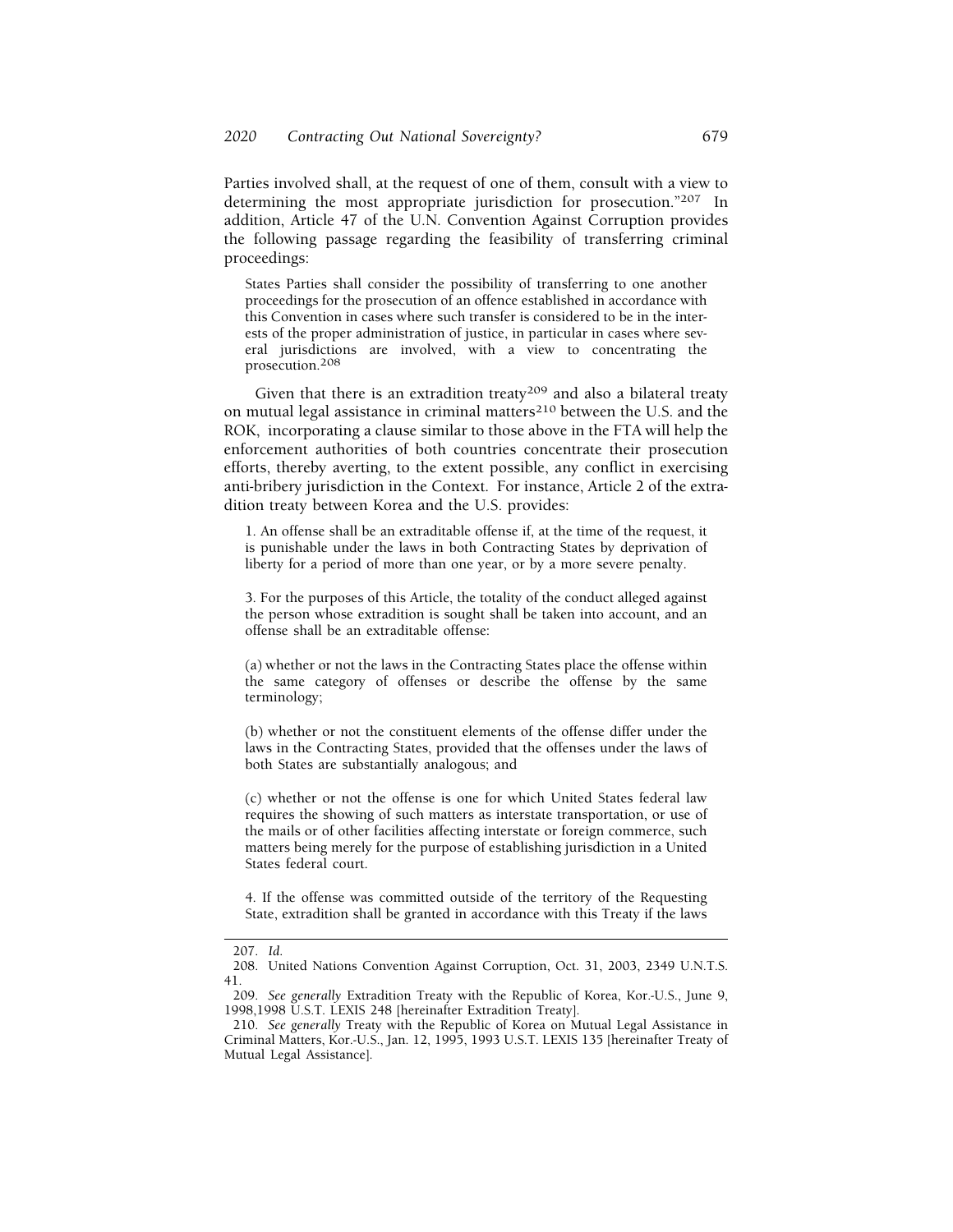of the Requested State provide for punishment of an offense committed outside of its territory in similar circumstances or if the offense has been committed by a national of the Requesting State. If the laws in the Requested State do not so provide, the executive authority of the Requested State may, in its discretion, grant extradition, provided that the requirements of this Treaty are met. Extradition may be refused when the offense for which extradition is sought is regarded under the law of the Requested State as having been committed in whole or in part in its territory and a prosecution in respect of that offense is pending in the Requested State.<sup>211</sup>

The above provision sets forth cooperative arrangement between the two countries to extradite criminals who committed crimes in a requesting state. Bribery arguably meets the requirements of the above provision. If that is the case, Korea and the United States may well resort to this treaty provision for punishment of crimes of bribery conducted outside the territory or of a person fleeing the jurisdiction of one country and residing in the other country. With respect to extradition of the national, Article 3 provides: [not a block quote]

Article 3: Nationality

1. Neither Contracting State shall be bound to extradite its own nationals, but the Requested State shall have the power to extradite such person if, in its discretion, it be deemed proper to do so.

2. If extradition is refused solely on the basis of the nationality of the person sought, the Requested State shall, at the request of the Requesting State, submit the case to its authorities for prosecution.<sup>212</sup>

Therefore, if a requested person is a national of the Requested State, then that person can still be extradited. Alternatively, the person should be indicted for the crime by the requested state. Regardless of the two possibilities, punishment can be delivered for the crime of bribery using this Extradition Treaty.

Likewise, the ROK-U.S. Mutual Legal Assistance Treaty also sets forth a broad range of cooperation in criminal matters. Article 1 of the treaty provides:

1. The Contracting Parties shall provide mutual assistance, in accordance with the provisions of this Treaty, in connection with the prevention, investigation, and prosecution of offenses, and in proceedings related to criminal matters.

2. Assistance shall include:

a. taking the testimony or statements of persons;

b. providing documents, records, and articles of evidence;

c. serving documents;

<sup>211.</sup> Extradition Treaty, *supra* note 209, at art. 2.

<sup>212.</sup> *Id.* at art. 3.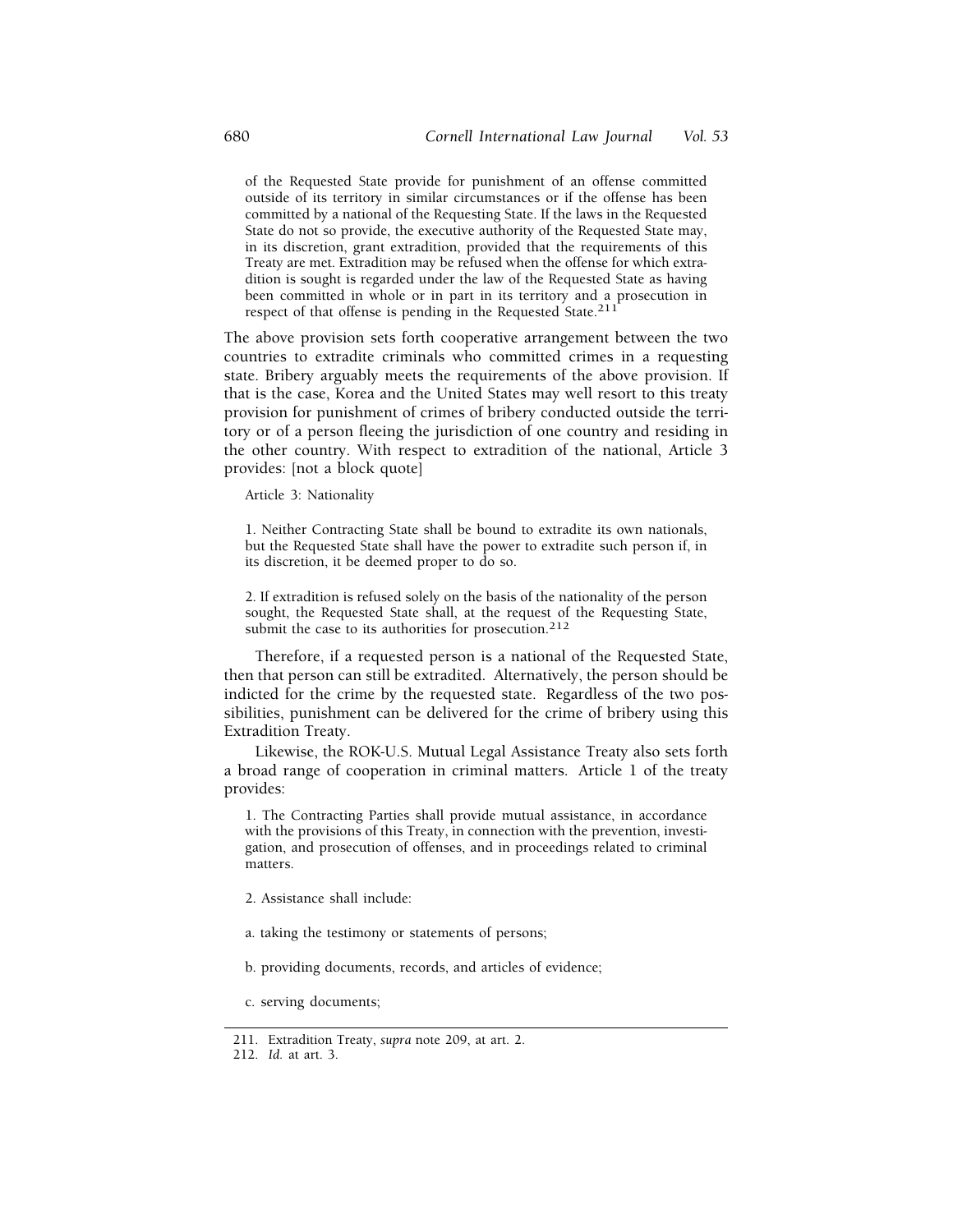d. locating or identifying persons or items;

e. transferring persons in custody for testimony or other purposes;

f. executing requests for searches and seizures;

g. assisting in forfeiture proceedings; and

h. any other form of assistance not prohibited by the laws of the Requested State.<sup>213</sup>

As one of the serious crimes, bribery is also covered by this provi $sion, <sup>214</sup>$  meaning that the two states can exchange assistance regarding various materials, evidence, documents, and witness statements between each other. This may well serve as another tool for bilateral cooperation in relation to anti-bribery activities.

#### **Conclusion**

Coping with corruption is a new but critical task concerning the global community at large. Specifically, bribery of foreign government officials is a serious cause of concern across multiple states. In the battle against corruption, the FCPA is arguably an important contribution to the global fight on. At the same time, robust application of the FCPA by U.S. authorities has led to various legal issues and problems, such as ambiguous statutory terms and uncertainty with regards to the statute's jurisdictional scope. In addition, using the FCPA for diplomatic strategic gains has occasionally ignited tension with other states.

One area of robust FCPA application is the defense sector, where a vast amount of public budget is at stake and outside monitoring is regulated due to the sensitive nature of the industry. Moreover, contractors of the industry work closely under governmental oversight amidst a complex web of applicable laws and regulations and a labyrinth of security protocols, creating an environment conducive to FCPA enforcement. The exclusive environment in which defense contractors operate renders the defense industry an attractive target of the FCPA. As such, the FCPA has been consistently enforced against defense contractors and their transactions.

As we have noted, one peculiarity found in many defense contracts is the inclusion of a provision that binds both U.S. and non-U.S. parties to the FCPA. Notwithstanding the FCPA's importance and prominent stature, such a provision in a private contract increases the risk of usurping the jurisdictional sovereignty of the foreign state to which the non-U.S. contractor belongs. This is problematic because the outer bounds of a state's national jurisdiction can only be determined by the state, and thus may be adjusted or given up only by the state as the very holder of the sovereign right. Exacerbating the problem is the fact that the FCPA has been applied

<sup>213.</sup> Treaty on Mutual Legal Assistance, *supra* note 210, at art. 1.